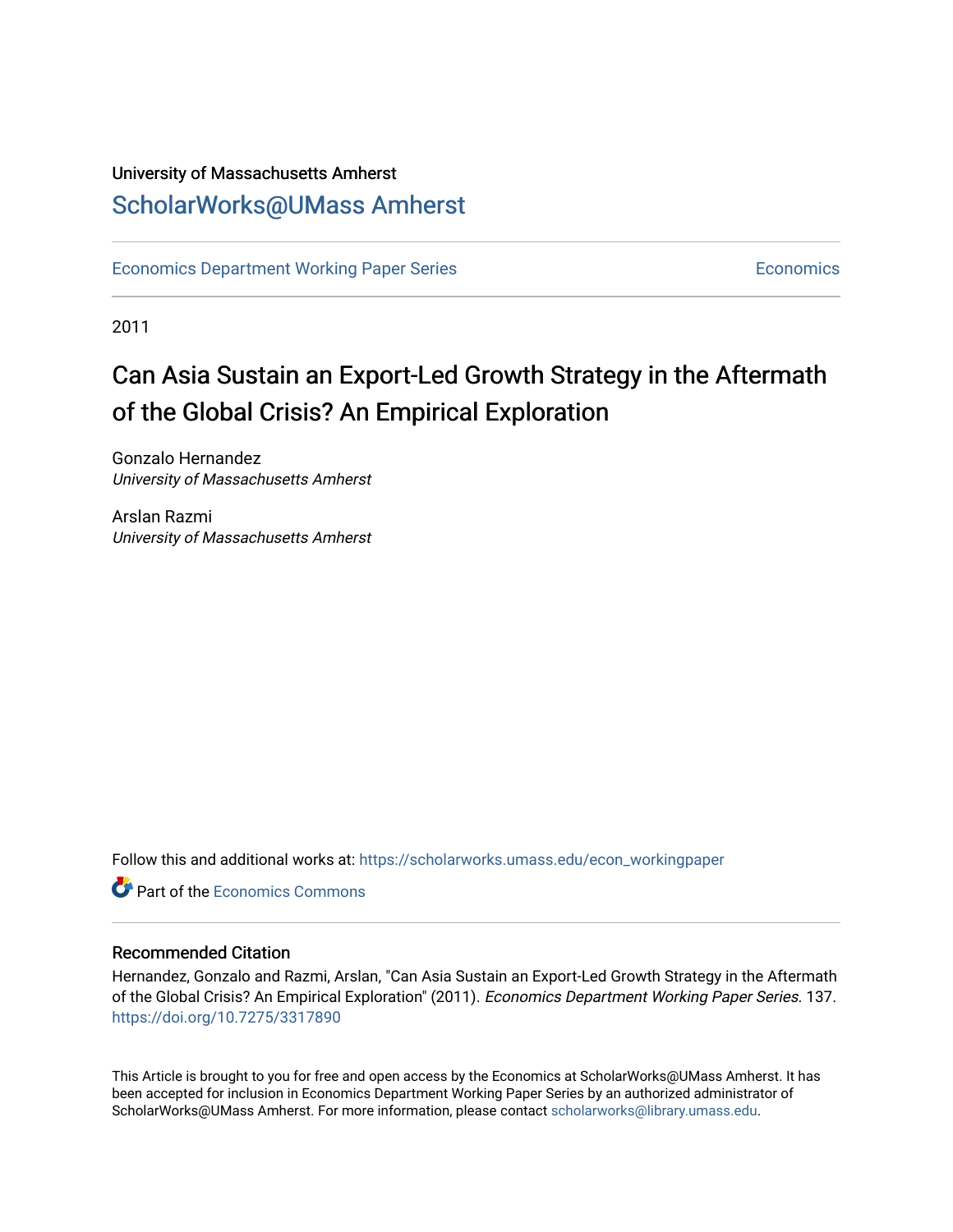# **DEPARTMENT OF ECONOMICS**

## **Working Paper**

## **Can Asia Sustain an ExportLed Growth Strategy in the Aftermath of the Global Crisis? An Empirical Exploration**

By

Gonzalo Hernandez Arslan Razmi

Working Paper 2011‐29



## **UNIVERSITY OF MASSACHUSETTS AMHERST**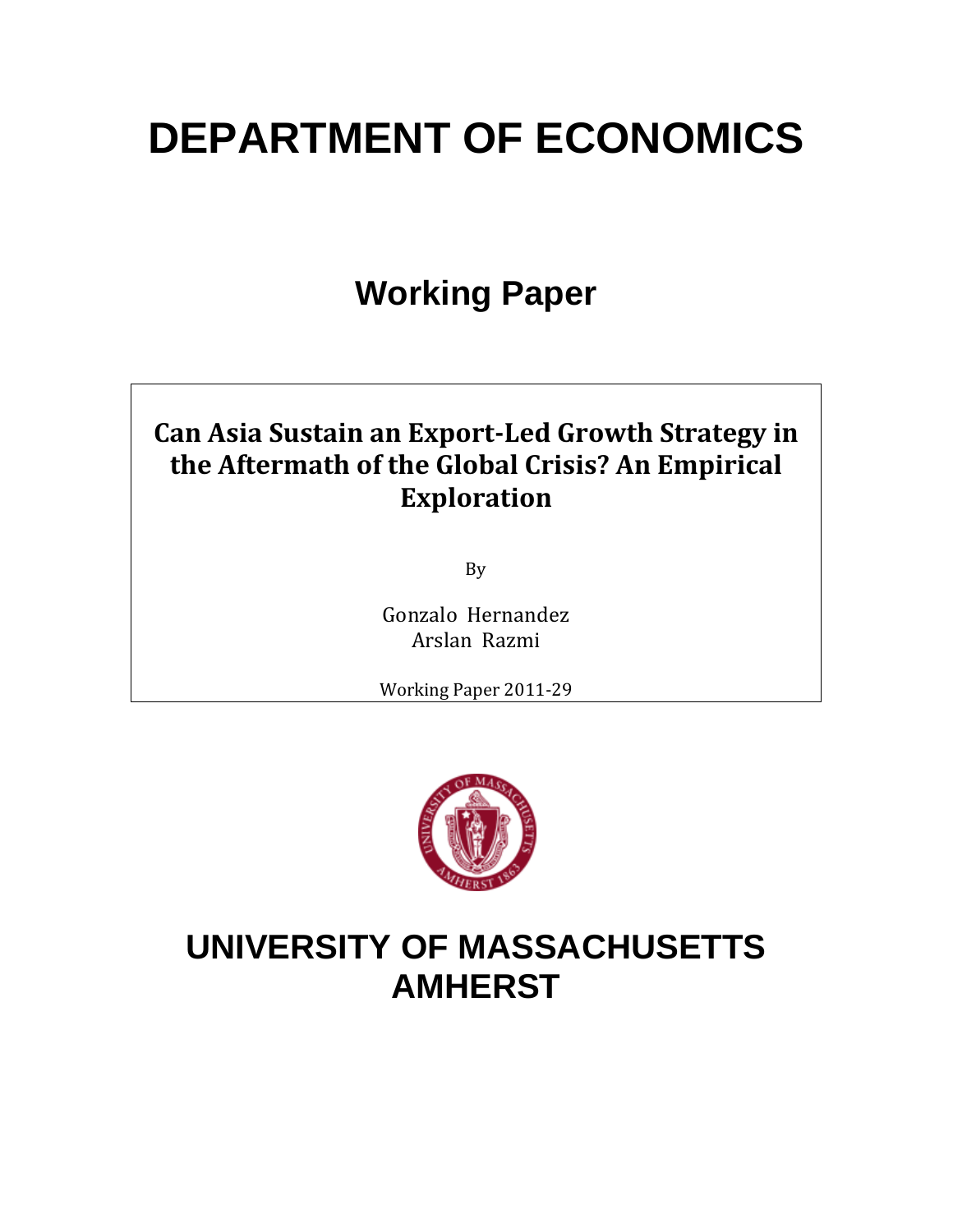### Can Asia Sustain an Export-Led Growth Strategy in the Aftermath of the Global Crisis? An Empirical Exploration

Gonzalo Hernandez<sup>\*</sup> and Arslan Razmi<sup>†</sup>

October 24, 2011

#### Abstract

Many developing countries have attempted to pursue the East Asian "growth model" in recent decades. This model is widely perceived to have been based on export-led growth. Given that developed countries are likely to grow at a slower rate and be less willing to run trade deficits in the post financial crisis world, can this growth model be sustained? Using panel data for Asian countries, this paper contributes to addressing this question by distinguishing between different kinds of export- and tradableled growth in order to more precisely identify the nature of growth in the pre-crisis decades. We find in particular that, among our variables of interest, the proportion of a countryís manufactured exports that is destined for industrialized countries is the one most robustly associated with output growth. The results have implications for continued postcrisis growth in Asian developing countries.

JEL classification: F43, O11, O53

Key words: Export-led growth, tradable-led growth, global imbalances, industrialization, capital accumulation.

Department of Economics, University of Massachusetts, Amherst, MA 01003, and Profesor Pontificia Universidad Javeriana, Bogota-Colombia; email: gonzalo@econs.umass.edu

<sup>&</sup>lt;sup>†</sup>Department of Economics, University of Massachusetts, Amherst, MA 01003; email: arazmi@econs.umass.edu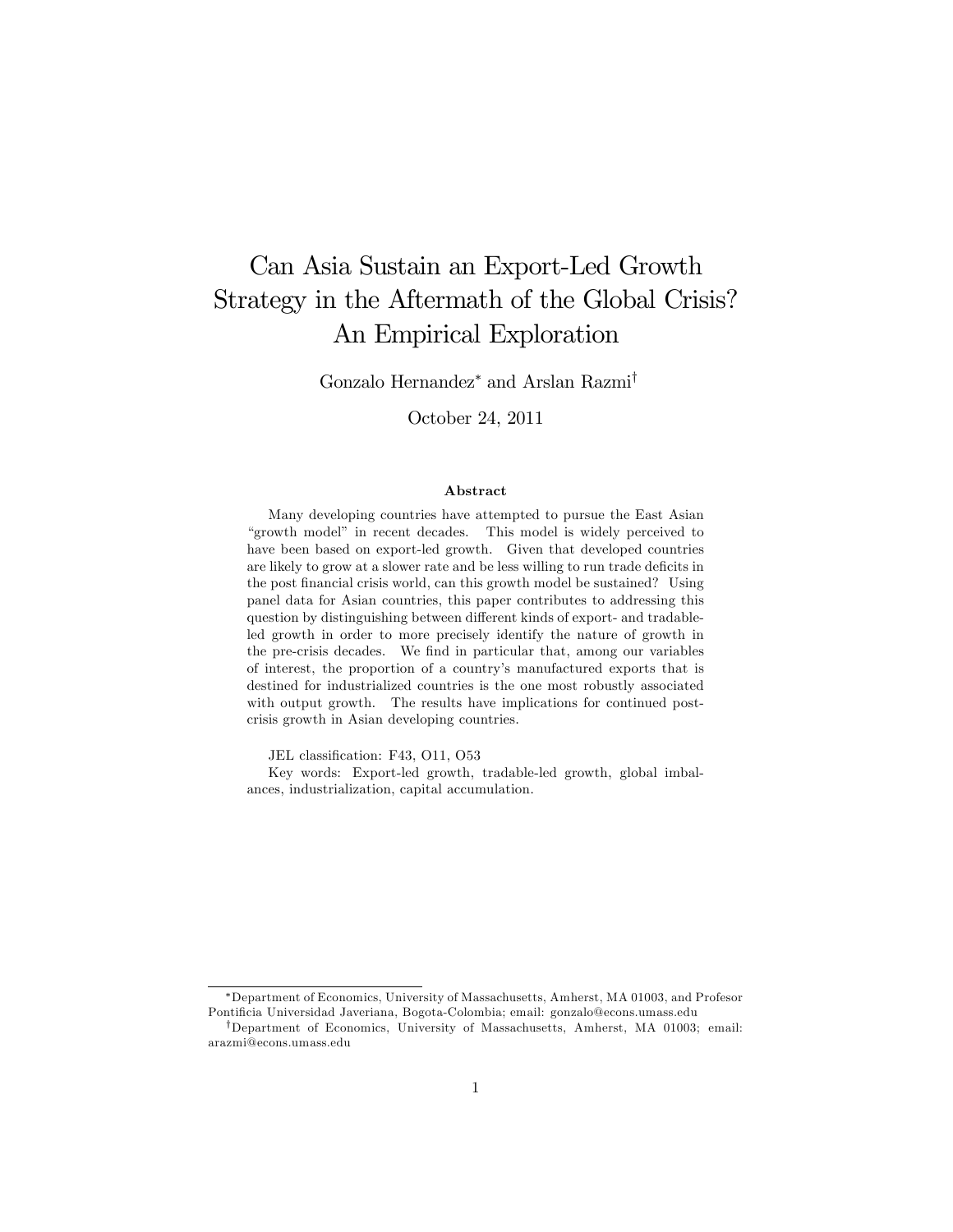#### 1 Introduction and Background

Growth is perhaps the foremost goal of policy makers across the world. In pursuing this objective, strategies have varied across countries, and within countries, across time. One such strategy, that of export-led growth, has been most directly associated with East Asian countries in recent decades. While, as we will see shortly, the term export-led growth could have more than one interpretation, the common thread uniting these is the hypothesis that either exports or net exports (i.e., trade surpluses) drive growth.

The original larger East Asian tigers, i.e., South Korea and Taiwan are widely believed to have pursued import-substitution policies in the earlier phases of their rapid growth experience (in the 1950s and 60s), followed by export promotion beginning in the latter half of the  $60s<sup>1</sup>$  Indeed, the pursuit of export promotion rather than import substitution, is what, according to numerous scholars, has distinguished the East Asian export performance from that of other less successful developing countries.<sup>2</sup> This model of export-led growth in recent years appears to have become a desirable template for many developing countries across the globe. In particular, relatively rapid growth along with current account surpluses in developing countries, especially those in the Asian region, following the Asian financial crisis of 1997-98 and the global recession in 2001 generated considerable interest in the potential of export-led growth. Figure 1 illustrates the weighted current account as a percentage of GDP for the 19 developed countries in our sample below (see Section 3 and Table 2 for details of the sample).<sup>3</sup> Unprecedented growth in China along with its accumulation of record amounts of foreign exchange reserves have only served to confirm the perceived efficacy of such a growth strategy.

Critics, however, have pointed out that the existence of a fallacy of composition or adding-up constraint undermines the sustainability and/or universal applicability of such a strategy. For one country to export more, at least one other country has to import more. A simultaneous pursuit of export-led growth by all developing countries, especially if concentrated in a similar range of manufactured products, could only be successful if demand from developed countries grows at a correspondingly rapid pace, and/or if the terms of trade move against the growing countries, thus increasing competitiveness in an imperfect substitutes framework.<sup>4</sup> Moreover, if the aim is to achieve growth in net exports,

<sup>4</sup> Barring the unlikely case where developing country products are perfect substitutes for developed country products, or where there is complete pass-through of exchange rate changes into developing country export prices when measured in domestic currency terms, a devalua-

<sup>&</sup>lt;sup>1</sup> See, for example, Weiss  $[2005]$ 

<sup>2</sup> See, for example, Bhagwati [1990].

<sup>3</sup> The current account to GDP (CA-GDP) ratio was obtained for the period 1999-2009 from the United Nations Conference on Trade and Development (UNCTAD) COMTRADE database for 2010 and from the Organization for Economic Cooperation and Development (OECD) Source OECD database for 2010. The annual weights assigned to each developed country for calculating the annual weighted CA-GDP ratio were based on the share of total manufactured exports to developed countries from the 44 Asian countries in our sample that went to that particular country that year. In other words, we weigh the industrialized countries according to their importance as an export destination for Asian countries.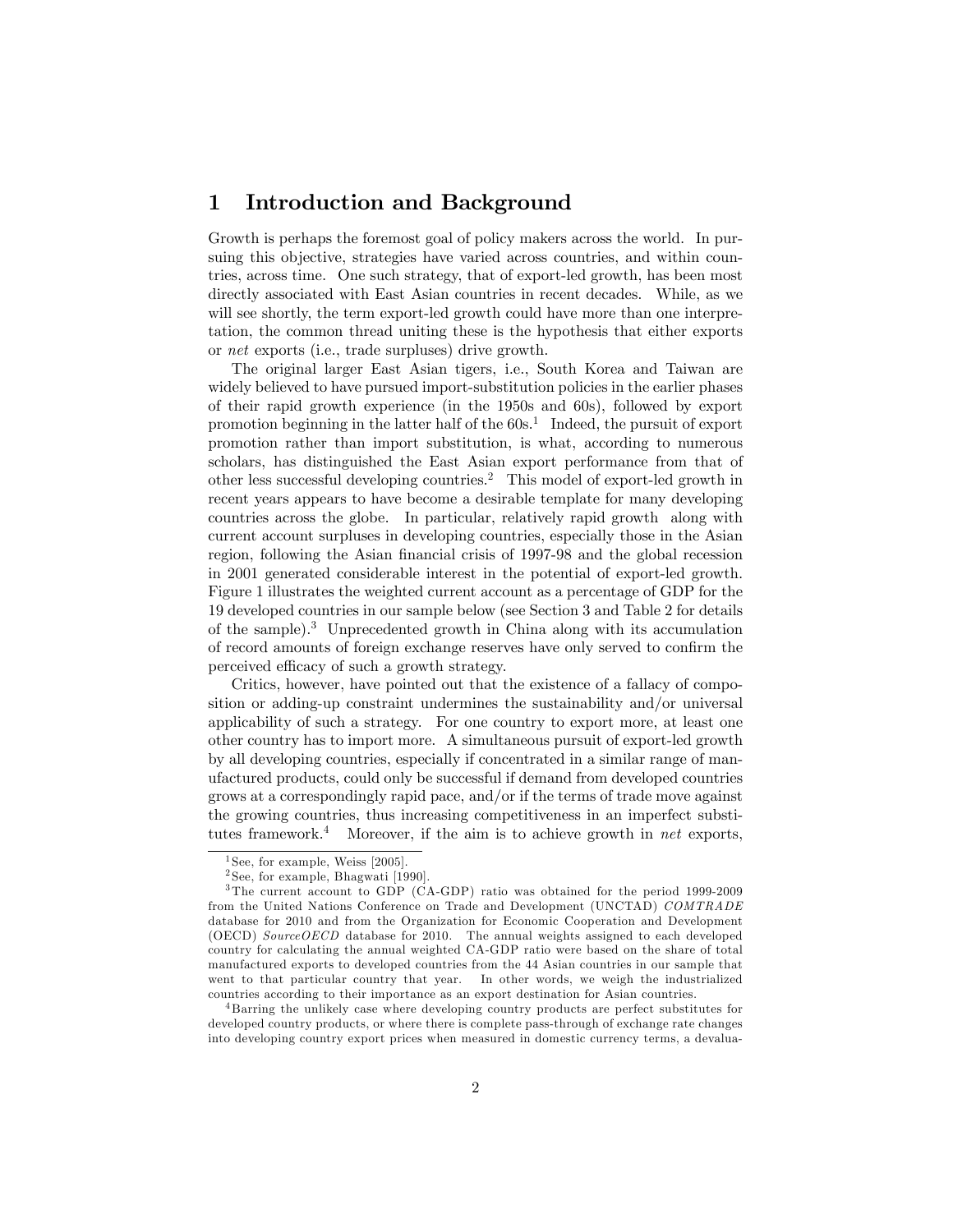then such a strategy requires that developed countries run corresponding trade deficits, which may beyond some point become unsustainable. Thus the strategy of export-led growth, when universally followed by developing countries, is likely to yield diminishing returns.

The recent global financial crisis has served to highlight the adding up constraint. For this constraint becomes even more relevant if, as widely expected, developed countries grow at a slower pace or are less willing to run trade deficits following the recent global financial crisis. Put differently, shrinking global imbalances in the near future may make it much harder, if not impossible, for a large group of developing countries to pursue growth based on exporting to developed countries. Indeed, another look at Figure 1 indicates that current account imbalances, have begun to shrink since the onset of global economic difficulties in 2007. Others, such as Rodrik [2009], have noted, however, that Asian growth successes were based on broader tradable sector growth rather than solely on exports. Before we can evaluate prospects for the future, therefore, it would be helpful to evaluate the past. In particular, we need to clarify terms such as "export-led growth" and "tradable-led growth."

The term "export-led growth" has traditionally been understood in a Keynesian framework, whereby positive net exports or trade surpluses generate a source of demand for domestic output, and hence cause output growth. It is in this sense that the idea of an adding-up constraint makes sense. A logical corollary is that slower growth of demand and greater reluctance to run trade deficits in developed countries will make it harder for developing countries to pursue this kind of a growth strategy. We will call this strategy the net export-led growth strategy, or NEXLG strategy. A related strand in the Post Keynesian tradition, originating with Thirlwall [1979], points to the role of the balance of payments constraint in constraining output growth. Thus, while trade is assumed to be balanced in the long run, exports play the crucial role of facilitating growth by relaxing the balance of payments constraint. Relaxation of this constraint, in turn, facilitates imports of the investment and intermediate goods required for output growth. To the extent that trade surpluses or limited trade deficits must *precede* growth, the implications are similar to those underlying the NEXLG strategy.

As discussed in the next section, a more recent strand of literature, inspired in large part by Melitz [2003], has emphasized the role of exports as harbingers of productivity growth. The hypothesis is that greater international competition, international knowledge spillovers, economies of scale, and other relevant externalities make exports a vehicle for technological change and, hence, economic growth. What makes exports special in this case is not any external account-related consideration but rather the presence of externalities associated with the process of exporting. Thus the emphasis shifts to supply-side factors. Since the kinds of externalities discussed above are generally associated with manufactured exports, we refer to this hypothesis as the manufactured

tion will translate into a deterioration in the terms of trade. In logical terms, the simultaneous pursuit of export-led growth by a number of small developing countries becomes analogous to the large country case.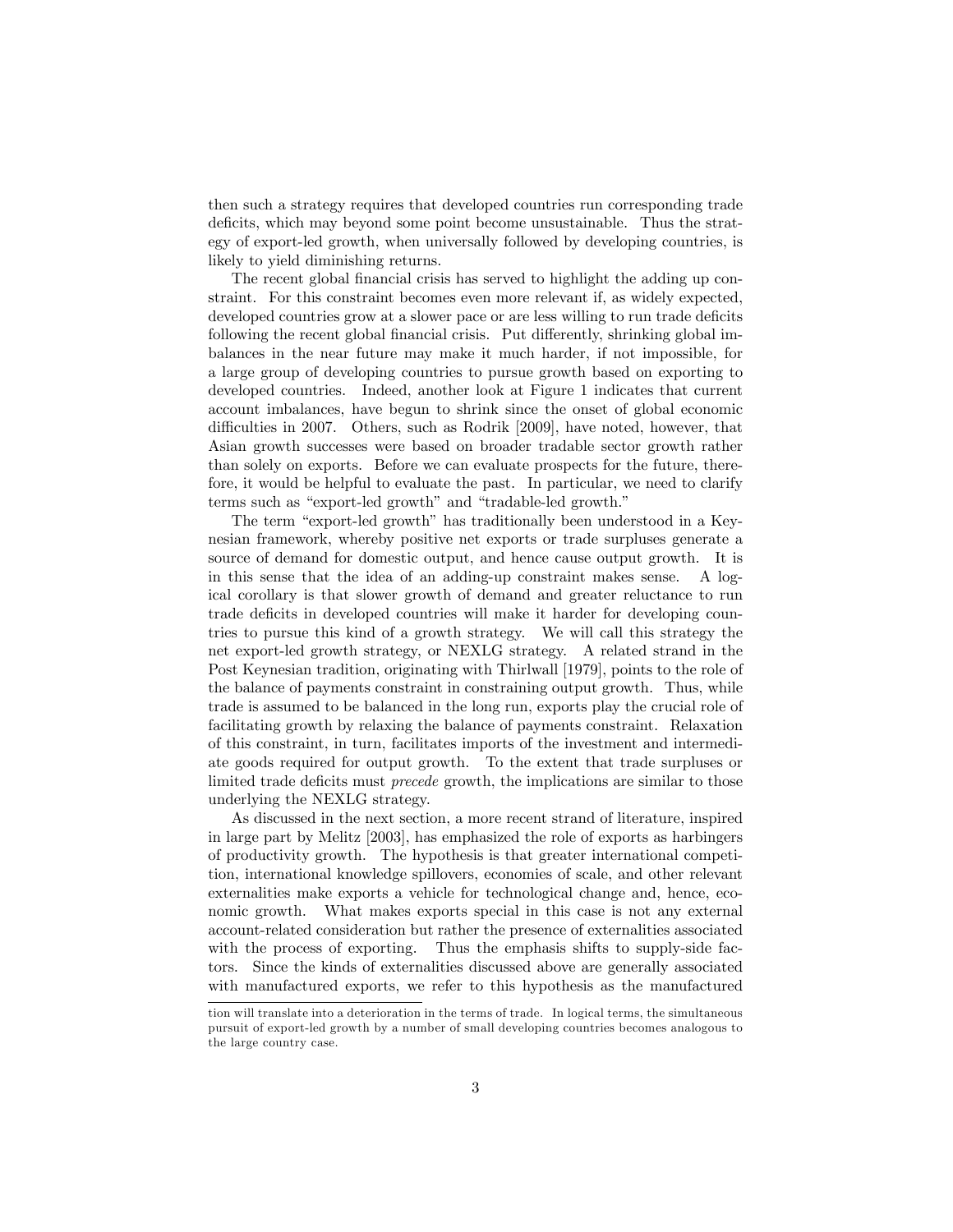export-led growth strategy or the MEXLG strategy.

Another distinct hypothesis is that of what we call tradable sector-led growth or TSLG. Rodrik [2008], for example, argues that the tradable sector, which in developing countries is associated mainly with manufactures, is typically afflicted with market failures and institutional weaknesses to a greater extent, leading these countries to devote a sub-optimal proportion of their resources to this sector. Second-best policies to subsidize tradable production, therefore, could promote growth.

Finally, a consideration that has received much less attention is the possibility that all exports may not be created equal. Insofar as knowledge spillovers, technology transfer, and adoption of new management techniques are more likely to result from manufactured exports to developed countries, growth may also potentially be a function of the proportion of a country's manufactured exports destined for industrialized country markets. Developed country firms, may in addition, pursue vertical foreign direct investment in low labor cost developing countries in order to use them as platforms for relatively sophisticated exports to industrialized countries, facilitating technology transfer and productivity growth in the process . We refer to this as the industrialized country-centered export-led growth strategy, or IEXLG.

The four growth strategies listed above have different implications for the post-crisis prospects for developing countries. In particular, the degree to which a global environment in which trade imbalances shrink could hamper a continuation of pre-crisis growth strategies depends on the nature of these strategies. Table 1 lays out a schematic summary of these implications. The NEXLG strategy will face greater adding-up constraints in a post-crisis world if global growth is slower, and if developed countries experience smaller trade deficits. The MEXLG and TSLG strategies, by contrast, may not face that constraint since external imbalances are not a factor. Thus, the distinction between NEXLG on the one hand and TSLG and MEXLG on the other becomes an interesting issue. Succinctly put, developing Asia can continue to pursue TSLG but not NEXLG in a world with zero global imbalances. Moreover, the distinction between NEXLG and TSLG renders the composition of demand for domestic tradables important. For example, if there is something special about exports, then lowering wages may help the pursuit of the MEXLG strategy by freeing up domestic tradables for export. If, on the other hand, it is the entire tradable/industrial sector that is special, then lowering wages would simply shift the composition of demand from domestic to foreign sources, or, in the event that foreign demand does not displace domestic demand, may even hamper growth by lowering demand for domestically produced tradables.<sup>5</sup> Finally, the fact that it is the industrialized countries that are expected to shrink their overall trade deficits in the post-crisis world has an interesting implication for the post-crisis world. Since positive net exports provide a boost to demand regardless of destination, at least some countries could continue pursuing NEXLG

 $5$ This could happen, for example, if the propensity to save out of profits is higher than that out of wages, as is often assumed in the Kaleckian framework.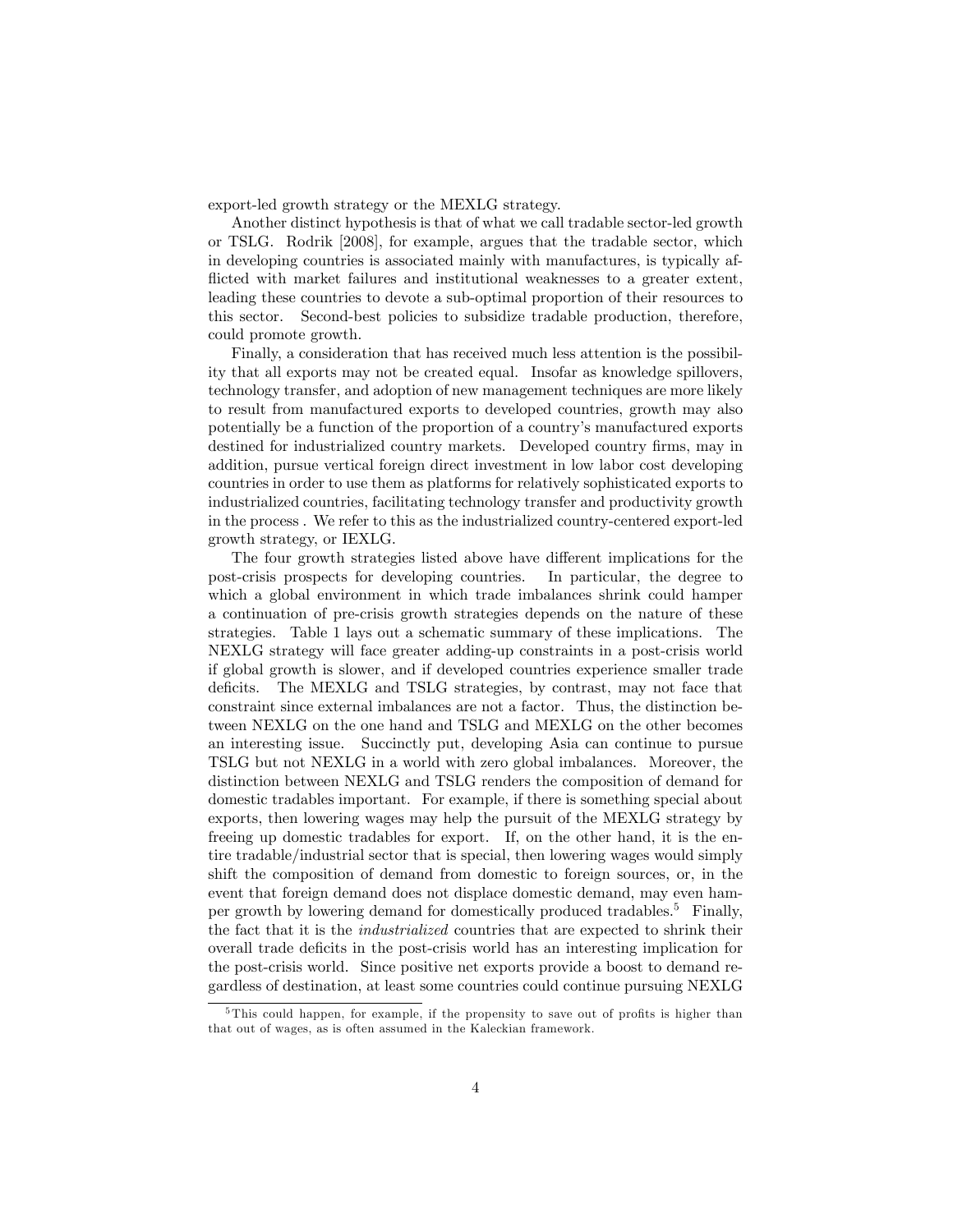by substituting trade surpluses with other developing countries for those with developed countries. However, if the destination matters, say because exports to developed countries bring with them more knowledge spillovers and technological improvements to meet higher product standards, then lower export growth to these countries will hamper continuation of pre-crisis growth.

Continuing along a similar vein, a region that has pursued MEXLG will not be affected in a post-crisis world characterized by zero imbalances if that state is arrived at through higher imports into that region, but it will be negatively affected if that state is achieved via reduced exports to the rest of the world. To take another example, a region will be affected negatively by slower developed country growth in a post crisis world if that region pursued IEXLG, but not necessarily if it pursued MEXLG and can replace exports to industrialized countries with those to other developing countries.

This paper empirically investigates the future of pre-crisis growth strategies by attempting to identify the nature of those strategies. Specifically, we try to econometrically distinguish between NEXLG, MEXLG, IEXLG, and TSLG using panel data for pre-crisis years. Given that export-led growth among noncommodity exporters is mainly associated with Asian countries in general, and East/South East Asian ones in particular, we focus on these countries.

We contribute to the existing literature on export-led growth and global rebalancing by distinguishing between these four growth strategies, identifying historically the most relevant ones for Asia, and thereby drawing conclusions for the future. Most interestingly, perhaps, we find that the proportion of an Asian developing countryís exports that are destined for industrialized countries has a statistically robust positive effect on output growth, and that this positive effect may work through investment and imports of capital goods. This variable, to our knowledge, has not received much attention in existing literature as a determinant of growth.

Section 2 provides an overview of the main issues and related literature. The next two sections develop the empirical strategy and present the econometric estimates. Section 5 concludes.

#### 2 Literature Review

The recent international financial crisis has served as a big shock to the global trade and Önancial architecture. As illustrated by Figure 2, Asian countries in particular had enjoyed rapid growth and trade surpluses in the years leading to the crisis. Due to the unbalanced nature of our panel, we display the means of our variables of interest.<sup>6</sup> The figure highlights the trade surpluses that accompanied growth following the Asian crisis of the late nineties. Also interesting is the upward evolution, since the late seventies, of manufactured exports as a proportion of GDP and that of the proportion of manufactured exports destined for industrialized countries. The size of the industrial sector

 $6$ More details about the composition of our sample follow in Section 3.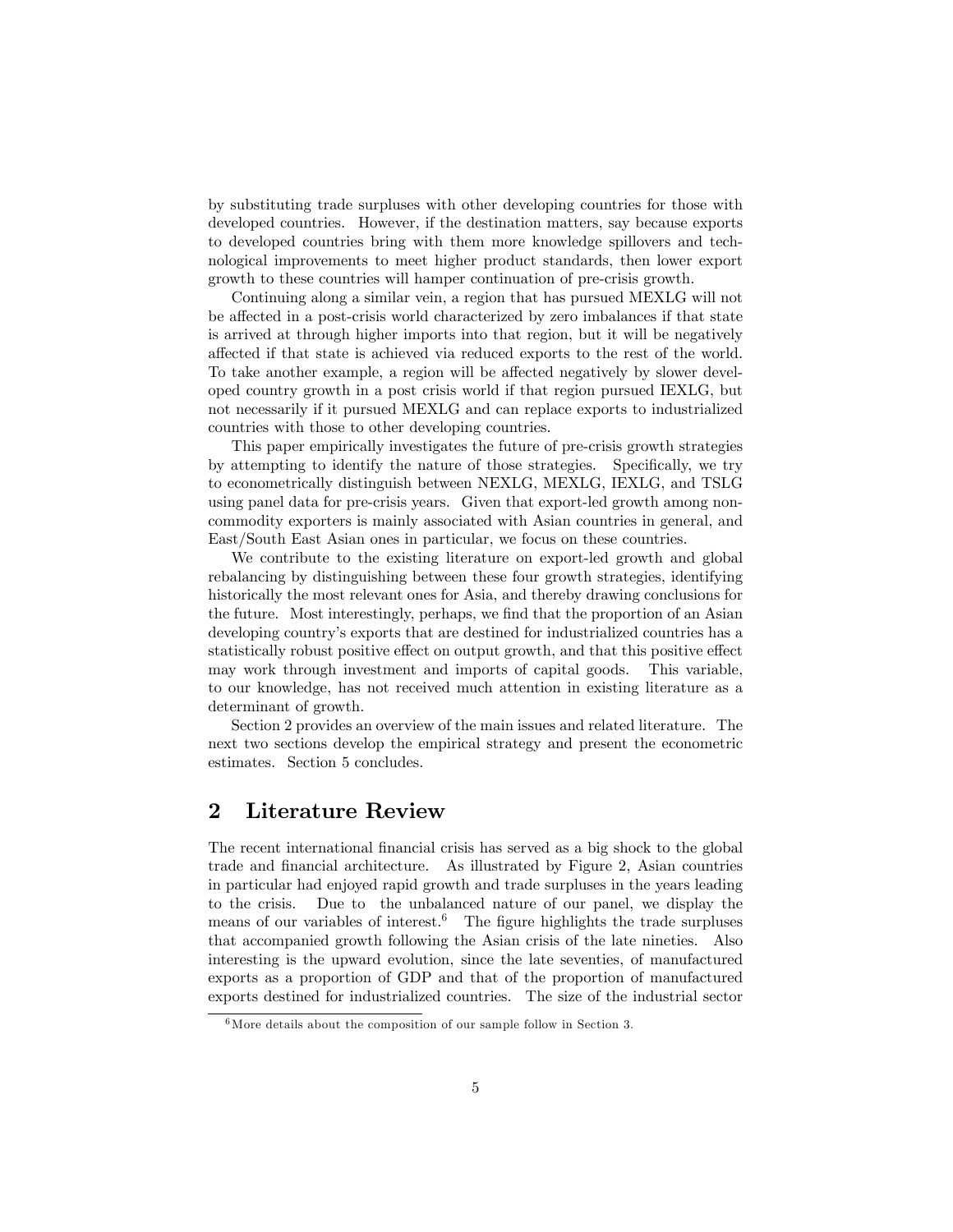as a proportion of GDP has, on the other hand, stayed more or less the same since the mid-eighties.

The rapid growth in the years leading up to 2007 was widely perceived as having been based on surging exports. Especially impressive in this regard has been the sustained growth in China over the last three decades which has existed alongside huge current account surpluses in recent years. The logical corollary is that, given that developed countries are likely to grow at a slower pace following the crisis, and that countries with big deficits will increasingly resort to direct or indirect protectionist measures, the pre-crisis model of growth based on exporting manufactures to developed countries may have outlived its utility.<sup>7</sup>

Discussion of the sustainability of the growth model cannot be separated from that of the nature of the growth model. Traditionally export-led growth has been interpreted to mean trade surplus- or net export-led growth. Net exports serve as a source of demand for domestic output, and hence, in a demandled growth framework, as a source of growth. The origins of the idea can of course be traced back to mercantilist literature from the pre-industrial revolution era. In its more modern form, it is most closely associated with the Keynesian framework of demand-led growth.

Export-led growth based on trade surpluses is subject to the fallacy of composition or adding up critique that becomes particularly relevant in the postcrisis world where a shortage of international demand originating from developed countries is likely. Such a constraint could either show up in the form of the crowding out of some countries' exports by other countries, or, relatedly, in the shape of deteriorating terms of trade for developing country exporters. Evidence on the existence of a fallacy of composition has thus far been suggestive although not conclusive. For example, based on panel data estimates for 22 major developing country exporters of manufacturers, Razmi [2007] finds the presence of significant demand-side constraints on export growth. Furthermore, the estimates suggest that rapid Chinese export growth has had a significant impact in this regard. Eichengreen et al. [2007] confirm the tendency for China's exports to crowd out those of other Asian countries but find a difference in the impact of China on low income versus middle and high income Asian countries. This is because the effect is felt mainly in markets for consumer goods which are exported by lower income Asian countries. Chinaís simultaneous tendency to absorb large volumes of capital good imports from its Asian neighbors, on the other hand, has benefited the more advanced Asian economies.

A different basis for export-led growth was offered by a strand of literature following Feder [1983]. This literature has developed the theoretical underpinnings for the inclusion of exports as an explanatory variable in a traditional growth framework with a production function. In Federís two sector model, the output of the non-export sector depends not only on the factors of production (labor and capital) but also on exports. This captures the externality associated with factors unique to exports such as higher quality labor, internationally

<sup>7</sup> See, for example, the discussions in UNCTAD [2010] and Adams and Park [2009].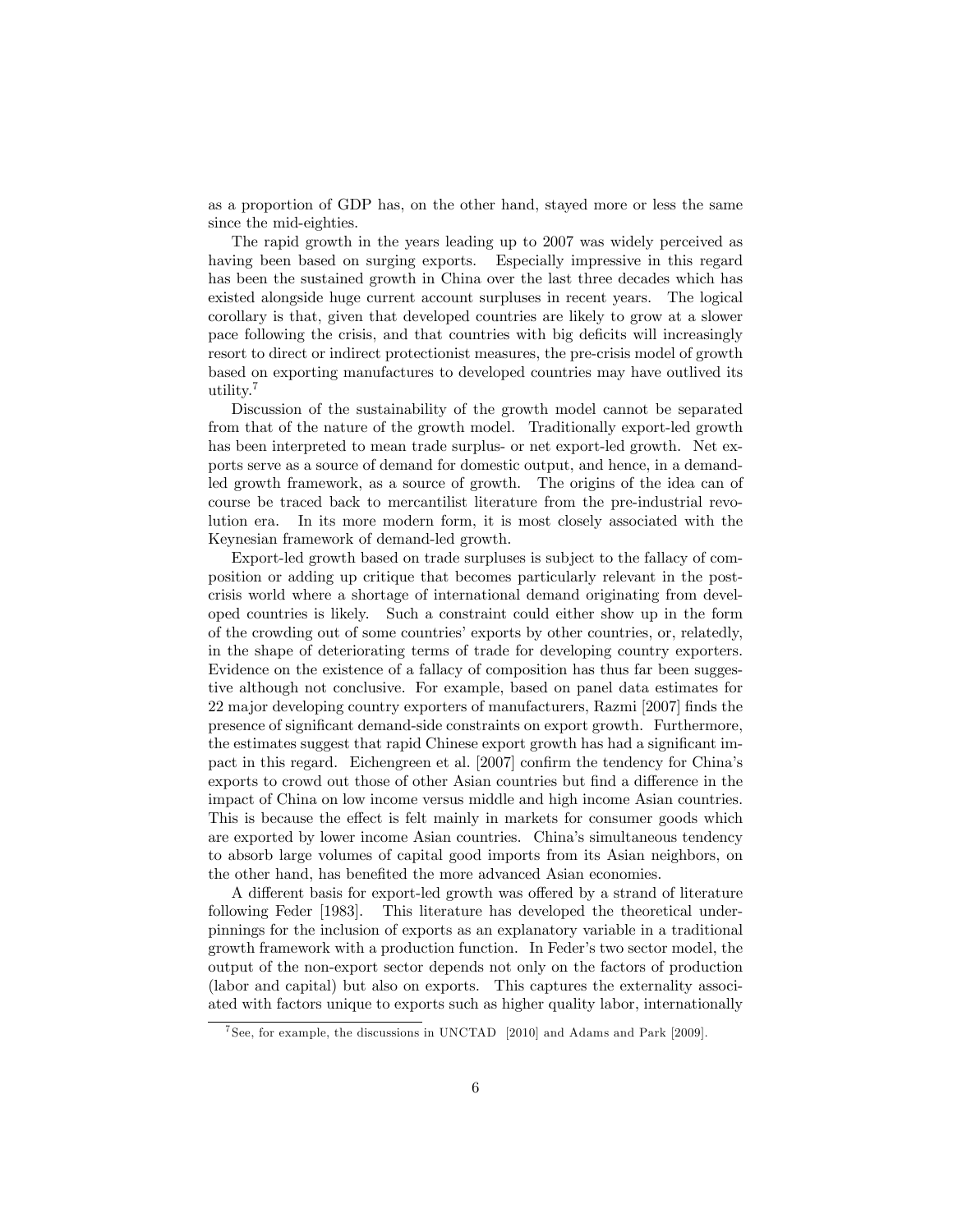competitive management, etc. Moreover, the marginal product of factors in the export sector is greater than that in the non-export sector. Thus, exports, from this perspective, can potentially influence productivity and growth independently of their impact on the external balance.

More recently, several studies following Melitz [2003], have analyzed the relationship between firm heterogeneity, trade, and exports at a more micro level. A relevant empirical finding is that exporting firms tend, on average, to be larger and more productive. This suggests either that more productive firms self-select into export markets (due to extra costs imposed by the process of exporting), and/or that firms that export become more productive. The latter may happen due to several reasons such as economies of scale, dynamic learning, technological spillovers, and competitive pressures. Pack [2001], for example, notes that international competition allowed purchasers abroad to exert heavy pressure on East Asian exporters, producing under contract, to cut costs and increase efficiency. Exporting firms may have easier access to new technologies thanks to their international links. Moreover, exporting firms may receive technical guidance on how to meet higher quality standards from their clients in importing countries. Easier transfer of managerial skills may also be a factor. While empirical evidence for self-selection tends to be quite robust, that for learning-by-exporting appears to be significant only for developing countries. This is not surprising since these countries tend to be farther away from the technological frontier, and hence have greater scope for learning.

Other recent studies too have pointed to the potentially special nature of exports. For example, Cypher and Dietz [2008] provide a discussion of the domestic technological learning capacity that arises from exporting manufactures. In an econometric study of nine African countries, Van Biesebroeck [2005] Önds evidence that manufactured exports facilitate productivity growth. The study shows that the presence of scale economies plays an important role in this regard. Credit constraints and contract enforcement issues prevent firms that only produce for the domestic market from fully exploiting this channel. These problems are likely to be more relevant for developing countries, as are the potential gains from imitation.<sup>8</sup>

The special nature of the tradable sector, which in developing countries consists mainly of the manufacturing and agriculture sectors, need not be limited to exports, however. Rodrik [2008] presents an AK-type model of endogenous

<sup>8</sup>De Loecker [2007] Önds in an empirical study of the Slovenian manufacturing sector that export entrants become more productive once they start exporting. In a study of British manufacturing firms, Greenaway and Kneller [2007] find that exporting firms experience productivity growth relative to non-exporters. Moreover, the magnitude of divergence across industries appears to be driven by differences in the scope for learning. The export effect is greater, for example, if the distance to the technological frontier is large. Thus, the export effect should generally be larger for low income countries. Among other recent studies, see also Hiep and Ohta [2009] for the case of Vietnamese manufacturing firms, Mahadevan [2007] for Malaysia, and Ogunleye and Ayeni [2008] for Nigeria, and Park et al. [2009] for China. Wagner [2007], Pedro and Yang [2009], and Silva et al. [2010] present comprehensive surveys of studies of the learning-by-exporting channel. Lall [1998] and Lall [2000] provide insightful discussions of the manufacturing export-development nexus in developing countries from a more macro perspective.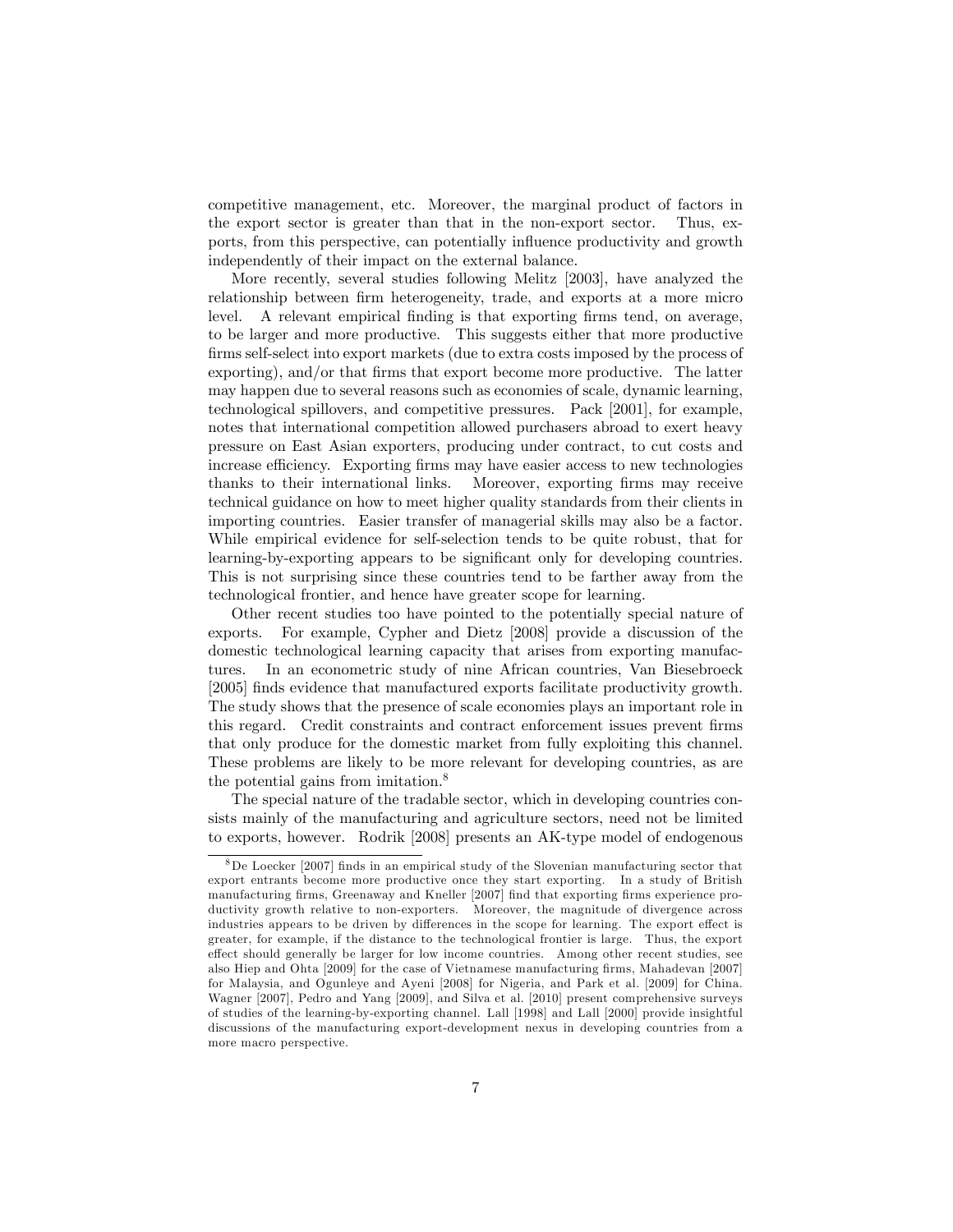growth in which the tradable sector is special in the sense that it is characterized to a greater degrees by institutional weaknesses and market failures (information and coordination externalities), leading to a bias against this sector in the allocation of resources. Second-best policies to subsidize tradable production, therefore, could promote growth.<sup>9</sup>

In a recent contribution that perhaps comes closest to the spirit of our paper, Rodrik [2009] tests the tradable-led and the export-led growth hypotheses by running a horse race between the industrial share of GDP (used as a proxy for the size of the tradable sector) and the exports to GDP ratio on the one hand and the former and trade surpluses as a proportion of GDP on the other. The panel data consists of both developed and developing countries. The paper finds evidence that the industrial share of GDP matters more, especially for developing countries. However, since it is *manufactured* exports that are more likely to be the source of learning and knowledge spillovers, the manufactured exports to GDP ratio seems to be the more relevant variable, and this is the variable that we employ in our analysis.

Finally, we end this section with a brief look at another issue that is directly relevant to post-crisis prospects for developing countries. Some literature has suggested that the emerging economies in Asia and elsewhere have "decoupled" from the developed world, and are, therefore, immune to slower growth in the latter. Noting the growth in South-South trade, Canuto et al. [2010], discuss the possible evolution of a new version of export-led growth, in which South-South trade picks up the slack through middle income countries importing more from low-income ones. The authors term this scenario "export-led growth  $v2.0$ ." This, however, raises a new set of questions. Since it is the developed countries that are expected to limit their trade deficits in the post-crisis years, is there anything special about exporting to these countries? In other words, is learning-by-exporting more significant in the case of exports to developed countries, perhaps due to the presence of more stringent product quality expectations, a greater proportion of more sophisticated manufactured products in the basket, more technical guidance from client firms, or other factors? Indeed, existing literature does provide some supportive evidence in this regard. For example, Pack [2001] notes that export-oriented production encouraged East Asian countries to move toward more sophisticated technology to meet the complex contractual requirements from Western industrial countries. De Loecker [2007] finds that productivity gains from exporting are greater for firms exporting to high income countries.<sup>10</sup> If this is the case, a (post-crisis) Export-Led Growth v2.0, which involves other developing countries replacing developed countries as export destinations, may not be a good substitute for (pre-crisis) Export-Led Growth v1.0.

We probe these issues empirically in the next section.

 $^{9}$  See also Razmi et al. [2011] for a model of an economy that features tradable-led growth in an environment of underemployment of labor resources.

 $10$  See also Pedro and Yang [2009] and Silva et al. [2010].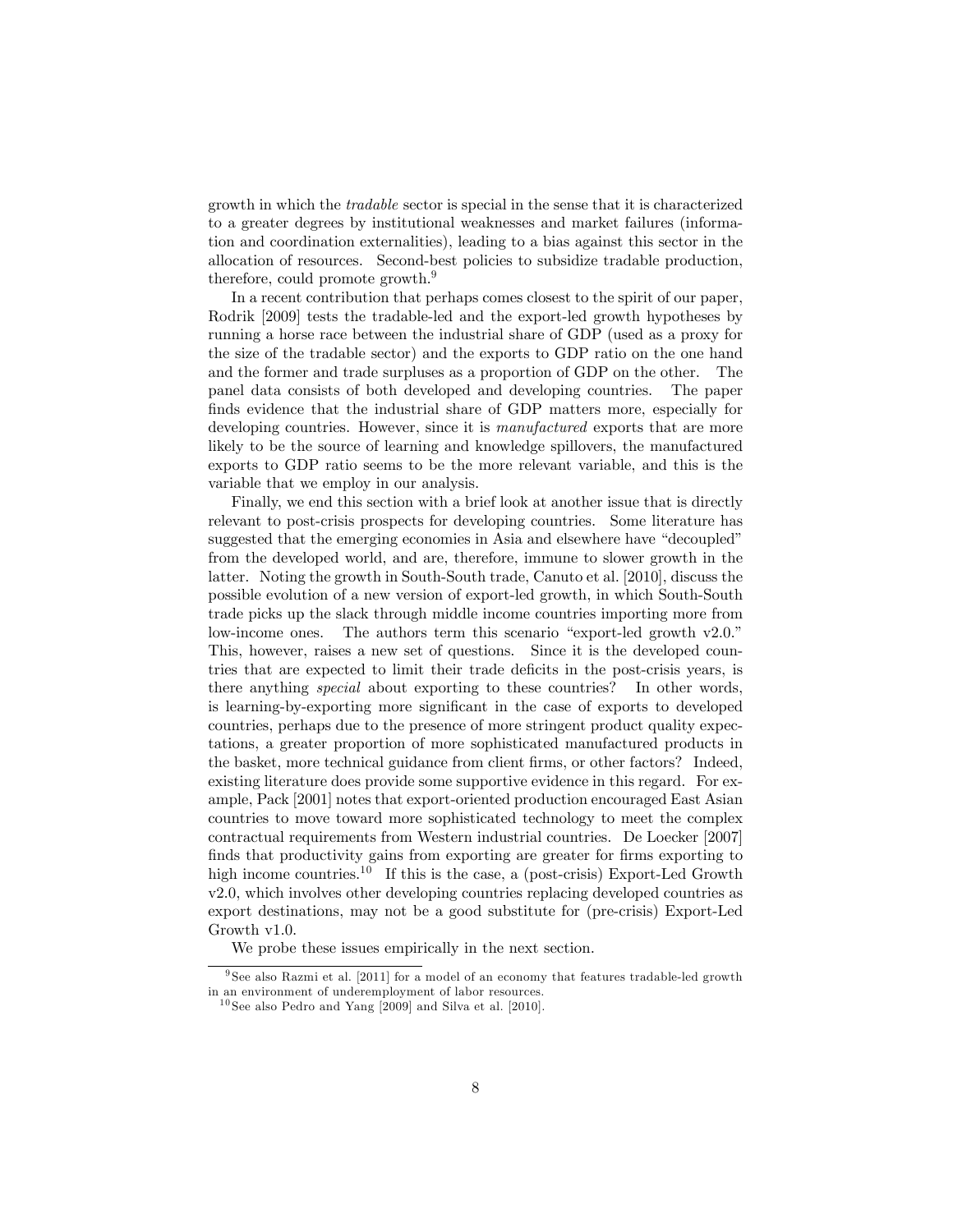#### 3 Data and Econometric strategy

We begin with a baseline regression of the form:

$$
GRGDPCHF_{jt} = \alpha + \beta_0 \ln RGDPCH_{jt-1} + \sum_{i=0}^{2} \delta_i Industry\_Prop\_GDP_{jt-i}
$$

$$
+ \sum_{i=0}^{2} \gamma_i Manuf\_X\_GDP_{jt-i} + \sum_{i=0}^{2} \lambda_i TB\_Prop\_GDP_{jt-i}
$$

$$
+ \sum_{i=0}^{2} \pi_i Proportion\_X\_Develop_{jt-i} + f_t + f_j + \varepsilon_{jt} \quad (1)
$$

The dependent variable is the average annual rate of real (chained) GDP per capita growth,  $RGDPCH_{it-1}$  (real GDP per capita in the previous period) captures the convergence term,  $f_t$  time specific effects,  $f_j$  country specific effects, while  $\varepsilon_{it}$  is the error term. Real GDP growth was obtained from the Penn World Tables version 7. The GDP share of industry is denoted by Indus Prop GDP. Following Rodrik [2009], among other studies, we use this as a proxy for the size of the tradable sector. The variable  $TB$  Prop GDP represents the trade balance as a proportion of GDP, and captures the effects of net exports on growth. Manufactured exports, i.e., exports of SITC categories 5, 6, 7, and 8, as a proportion of GDP is represented by the variable Manuf  $X$  GDP. Data for these four variables were obtained from the World Bank's World Development Indicators (WDI) online database. Finally, Proportion<sub>X</sub> Developed is the proportion of manufactured exports destined for developed countries. Data for the construction of this variable were obtained from the United Nation's COMTRADE database.

Our sample consists of a maximum of 44 Asian developing countries, 20 industrialized countries, and the time period 1953-2009, although data are available for shorter intervals for some of the series. In order to remove short-run cyclical effects, we use data averaged over three year intervals.<sup>11</sup> Table 2 provides a data dictionary along with a list of the countries included in the sample. We pursue a general-to-specific estimation strategy, which is particularly useful given our limited sample size. In each case, we first estimate the most general form based on equation  $(1)$ . The variables that are not significant at the 10 percent level are then eliminated in a step-wise manner.

Some of the variables in our sample could potentially be endogenous in the sense that these are jointly determined with the dependent variable. For example, the share of industry in the economy may not be exogenous to the GDP growth rate. Moreover, some of the variables are likely to exhibit hysteresis

<sup>&</sup>lt;sup>11</sup> Ideally we would have liked to use 5 year periods but the sample size constrains our choice. The 3 year average for  $GRGDPCH$ , a variable in growth rate form, was calculated using the following formula:

 $GRGDPCH = [(RGDPCH_t/RGDPCH_{t-1})^(1/3)] - 1$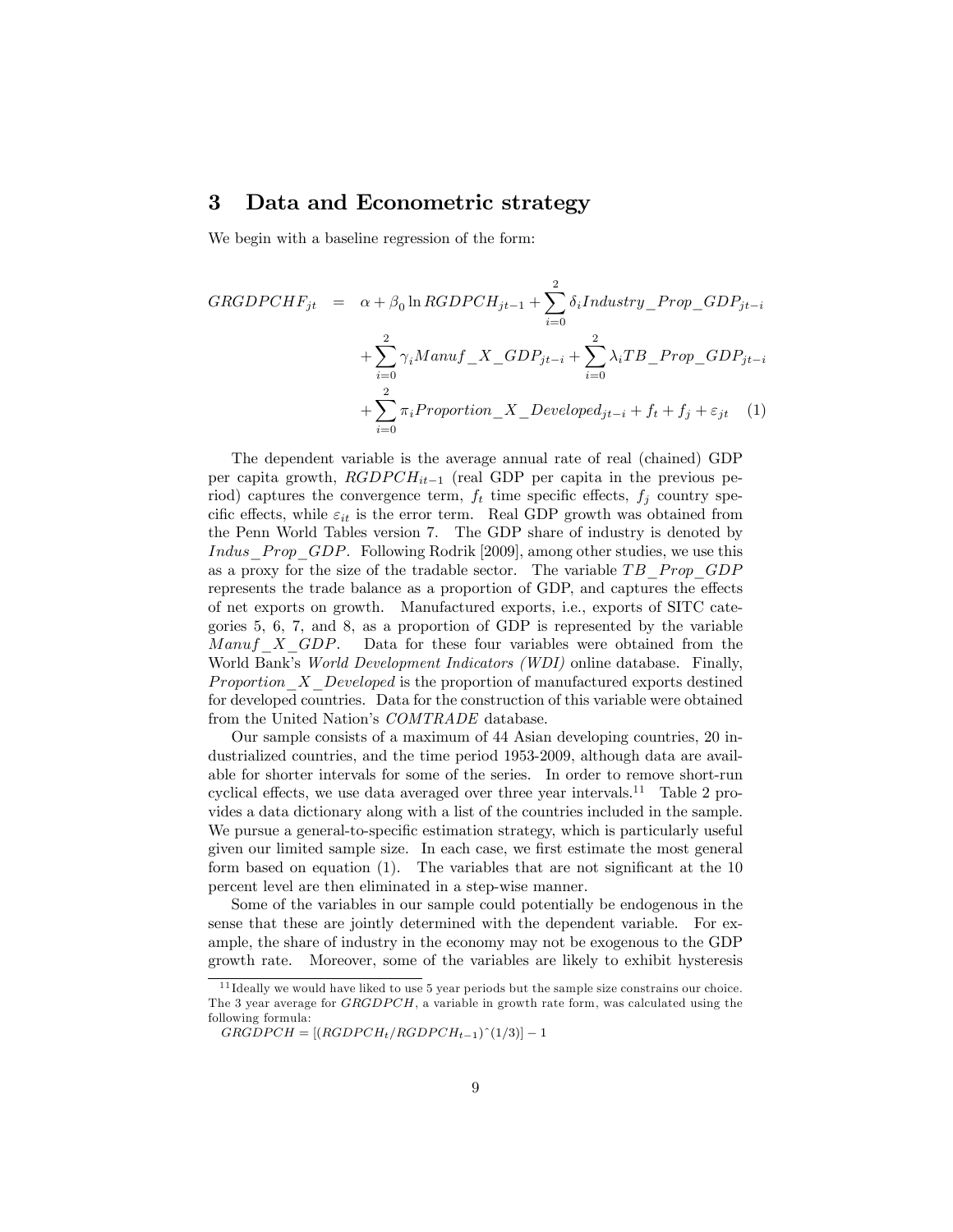or persistence over time. To address the robustness of our baseline OLS estimates to potential endogeneity/simultaneity issues, we therefore, carry out dynamic panel estimations using the Arellano-Bover General Method of Moments (GMM) approach. We specify the second and third lags of the dependent variable as instruments in addition to the third lags of  $Indus\; Prop\; GDP,$ TB Prop GDP, Manuf X GDP, and Proportion X Developed. Consistent with our OLS strategy, we specify time and cross-section effects, and pursue a more parsimonious specification based on eliminating variables that are not statistically significant. The Sargan test of overidentifying restrictions is employed to test the validity of our instruments.

It may be warranted here to re-visit the choice of our main variables of interest, as included in equation  $(1)$ . Our focus is on exploring the nature of Asia's growth strategy. More specifically, whether Asian growth can be identified either as tradable-led or export-led (or both), and, if so, what implications does the past pattern of growth have for a future in which slower developed country growth translates into less global demand. The motivation behind the inclusion of a proxy for the tradable sector is obvious in light of the discussion in Section 1. If, as Rodrik [2009] argues, pre-crisis Asian growth was tradable-led, then subsidies for tradable production for domestic consumption may be good substitutes for global demand in terms of boosting growth. If, however, pre-crisis growth was export-led, then this may not be true and shrinking global imbalances and/or reduced global demand become more serious concerns. The trade balance as a proportion of GDP captures Keynesian demand-side net exportled growth stimulus. As discussed in Section 1, this is only one channel  $-$  and perhaps not the most important one at that  $-$  through which exports could facilitate growth, and exports, especially manufactured ones, could be special for other reasons. This provides the grounds for including manufactured exports as a proportion of GDP and the proportion of manufactured exports destined for developed countries as explanatory variables. If exports to industrialized countries feature the benefits and positive externalities associated with knowledge spillovers, competition, learning-by-exporting, and quality control to a greater degree, then more limited demand from these countries in the post-crisis environment could become a significant constraint on developing country growth.

Table 3 provides summary statistics for the variables of primary interest. Figure 3 shows the corresponding distributions with the help of histograms.

Asia had an impressive mean growth rate of 3 per cent per year in real GDP per capita. The series ranges from a minimum of  $-23.5$  percent (Lebanon, 1989-91) to a maximum of 20.8 percent (Azerbaijan, 2007-09). The latter is the only observation greater than 16 percent. An overwhelming majority of the observations lie between  $\pm 5$  percent.

Industry as a proportion of GDP ranges from a minimum of 7.7 percent (Hong Kong, 2007-09) to a maximum of 90.2 percent (Brunei Darussalam, 1974- 76), with a mean of  $34.7$  percent.<sup>12</sup> Most of the observations lie within the 20-45

 $12$  Services contributed more than 90 percent of the Hong Kong's value-added during this period.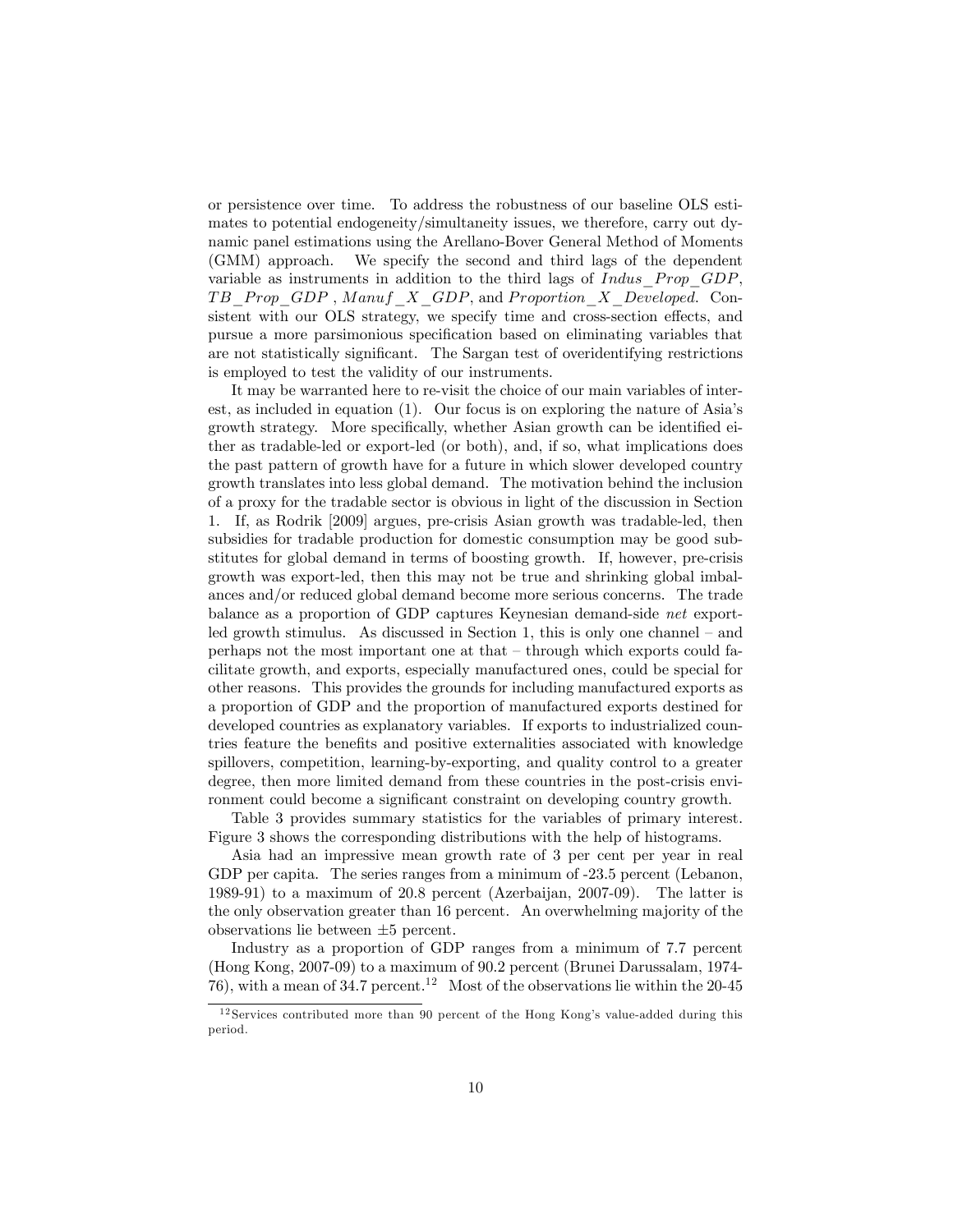percent range.

The distribution of manufactured exports as a percentage of GDP is much more skewed with most values clustered in the 0-10 percent range and very few beyond 50 percent. The full range extends from a minimum of 0.002 percent (Maldives, 2007-09) to 151.2 percent (Hong Kong, 2004-06). Moreover there is a significant difference between the mean  $(16.6 \text{ percent})$  and the median  $(6.7 \text{$ percent), indicating that a relatively small number of countries pulls the average up. Only a few values lie above the 60 percent level.

The trade balance as a proportion of GDP is centered around zero percent, as one would expect. The highest number of values lies between negative 5 percent to zero. The values between negative and positive 40 percent almost entirely exhaust the observations, although Lebanon in 1989-91 had a trade deficit of 75.4 percent while Brunei Darussalam in 1977-79 had a trade surplus of 80 percent. The mean is a trade deficit of  $0.23$  percent although the median (-1.93 percent) suggests that a relatively small number of countries with large surpluses characterizes the series.<sup>13</sup>

The proportion of manufactured exports that is destined for developed countries ranges from almost zero for Bhutan in 2004-06 to almost 100 percent for Maldives in 2004-06. The former is a landlocked country that exports almost exclusively to its South Asian neighbors India and Bangladesh. Very few values lie outside the 0-60 percent range. The mean is almost 31 percent. Since Japan itself is an Asian country, albeit a high income industrialized one, we exclude it from the list of industrialized countries while calculating the series Proportion  $X$  Developed. As a robustness test, we also then estimate regressions with Japan included among the industrialized countries, and show that such a change does not qualitatively affect our results. Including Japan, however, raises the mean of this series to 37 percent. Moreover, the inclusion of Japan makes 50-60% the most populated segment of the distribution.

Returning to our econometric analysis, once we have explored the nature of Asian growth in the past, we add additional control variables to assess the robustness of our results. Next, we brieáy explore possible channels through which various factors could have fostered growth. We focus on gross fixed capital formation (as a proportion of GDP) and capital goods imports (as a proportion of total imports). Investment is a channel that is widely associated with growth and technological progress, especially in the Asian case.<sup>14</sup> Moreover, imports of sophisticated capital goods (mainly from industrialized countries) often constitute a necessary (but not sufficient) condition for technological upgrading and productivity growth.

<sup>&</sup>lt;sup>13</sup> There was one value that was so implausibly high that we excluded it from the outset. The trade deficit to GDP ratio for Kazakhstan was reported as  $10.133$  percent for 1989-91!

 $14$ On this note, see Rodrik [1995].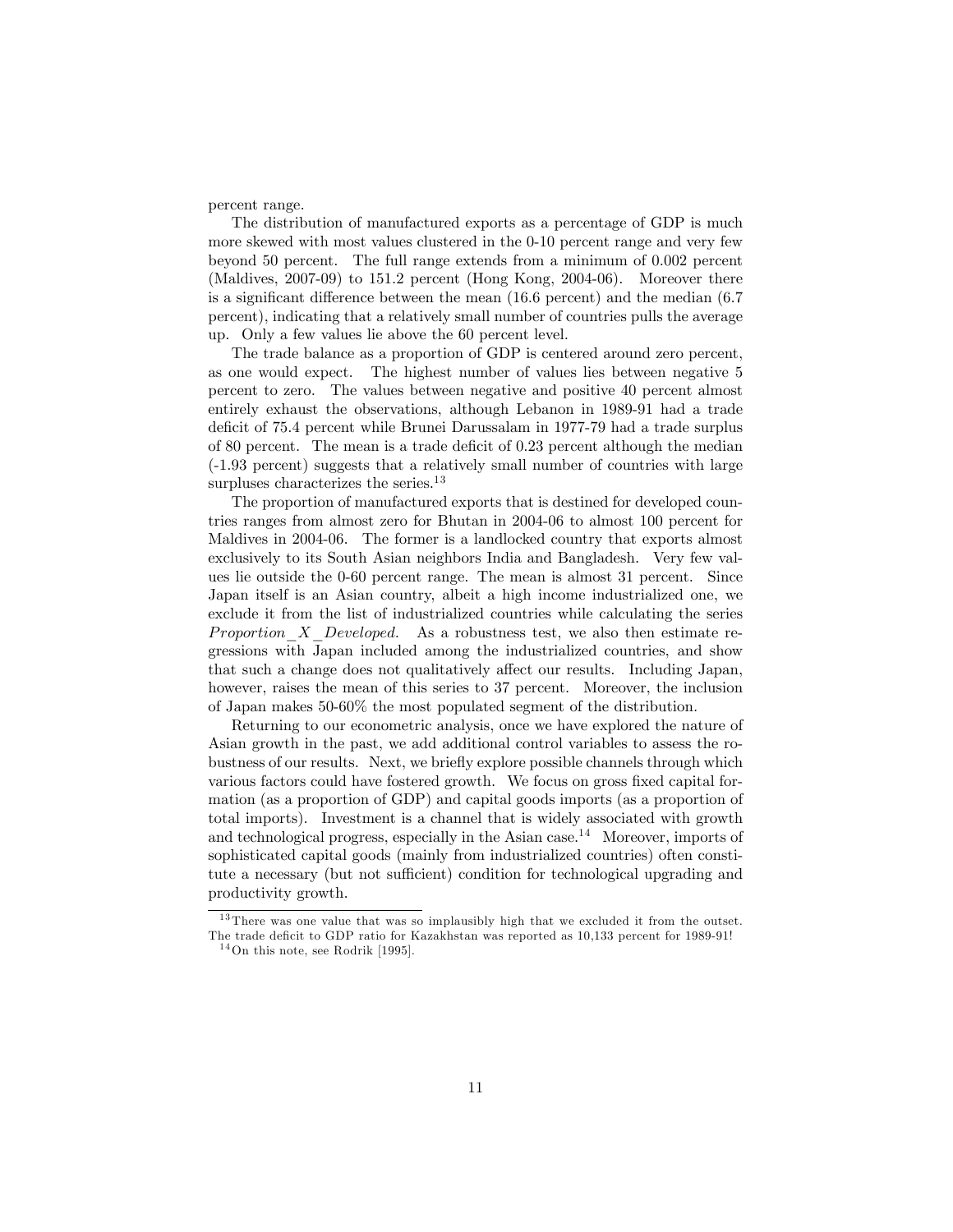#### 4 Estimates

#### 4.1 Baseline regressions

Columns (1)-(3) of Table 4 present the results of our baseline OLS regressions, proceeding from the most general form based on equation (1) to more specific/parsimonious specifications based on the strategy discussed earlier. The upper half of the table reports the individual coefficient estimates while the lower half details the summed coefficients along with their statistical significance (where applicable, i.e., only in the cases where more than one of the contemporary and lagged instances of a variable form part of the reported specification). Consistent with standard expectations, the convergence term  $(LRGDPCHT)$  has a negative sign and is generally significant at the 1 percent level.<sup>15</sup> The most general form in column  $(1)$  has few significant coefficients (the contemporary coefficient of  $Indus$  Pr op  $GDP$ , the first lagged coefficient of Manuf  $X$  GDP, and the second lagged coefficients of Manuf  $X$  GDP and *Proportion*  $X$  *Developed*). This is perhaps due to the number of lags specified which limits an already somewhat small panel. Column  $(2)$  reports estimates for the more specific form. Only the contemporary and lagged instances of Indus  $\Pr op$  GDP and the twice-lagged Proportion X Developed survive. Thus, the latter variable tends to effect growth with two lags. Moreover, the Wald test indicates that the summed coefficient of  $Indus$  Pr op GDP is not significant at the 10 percent level. None of the instances of the other two variables TB Pr op GDP and M anuf  $X$  GDP have a statistically significant effect on output growth.

Column (3) reports the results of a regression similar to that reported in column  $(2)$ , but with the lagged instance of *Industry* Prop GDP eliminated. The contemporary coefficient on this variable is positive and significant. The coefficient on the twice lagged instance of *Proportion*  $X$  Developed is still positive and significant, and somewhat larger in magnitude.

In order to facilitate comparison, column (4) presents the *standardized* coefficients based on the specific regression in Column  $(2)$ . The combined longrun effect (sum of coefficients), with a summed value of  $0.246$ , is larger for Industry  $Prop$  GDP, although recall that the Wald test for joint significance indicates that it is not significant at the 10 percent level. Thus, the proportion of total exports to developed countries appears as the only significant variable. A one standard deviation variation in this variable boosts growth by 0.175 standard deviations.

Columns (5) and (6) present the results of the robustness tests using the GMM approach, as described earlier. With this approach, we can address persistence by including the lagged dependent variable.<sup>16</sup> Column  $(5)$  reports

<sup>&</sup>lt;sup>15</sup> This remains true for most of the regressions reported below, although the magnitude of the estimated effect varies.

 $16$  The inclusion of the lagged dependent variable as a regressor means that the long-run coefficient for each variable now is the sum of coefficients on that variable divided by one minus the coefficient on the lagged dependent variable.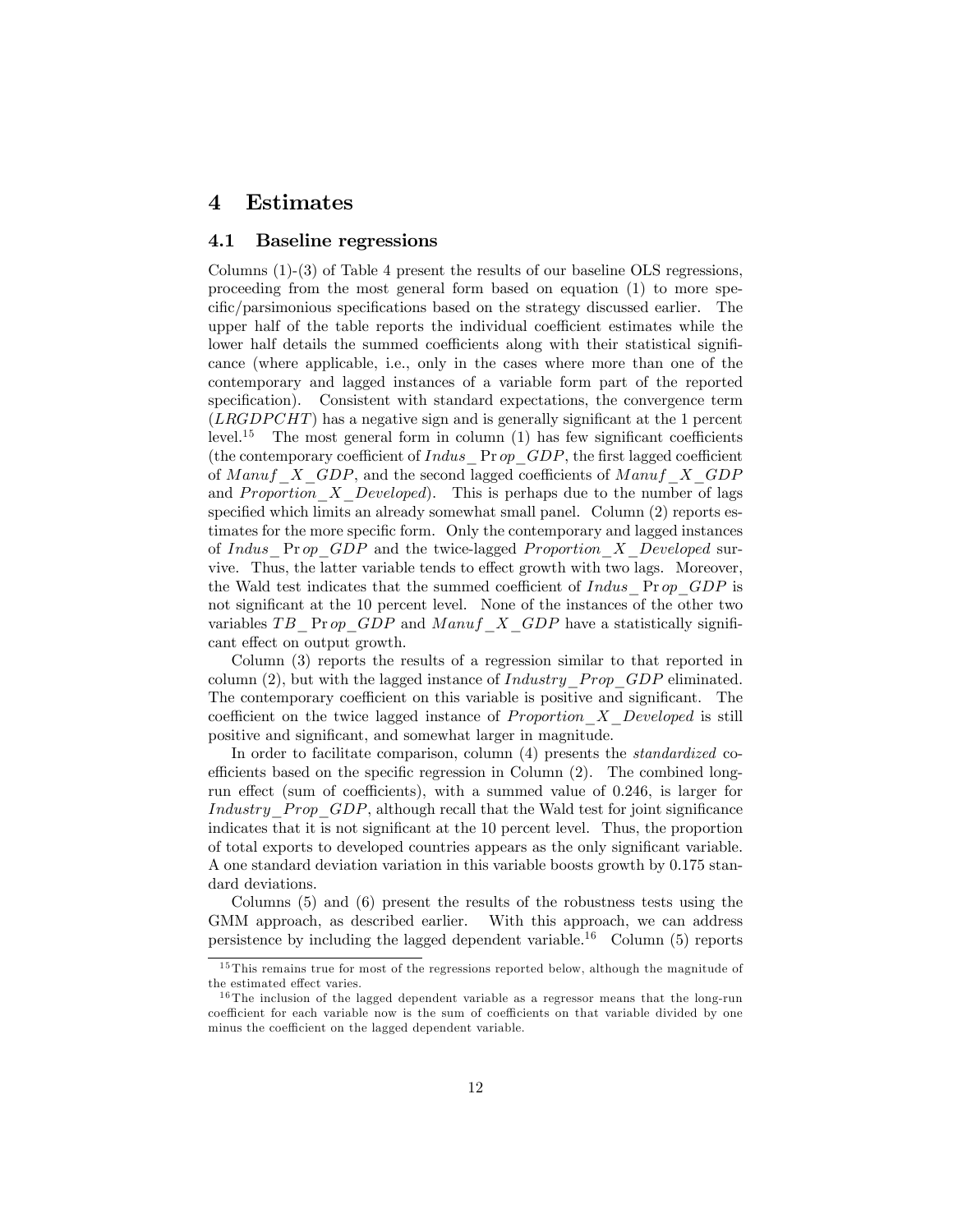the most general regression, which again yields very few significant variables.<sup>17</sup> Moving to the more parsimonious regression reported in column (6), again, the second lag of Proportion  $X$  Developed turns out to be significant, and the effect is larger than in the OLS case. The first lag of  $Industry$  Prop GDP is barely signiÖcant at the 10 percent level but appears with a negative sign and a small coefficient. Interestingly, first and second lags of  $M$  anuf  $\overline{X}$  GDP now become individually significant, although the Wald test indicates that the sum of the two variables can be rejected at traditional levels of significance. The Sargan tests of overidentifying restrictions, reported for all three regressions, do not raise any concerns at the 5 percent level of significance.

In sum, both the OLS and GMM approaches suggest that, of the variables included in our benchmark regression, only the second lag of  $Proportion\ X\ Developed$ has had a positive and significant long-run effect on per capita GDP growth in Asian countries. The coefficient on this variable is larger in the GMM regressions. The role of the share of industry in GDP is less clear, with the standardized OLS estimates showing a positive effect that is larger than that of Proportion  $X$  Developed, but is jointly insignificant. The trade balance as a proportion of GDP does not appear to effect growth in any of the regressions.

#### 4.2 Taking the Asian crisis into account

As is well known, the Asian crisis of 1997-99, which began with a speculative run on the Thai Baht and quickly spread to other parts of Asia had a negative impact on income and employment. Does this effect show up in our data? To explore this dimension more directly,<sup>18</sup> we re-ran the baseline regressions with a dummy for the period 1998-2000. Time fixed effects were now excluded from the model in equation (1) for obvious reasons. Again, we estimated using both OLS and GMM techniques. Table 5 summarizes the results. As expected, the Asian crisis had a negative and significant impact on Asian growth regardless of the estimation technique. The coefficient on this dummy variable ranges from  $-0.02$  to  $-0.04$ . Industry as a proportion of GDP has a negative effect, although it is statistically insignificant in the OLS case. There is a positive and significant positive contemporary effect which is more than offset by the lagged effect. Interestingly enough, the inclusion of the dummy increases the impact of the second lag of *Proportion*  $\overline{X}$  Developed. This is true for both the OLS and GMM estimates, although the latter yields a larger coefficient (compare columns (2) and (6) of Table 4 with columns (2) and (4) of Table 5, respectively). In qualitative terms, the only difference from the baseline regression is that the second lag of the trade balance too now becomes significant, indicating that trade surpluses have a positive impact on future growth. Again, this is true regardless of the estimation technique.

 $^{17}\rm{Notice}$  that we are down to 149 observations in this case.

 $1<sup>8</sup>$  Notice that the time fixed effects in earlier specifications should capture this Asia-wide shock. In our baseline regression, the time fixed effect is the largest for the period 1998-2000, and is -0.025 in magnitude.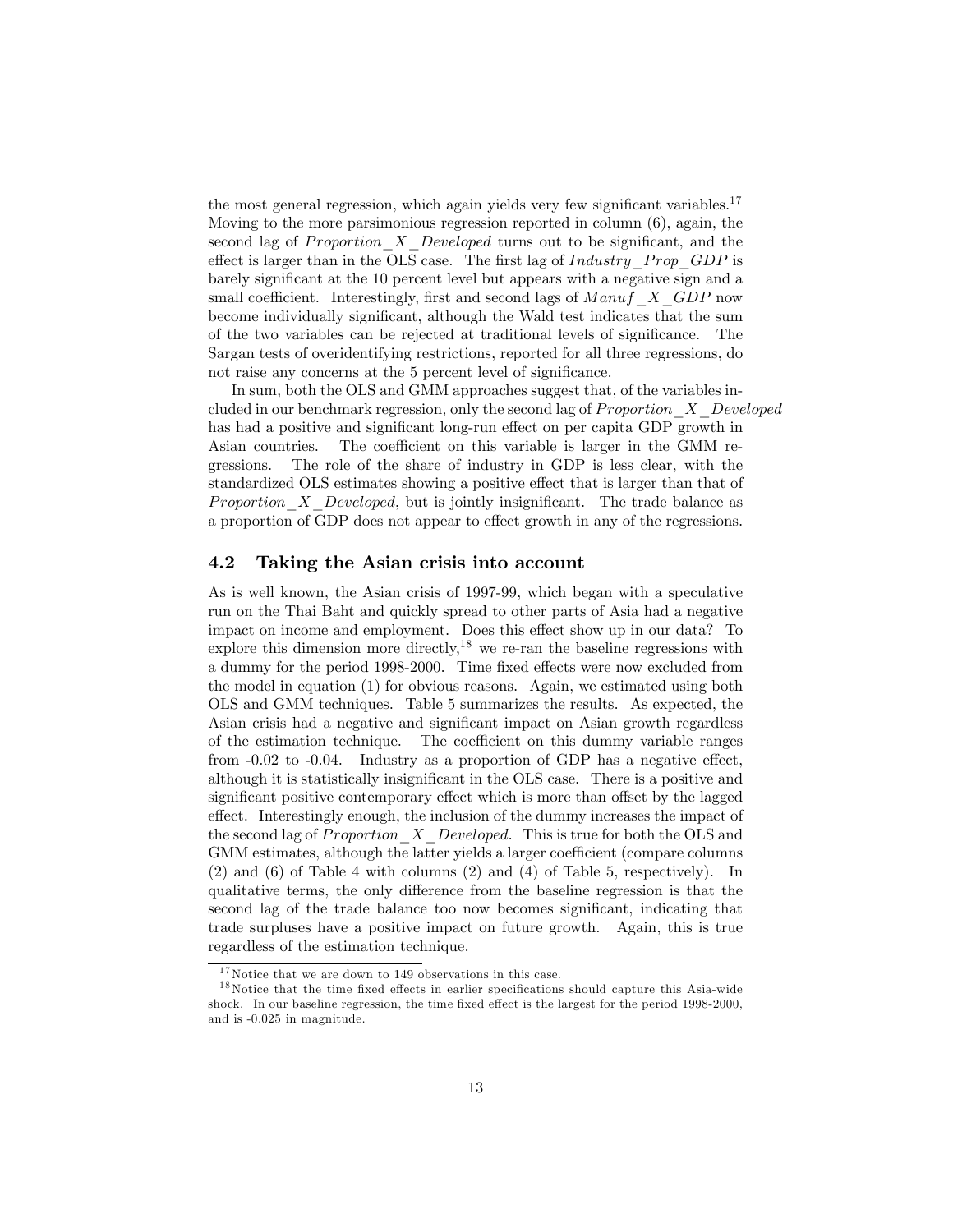#### 4.3 Including Japan

We mentioned earlier that we excluded Japan from the list of industrialized countries while calculating the variable  $Proportion X\_Developed.$  Exports to Japan have been a major area of growth for East and South East Asian countries in particular, but also other Asian developing countries in general. Are our estimates robust to the inclusion of Japan in the list of developed countries? Table 6 addresses this question. Starting with the estimates derived without controlling for the Asian crisis (columns  $(1)$  and  $(2)$ ), notice first that the second lag of Proportion  $X$  Developed continues to be positively and significantly associated with growth (see column(2)). Second, Industry Prop  $GDP$ too has a positive effect, but just as in the baseline case (column  $(2)$ ) of Table 4), the overall effect is statistically insignificant. The other two variables representing the trade balance and the manufactured exports' share of GDP continue to be insignificant, as in the baseline case. The inclusion of a dummy variable for the Asian crisis increases the positive effect of (twice lagged) *Proportion* X Developed, and, as in the case of Table 5, also renders the effect of the trade balance positive and significant, but the other results remain qualitatively the same. Reassuringly, the inclusion of Japan does not appear to affect our results much.

#### 4.4 Regional and Temporal Asymmetries

Much of the debate surrounding global imbalances and export-led growth has involved the East Asian tigers and the South East Asian export dynamos that followed their lead in what is sometimes called a "flying geese" formation. Do these countries behave differently than the rest of Asia in terms of our main variables of interest? In order to explore this possibility, we divided the sample into East and South East (ESE) countries on the one hand and the rest of Asia  $(ROA)$  on the other. Columns  $(1)-(4)$  of Table 7 summarize the estimates derived for these groups. Focusing again on the parsimonious form estimates (columns  $(2)$  and  $(4)$ ), there is some evidence of differing behavior. While the industry share of GDP and the proportion of exports destined for industrialized countries both play a positive and statistically significant role in boosting real per capita GDP growth in the ESE countries, that appears not to be the case for the ROA countries, where only the coefficient on the former variable is positive and significant. As is generally the case with our previous regressions, the trade balance and share of manufactured exports are either insignificant and/or have a negative impact on output growth. Thus, the main finding reported by Rodrik [2009], that is, the existence of a positive association between the share of the industrial/tradable sector holds for both groups of countries. However, we find that, for East and South East Asian countries at least, the proportion of exports destined for industrialized countries too is an important driver of growth. These results provide some suggestive evidence for the widely perceived export- and tradable-led basis of East and South East Asian growth.

Columns (5)-(8) present results for regressions run with the sample period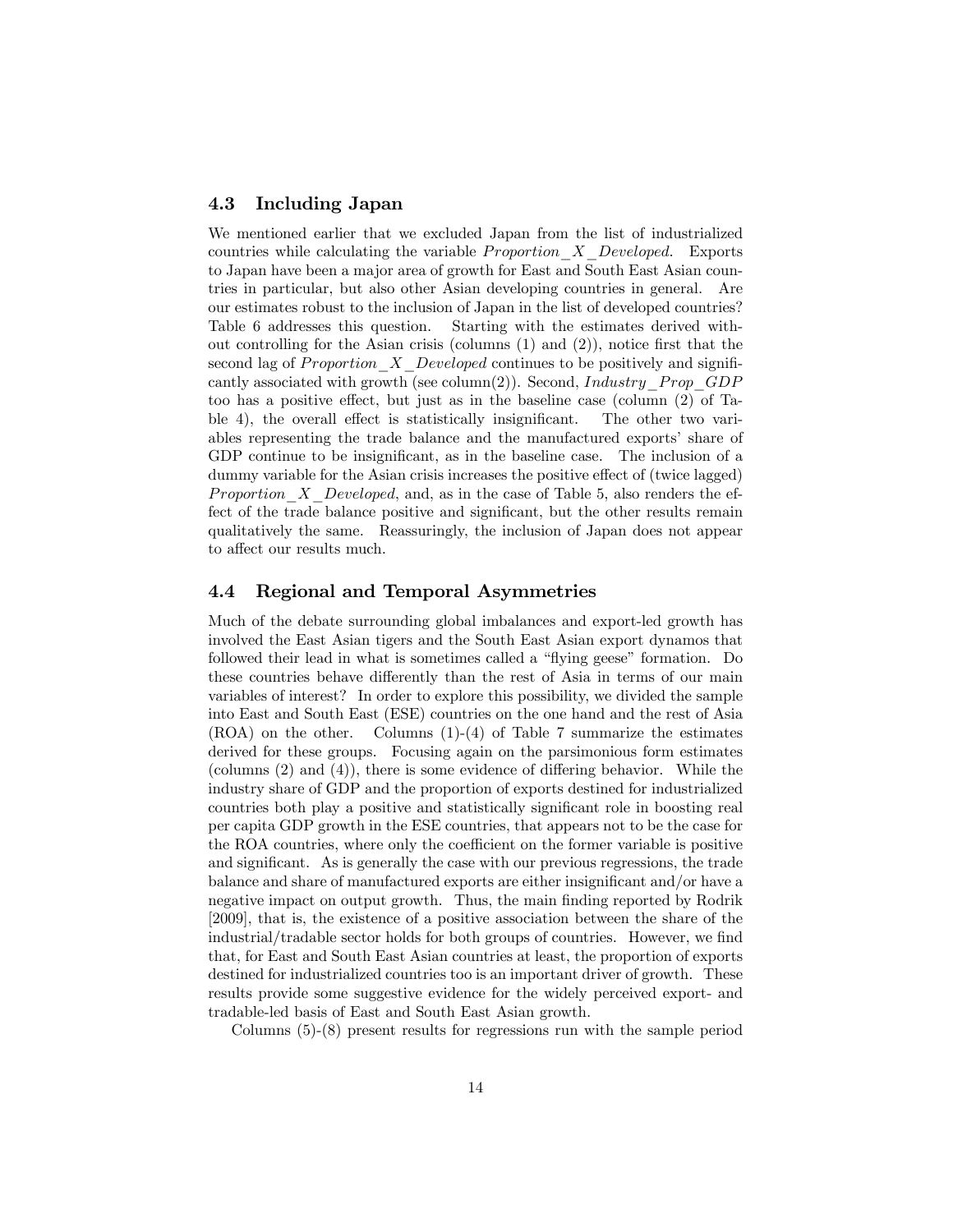split into two overlapping periods, 1953-1995 and 1989-2009. The periods were allowed to overlap in order to have evenly split and reasonably large subsamples.<sup>19</sup> Our general finding that the proportion of exports sold in industrialized country markets is robustly and positively associated with output growth holds only for the second sub-period (again, as always, with two lags). For the first sub-period, however, Industry Prop  $GDP$  and M anuf  $X$   $GDP$ are significantly and positively associated with growth. The trade balance variable is negative and insignificant in both cases. Thus, the proportion of exports destined for industrialized countries appears to have mattered only in recent decades. Given the small sizes of the sub-samples, however, this evidence should only be seen as suggestive and preliminary.

#### 4.5 Excluding outliers

Table 8 addresses potential concerns raised by the presence of outliers. One such concern is that our results could be driven by a handful of high income oil exporting countries. Suppose, for example, that commodity exporters have, on average, a lower proportion of exports destined for developed countries. Since some of these countries are high income, and since high income countries may, on average, grow slower, this introduces a bias in favor of finding a positive impact of Proportion  $X$  Developed. Figure 4 highlights this concern. The points to the right of the 50,000 level of real per capita GDP almost exclusively represent observations for Qatar and Brunei Darussalam, two relatively small oil and gas exporting countries. Moreover, these two countries have a relatively low proportion of exports destined for developed countries. Notice first that his concern should be addressed in principle by our inclusion of a convergence term. Second, as seen in Figure 5, the negative correlation between  $RGDPCH$ and Proportion  $X$  Developed almost vanishes once we restrict the sample to countries below the \$20,000 threshold of real per capita GDP. Re-running our OLS regression with this more limited sample delivers results similar to our baseline regression that includes all data points (compare column (2) of Table 4 and column  $(2)$  of Table 8). One somewhat minor difference is that, the first and second lags of  $M$ anuf  $X$  GDP now survive the reduction to a parsimonious form, although their sum is negative and jointly insignificant (as indicated by Wald tests).<sup>20</sup> The only other difference is that the contemporary and lagged coefficients of *Industry*  $Prop$   $GDP$  now become jointly significant at the 10 percent level (and remain positively signed). Thus both the proportion of exports to industrialized countries and the GDP share of the industrial sector now become positive and statistically significant determinants of per capital output growth.

As discussed earlier, and as highlighted by Figure 3, a few small open

 $19$  Much less data are available for the earlier period so that even though it spans more years, the number of observations is almost the same as the second sub-period.

 $20$ We also ran regressions with interaction terms to explore whether the impact of Pr oportion\_X\_Developed varies with real per capita GDP. The interaction terms were found to be insignificant.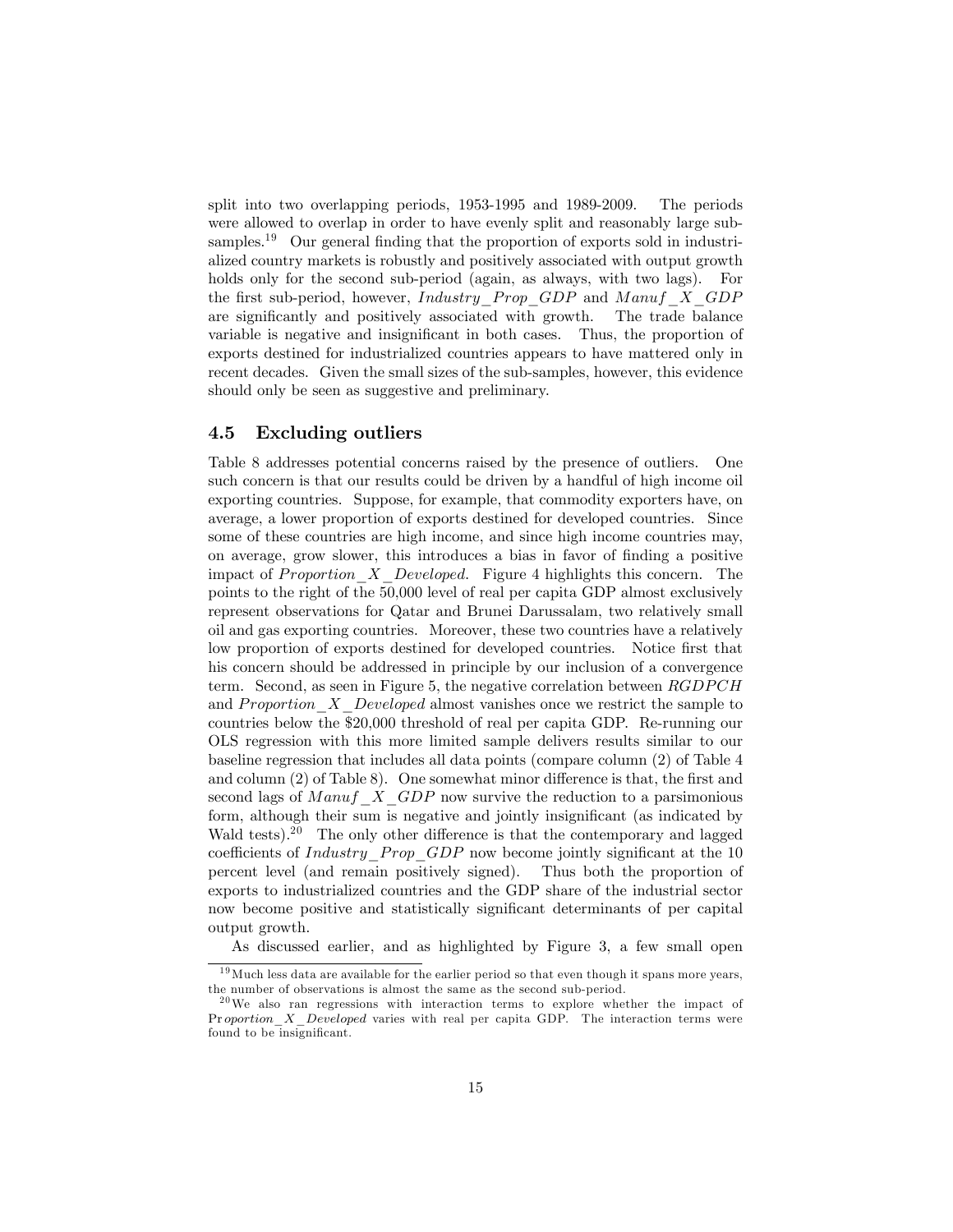economies in our sample (mainly Singapore and Hong Kong but also Macao and Malaysia) have exceptionally high proportions of manufactured exports as a share of GDP. Could these historically fast growing economies be driving our results? Columns (3) and (4) of Table 8 present the estimates derived once we limit the sample to values of  $Mannf\_X\_GDP$  less than or equal to 60 percent. Again the results are very similar to our baseline OLS regression, the Wald test of joint significance indicating that the summed coefficient on Indus  $\Pr op$  GDP is insignificant (compare column (2) of Table 4 and column (4) of Table 8). The coefficients on *Proportion*  $X$  Developed are identical in magnitude (and significant) in both cases.

Finally, we noticed while discussing Figure 3 that a few countries export almost entirely to developed countries. Could these countries be driving our results? To investigate this aspect, we re-estimate our baseline growth equation after excluding data points with Pr *oportion*  $\overline{X}$  GDP greater than 60 percent. Columns (5) and (6) of Table 8 present the results. Once again the estimates are very similar to those derived for the full sample (see column (2) of Table 4). The summed coefficient of  $Industry$  Prop\_GDP is not statistically significant, leaving Proportion  $X$  Developed as the only significant and positive influence on real per capita GDP growth.

#### 4.6 Controlling for Possible Omitted Influences

So far we have investigated factors that could help us gauge prospects for the future of tradable- and export-led growth in Asia. We found *Proportion*  $X$  Developed to be the most robust correlate of growth. Now we briefly explore the effects of other control variables that are typically included in growth regressions as determinants of growth. We add twice lagged values of four variables to a baseline regression: (1) openness  $(OPENC)$ , as measured by the ratio of the sum of exports and imports to GDP,  $(2)$  savings as a proportion of GDP  $(SAV \quad GDP)$ , government expenditure as a proportion of GDP  $(GG)$ , and the terms of trade  $(TOT)$ . The use of twice lagged instances is designed to avoid endogeneity problems.<sup>21</sup> Data for  $TOT, GG$ , and  $SAV$   $GDP$  came from the WDI while that for *OPENC* was obtained from the Penn World Tables (version 7). We pursue the GMM approach to address the presence of lagged *GRGDPCH* on the right hand side. Also, we only introduce one control variable at a time in order to conserve degrees of freedom.

Table 9 summarizes the results. Positive terms of trade shocks and an increase in the saving to GDP ratio have a small positive effect on output growth, although both are statistically indistinguishable from zero. Greater openness has a small negative effect, although again it is statistically insignificant. The coefficient on government spending is small, negative, and significant. The coefficient on our main variable of interest, i.e., *Proportion*  $X$  Developed,

<sup>&</sup>lt;sup>21</sup> For example, Pr op\_X\_Developed<sub>t-2</sub> could affect the degree of openness in the next period, which could then have a positive impact on growth. The variable underlying growth would still be the proportion of exports destined for industrialized countries but some of this effect will now indirectly show up as a positive coefficient on the savings to GDP ratio.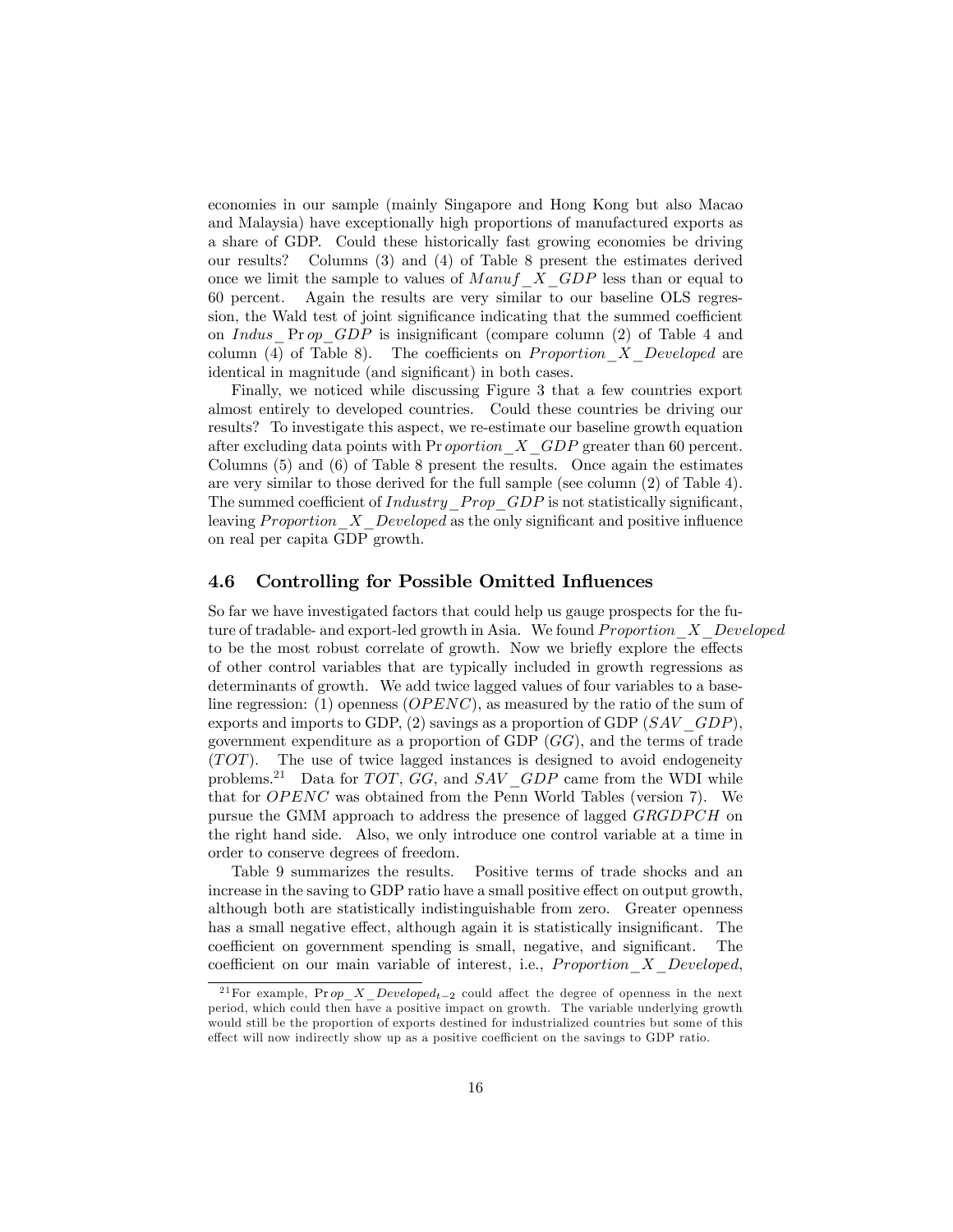remains positive and statistically significant with one exception. It becomes insignificant when the terms of trade variable is included. This latter result may be driven by the small sample size (recall that the terms of trade variable is insignificant too; we only have terms of trade data post-1980).

#### 4.7 Potential channels for capital accumulation and technological progress

The East Asian growth model has often been associated with not only rapid export growth but also high investment. Indeed, some analysts have termed rapid Asian growth as export- and investment-led. The investment angle may be particularly important if capital goods, especially sophisticated ones, embody technological progress. It could, for instance, be the case that countries that export more manufactures to industrialized countries have to ensure higher quality through investment in domestic and imported capital goods. As a preliminary step toward exploring these possibilities, we estimate a regression of the following form:

$$
X_{it} = \alpha'' + \beta''_0 \ln RGDPCH_{it-1} + \sum_{i=0}^{2} \delta''_i Industry\_Prop\_GDP_{jt-i}
$$
  
+ 
$$
\sum_{i=0}^{2} \gamma''_i Manuf\_X\_GDP_{jt-i} + \sum_{i=0}^{2} \lambda''_i TB\_Prop\_GDP_{jt-i}
$$
  
+ 
$$
\sum_{i=0}^{2} \pi''_i Proportion\_X\_Develop_{jt-i} + f''_t + f''_j + \varepsilon''_{it}
$$
 (2)

where, depending on the equation estimated, X denotes either  $GFCF$  Pr op  $GDP$ (fixed capital formation as a proportion of GDP) or  $K$  Pr op Total Im ports (capital goods imports as a proportion of total imports). Table 10 provides the estimation results for the specific equation in both non-standardized and standardized forms (columns  $(1)$  and  $(3)$ , and columns  $(2)$  and  $(4)$ , respectively). A look at column (1) suggests that a positive trade balance is negatively associated with investment as a proportion of GDP, although the twice lagged instance has a small positive effect. The negative contemporary effect, which dominates, may indicate the heavy imported good content of Asian growth. Not surprisingly, industry as a proportion of GDP has a positive and significant impact on investment. Much less recognized in existing literature is the positive and significant effect on investment of the share of exports to industrialized countries. This is consistent with the hypothesis that exports to industrialized countries require more sophisticated production processes, and hence more investment. A look at the standardized coefficients in column  $(2)$  indicates that the normalized effect of the industrial share of GDP is greater than that of Proportion  $X$  Developed.

Column (4) presents the parsimonious form estimates with  $K$  Prop\_Imports as the dependent variable. Somewhat surprisingly, industry as a proportion of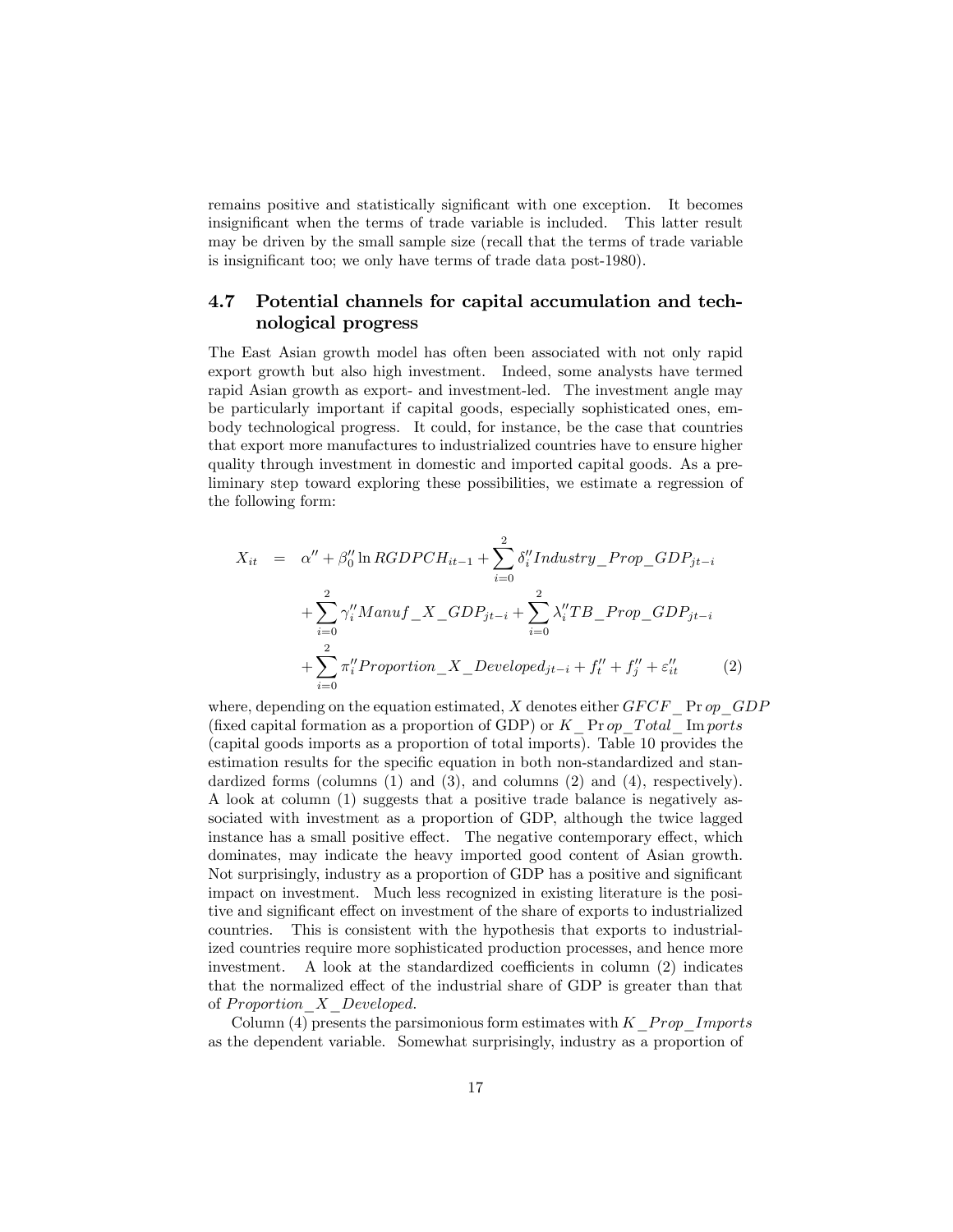GDP does not appear to significantly affect the proportion of capital goods imported. However, the share of manufactured exports does have a positive and significant impact. Moreover, the lagged value of the trade balance and the proportion of exports destined for industrialized countries have important roles to play too, in terms of both statistical significance and economic magnitude. This latter finding provides more empirical support for the hypothesis that exports to industrialized countries require more advance production processes that typically require imported capital goods.

In sum, Table 10 provides suggestive evidence for at least two channels underlying the positive effect of *Proportion*  $X$  Developed on growth. This variable appears to have a positive relationship to both investment as a proportion of GDP and the share of capital goods in total imports.

#### 5 Conclusions and Implications

Our effort involves a rather ambitious question; is it likely that Asian countries will be able to pursue the pre-crisis patterns of rapid growth? To help tackle this question, one first needs to establish the characteristics of pre-crisis growth. We have attempted to explore the trade- and export-related characteristics. More specifically, to what extent was Asian growth tradable sector-led, net exportled, or export-led in some other sense. As we have stressed, the answers have implications for a future in which industrialized countries are likely to grow at a slower pace and global external account imbalances are likely to shrink.

We ran a series of growth regressions to derive OLS and GMM estimates, to test robustness for sub-samples and to the exclusion of outliers, to control for possible influences missing from our benchmark regressions, and to explore possible transmission channels. Our main Önding is that, among our variables of interest, the proportion of total Asian country exports destined for industrialized countries is the most robust correlate of real per capita GDP growth. The industrial share of GDP, used as a proxy for the size of the tradable sector, is positively associated with growth too  $\overline{\phantom{a}}$  indeed the standardized coefficient in the baseline regression is larger than that for the share of exports destined for industrialized countries  $-$  but the overall effect is statistically insignificant in most cases. The other two variables of interest, that is, the share of manufactured exports in GDP and the trade balance as a proportion of GDP generally appear to play no significant role in promoting output growth in Asian countries. We find some suggestive evidence that the proportion of exports destined for industrialized countries may have mattered more for the East and South East Asian countries, a group that is distinguished by its high growth rate over past decades. We also find some preliminary evidence that countries that export more to developed countries have a higher share of GDP devoted to investment and a higher share of capital goods in imports.

It is perhaps not surprising that, for developing countries that are well inside the technological frontier, manufactured exports to industrialized countries can facilitate growth through knowledge and technology spillovers and the effects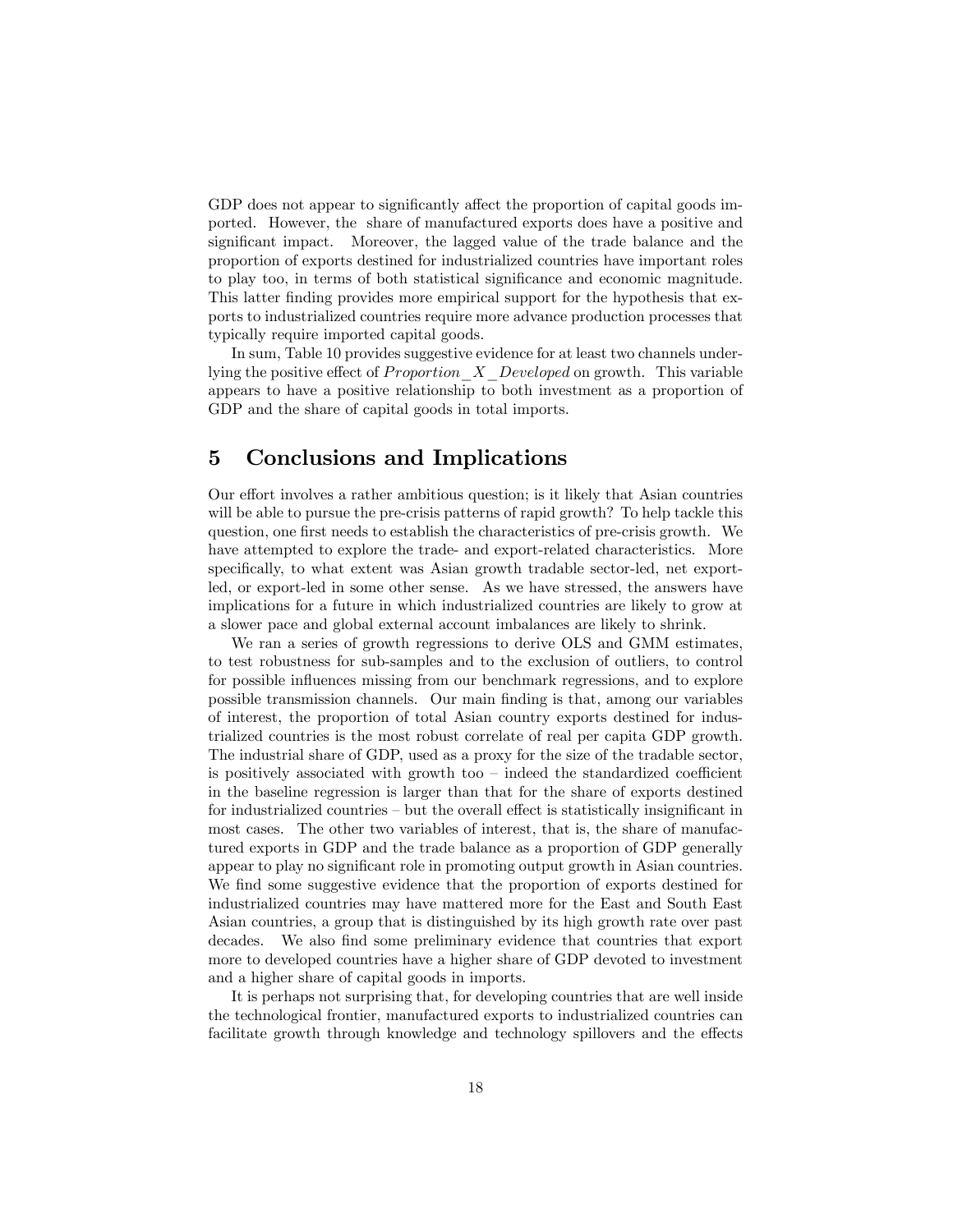of international competition. Indeed our main Önding is consistent with the body of recent literature that has found some evidence for exports leading to productivity growth. Most of this literature, however, is based on firm-level data. We, on the other hand, find evidence at the macroeconomic/national level. Moreover, we find suggestive evidence that two channels through which exports to industrialized countries may facilitate growth are those of investment and the import of capital goods from these countries.

These findings have some important implications for the post-crisis global economic architecture. To the extent that our findings suggest some role for the size of the tradable sector in promoting growth, the post-crisis world could still witness rapid growth in Asian countries, albeit one based on the growth of tradable production for domestic consumption rather than exports. Industrial policy such as subsidies for tradable production will then have to substitute for export subsidies. Furthermore, policies that penalize domestic consumption in order to generate exports will have to be reversed in the face of shrinking external demand. Shrinking global imbalances need then not be a pressing concern.

Our finding that the proportion of exports sold to industrialized countries is, among our variables of interest, the most robustly (and positively) associated with growth, however, has less sanguine implications. Since pre-crisis global imbalances largely involved industrial country trade deficits, a shrinking of such imbalances will almost certainly require a decline in these deficits. In principle such deficits could decline through greater industrialized country export growth without a fall in import growth. However, add to this the near certainty that slow industrialized country income growth will cause demand from these countries to grow at a slower clip, and we get the important implication that Asian exports to industrialized countries are likely to decelerate, which in light of our main finding, is a cause for concern. Put differently, the fact that tradable production for domestic consumption may not be good substitutes for exports to industrialized countries magnifies the challenges facing sustained Asian growth in the coming years. Export-led growth v2.0 in this sense may not be a good substitute for export-led growth v1.0.

Our study has focused on the growth determinants that relate to tradable and exportable sector issues. A more exhaustive analysis, beyond the scope of our study, will incorporate other variables that are typically seen as causing or hampering growth. It might be interesting too to extend the analysis to investigate whether other developing countries behave differently than the Asian sample that we analyzed. We hope to pursue these questions in future work.

#### References

Charles Adams and Donghyun Park. Causes and consequences of global imbalances: Perspectives from developing asia. Asian Development Review, 26(1): 19-47, 2009.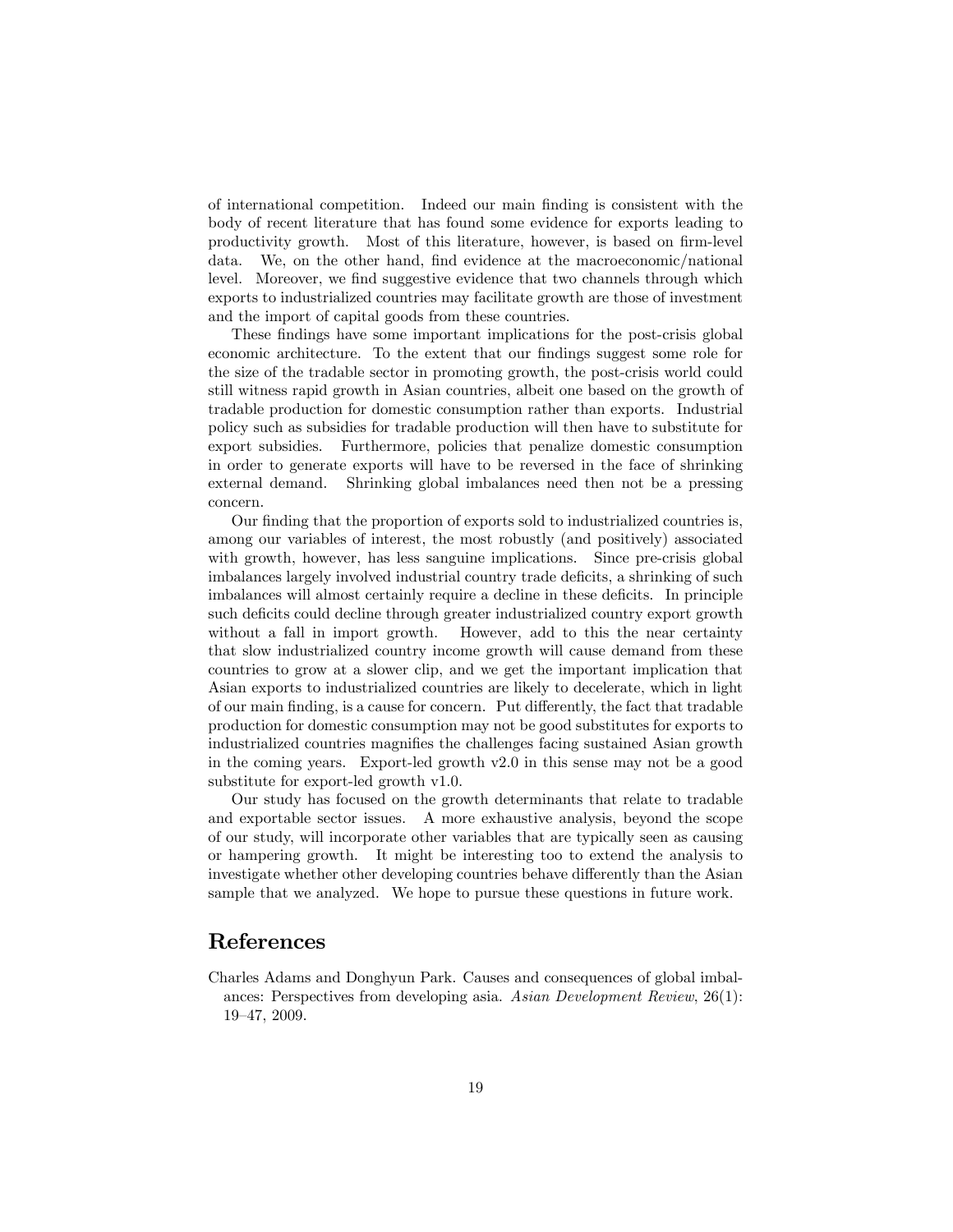- J. N. Bhagwati. Export promotion trade strategy: Issues and evidence. In C. R. Milner, editor, Export Promotion Strategies: Theory and Evidence from Developing Countries. New York University Press, New York, 1990.
- Otaviano Canuto, Mona Haddad, and Gordon Hanson. Export-led growth v2.0. Economic Premise,  $(3):1-5$ , March 2010.
- James Cypher and James Dietz. The Process of Economic Development. Routledge, New York, 2008.
- Jan De Loecker. Do exports generate higher productivity? evidence from Slovenia. Journal of International Economics,  $73(1):69-98$ , September 2007.
- B. Eichengreen, Y. Rhee, and Hui Tong. China and the exports of other Asian countries. Review of World Economics,  $143(2):201-226$ , July 2007.
- G. Feder. On exports and economic growth. Journal of Development Economics,  $12(1-2):59-73, 1983.$
- David Greenaway and Richard Kneller. Industry differences in the effect of export market entry: Learning by exporting? Review of World Economics,  $143(3):416-432$ , October 2007.
- Nguyen Hiep and Hiroshi Ohta. Superiority of exporters and the causality between exporting and Örm characteristics in Vietnam. Discussion Paper Series 239, Research Institute for Economics and Business Administration, Kobe University, Kobe, May 2009.
- Sanjaya Lall. The technological structure and performance of developing country manufactured exports, 1985-1998. Working Paper 44, Queen Elizabeth House, Oxford, June 2000.
- Sanjaya Lall. Exports of manufactures by developing countries: Emerging patterns of trade and location. Oxford Review of Economic Policy,  $14(2):54-73$ , 1998.
- Renuka Mahadevan. New evidence on the export-led growth nexus: A case study of Malaysia. The World Economy,  $30(7):1069-1083$ , July 2007.
- Marc Melitz. The impact of trade on intra-industry reallocations and aggregate industry productivity.  $Econometrica$ ,  $71(6):1695-1725$ , November 2003.
- E. O. Ogunleye and R. K. Ayeni. The link between export and total factor productivity: Evidence from Nigeria. International Research Journal of Finance and Economics,  $(22):83-91$ , December 2008.
- H. Pack. Technological change and growth in East Asia: Macro versus micro perspectives. In Joseph Stiglitz and S. Yusuf, editors, Rethinking the East Asian Miracle. Oxford University Press, Oxford, 2001.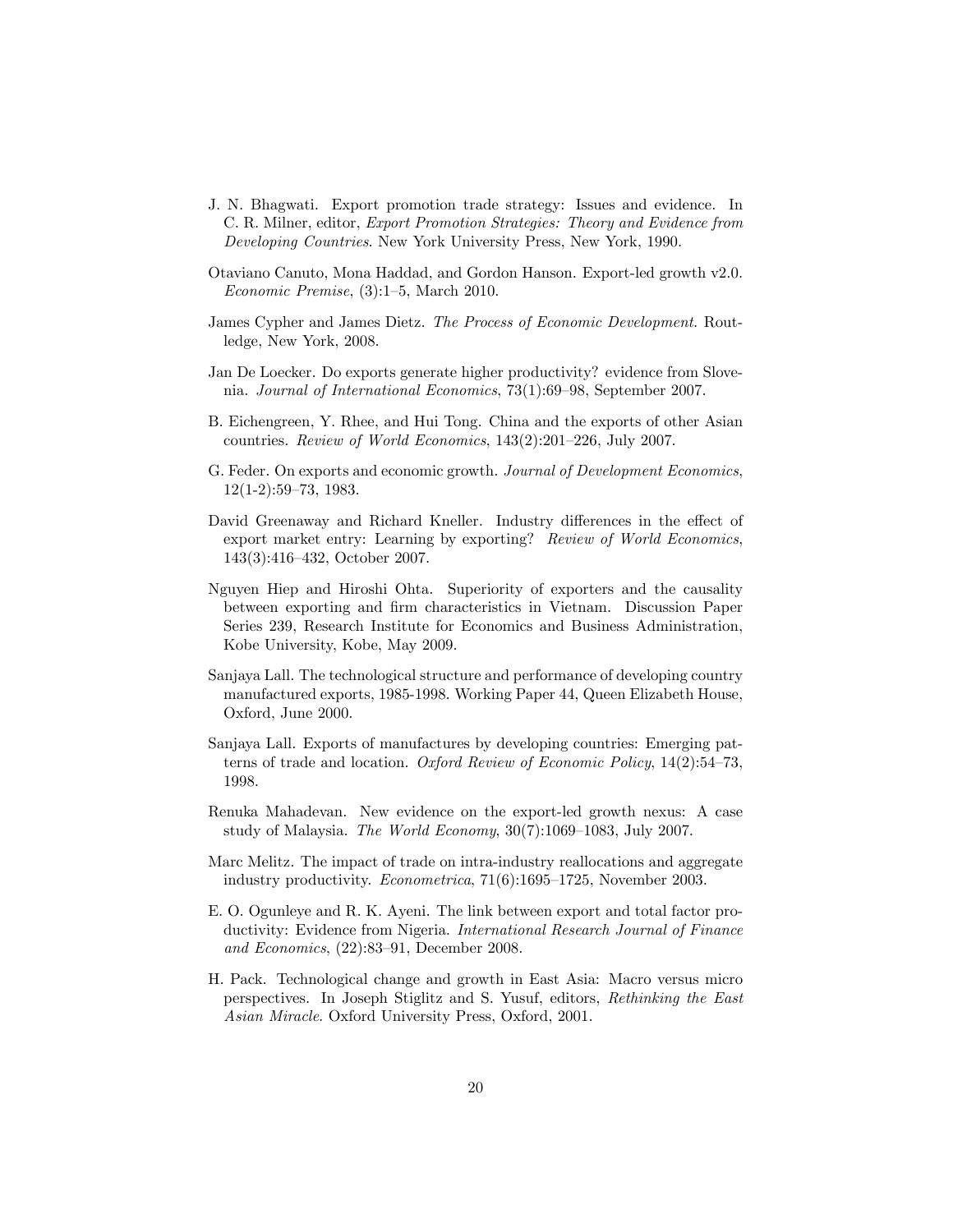- Albert Park, Dean Yang, Xinzheng Shi, and Yuan Jiang. Exporting and firm performance: Chinese exporters and the Asian financial crisis. Working Paper 14632, National Bureau of Economic Research, Cambridge, January 2009.
- Martins Pedro and Yong Yang. The impact of exporting on firm productivity: a meta-analysis of the learning-by-exporting hypothesis. Review of World Economics, 145:431-445, 2009.
- Arslan Razmi. Pursuing manufacturing-based export-led growth: Are developing countries increasingly crowding each other out? Structural Change and  $Economic Dynamics, 18(4):460–482, December 2007.$
- Arslan Razmi, Martin Rapetti, and Peter Skott. The real exchange rate and economic development. Working Paper 2011-08, University of Massachusetts, Amherst, MA, June 2011.
- Dani Rodrik. The real exchange rate and economic growth. Brookings Papers on Economic Activity,  $2:365-412$ ,  $2008$ .
- Dani Rodrik. Growth after the crisis. Working Paper 65, Commission on Growth and Development, Washington, DC, 2009.
- Dani Rodrik. Getting interventions right: How South Korea and Taiwan grew rich. *Economic Policy*,  $10(20):55-107$ , 1995.
- Armando Silva, P. Africano, Ana, and Oscar Alfonso. Learning-by-exporting: What we know and what we would like to know. Working Paper 364, Faculdade de Economia da Universidade do Porto, Porto, March 2010.
- A. P. Thirlwall. The balance of payments constraint as an explanation of international growth rate differences. Banca Nazionale del Lavoro Quarterly  $Review, XXXII(128):45–53, March 1979.$
- UNCTAD (2010). Trade and Development Report. Technical report, United Nations Commission on Trade and Development, Geneva, 2010.
- Johannes Van Biesebroeck. Exporting raises productivity in Sub-Saharan African manufacturing firms. Journal of International Economics, 67(2):373-391, December 2005.
- Joachim Wagner. Exports and productivity : A survey of the evidence from firm level data. World Economy,  $30(60-82)$ ,  $2007$ .
- John Weiss. Export growth and industrial policy: Lessons from the East Asian miracle experience. Discussion Paper 26, Asian Development Bank Institute, Tokyo, February 2005.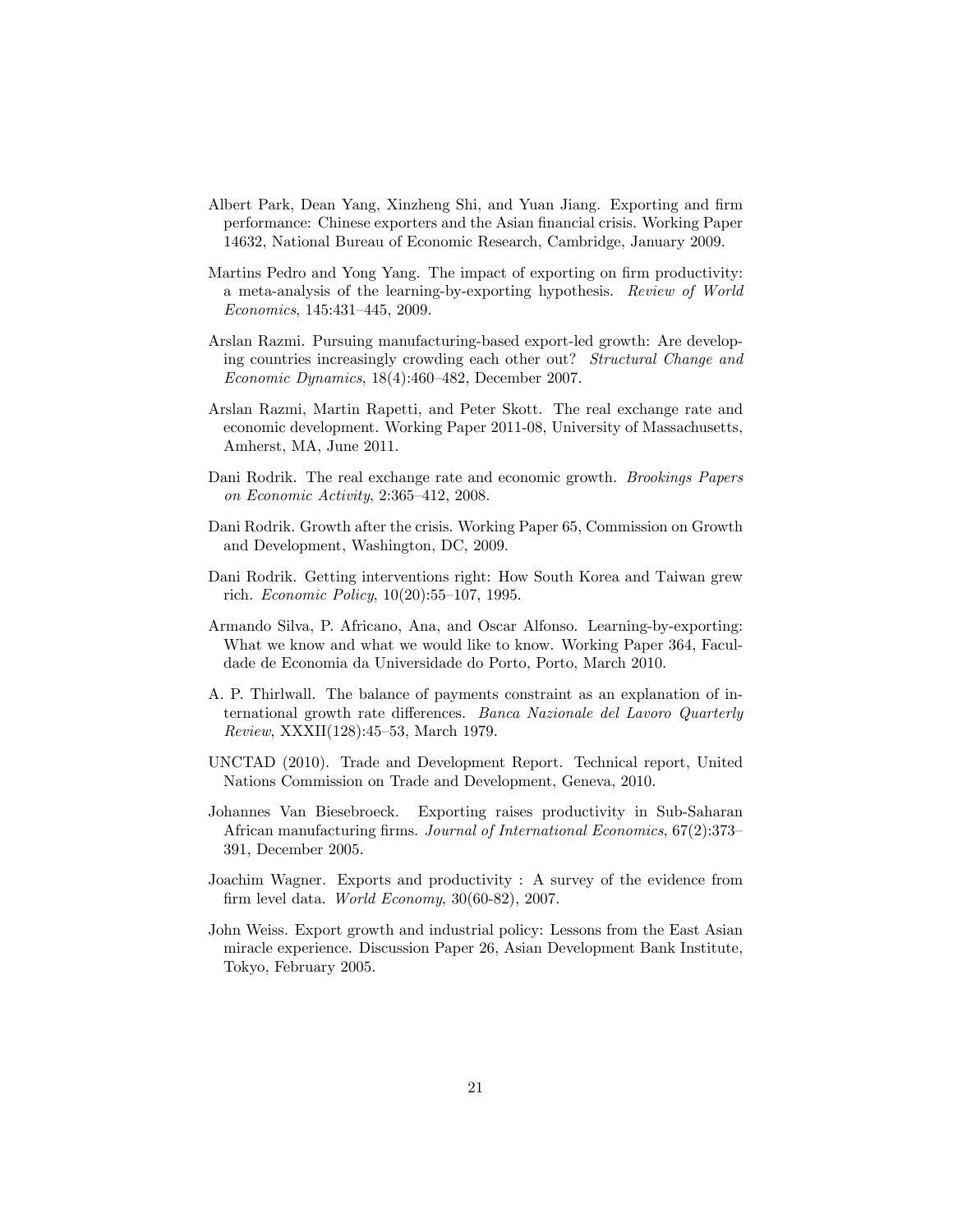|                                      | Shrinking trade deficits Shrinking industrialized country | demand necessarily bad | ş                         | $\stackrel{\circ}{\simeq}$         |                        | $\tilde{\rm z}$ |                                     | Yes               |  |
|--------------------------------------|-----------------------------------------------------------|------------------------|---------------------------|------------------------------------|------------------------|-----------------|-------------------------------------|-------------------|--|
|                                      |                                                           | necessarily bad        | $\frac{1}{2}$             | Yes                                |                        | $\tilde{\rm z}$ |                                     | $\frac{1}{2}$     |  |
| Table 1: Different Growth Strategies |                                                           |                        |                           |                                    | Driven by manufactured | exports (MEXLG) | Oriven by exports to industrialized | countries (IEXLG) |  |
|                                      |                                                           |                        | radable-led growth (TSLG) | ۶ĸ<br>Net export-led growth (NEXLC | Export-led growth      |                 |                                     |                   |  |

Table 1: Different Growth Strategies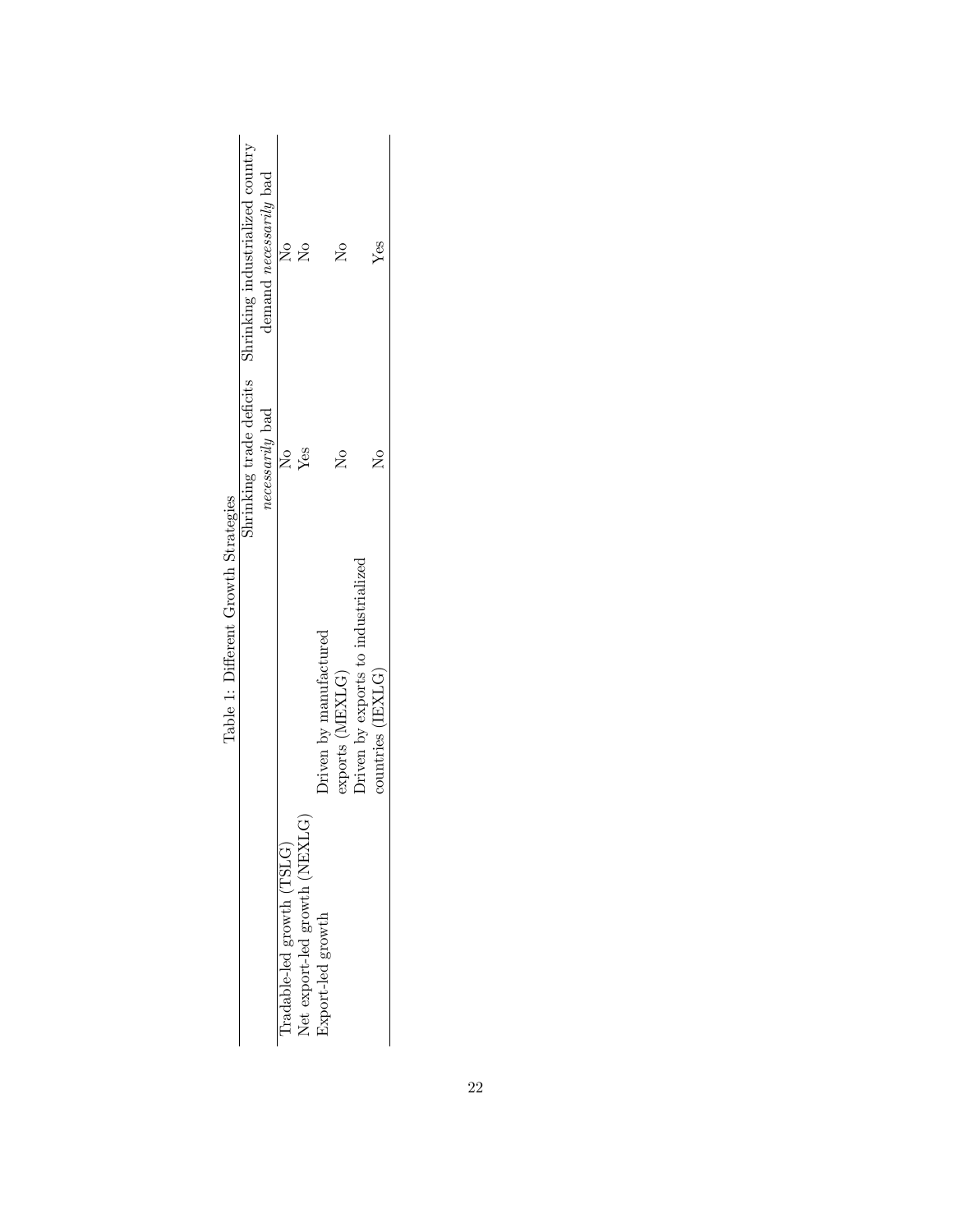| COVERAGE          | 1950-2009                                    | 1950-2009                                 | 1960-2009                       | 1960-2009                                             |                                                     |                                                           | 1960-2009                                            | 1962-2010                                                                |                                                  | 1960-2009                                   | 1962-2010                                                                      |                                                              | 1960-2006                             | 1980-2006      | 1960-2006                     | 1960-2009                                                                          |                                                                        |                                                                          |                                         |                                                                       |                                                               |                                                                                             |                                                                            |                                                                                    |                                                                         |                                                     |                                                                    |                                                              |                                 |
|-------------------|----------------------------------------------|-------------------------------------------|---------------------------------|-------------------------------------------------------|-----------------------------------------------------|-----------------------------------------------------------|------------------------------------------------------|--------------------------------------------------------------------------|--------------------------------------------------|---------------------------------------------|--------------------------------------------------------------------------------|--------------------------------------------------------------|---------------------------------------|----------------|-------------------------------|------------------------------------------------------------------------------------|------------------------------------------------------------------------|--------------------------------------------------------------------------|-----------------------------------------|-----------------------------------------------------------------------|---------------------------------------------------------------|---------------------------------------------------------------------------------------------|----------------------------------------------------------------------------|------------------------------------------------------------------------------------|-------------------------------------------------------------------------|-----------------------------------------------------|--------------------------------------------------------------------|--------------------------------------------------------------|---------------------------------|
| SOURCE            | 0.7 LMA                                      | 0.7 TWH                                   | WDI                             | Authors'                                              | calculations based                                  | $_{\text{on}}$ WDI                                        | ICM                                                  | UN COMTRADE                                                              |                                                  | NDI                                         | UN COMTRADE                                                                    |                                                              | <b>NDI</b>                            | ICM            | <b>NDI</b>                    | PWT 7.0                                                                            |                                                                        |                                                                          |                                         |                                                                       |                                                               |                                                                                             |                                                                            |                                                                                    |                                                                         |                                                     |                                                                    |                                                              |                                 |
| <b>DEFINITION</b> | Growth rate of (chained) real GDP per capita | per capita<br>Real GDP chain <sub>J</sub> | Industry value added (% of GDP) | Manufactured exports (% of GDP). Calculation based on | manufactured exports ( $%$ of merchandise exports), | merchandise exports (current US\$) and GDP (current US\$) | External balance on goods and services ( $%$ of GDP) | Manufactured exports (SITC 5-8) to developed countries                   | as a proportion of manufactured exports to World | Gross fixed capital formation ( $%$ of GDP) | Capital goods imports (SITC 7, -73 (transportation equipment), +86 (scientific | and professional equipment) as a proportion of total imports | Government spending as a share of GDP | Terms of trade | Saving as a proportion of GDP | $\left[ \text{openness}\left[ \text{(exports+imports)} /\text{GDP}\right] \right.$ | Australia, Austria, Belgium, Canada, Denmark, France, Germany, Greece, | lceland, Ireland, Japan, Luxembourg, Netherlands, New Zealand, Portugal, | Spain, Sweden, Switzerland, UK, and USA | Afghanistan, Armenia, Azerbaijan, Bahrain, Bangladesh, Bhutan, Brunei | Darussalam, Cambodia, China, Hong Kong SAR, China, Macao SAR, | Iran, Iraq, Israel, Jordan, Kazakhstan, Kuwait, Kyrgyzstan, Lao (PDR),<br>India, Indonesia, | Lebanon, Malaysia, Maldives, Mongolia, Myanmar, Nepal, West Bank and Gaza, | Oman, Pakistan, Papua New Guinea, Philippines, Qatar, Rep. of Korea, Saudi Arabia, | Singapore, Sri Lanka, Syria, Tajikistan, Thailand, Timor-Leste, Turkey, | Iurkmenistan, United Arab Emirates, Viet Nam, Yemen | Brunei Darussalam, Cambodia, China, Hong Kong SAR, Indonesia, Rep. | of Korea, Laos, Macao SAR, Malaysia, Philippines, Singapore, | Thailand, Timor-Leste, Viet Nam |
| CODE              | <b>GRGDPCH</b>                               | RGDPCH                                    |                                 | $Industry\_Prop\_GDP \notag Manuf\_X\_GDP$            |                                                     |                                                           |                                                      | $\begin{array}{l} TB\_Prop\_GDP \\ Proportion\_X\_Developed \end{array}$ |                                                  | $GFCF\_Prop\_GDP$                           | $K\_Prop\_Total\_Imports$                                                      |                                                              | GG                                    | $TOT$          | $Sav\_GDP$                    | Openc                                                                              | Developed countries                                                    |                                                                          |                                         | Asian developing                                                      | countries/regions                                             |                                                                                             |                                                                            |                                                                                    |                                                                         |                                                     | East and Southeast                                                 | Asian countries/regions                                      |                                 |

Table 2: Data and sample definitions Table 2: Data and sample definitions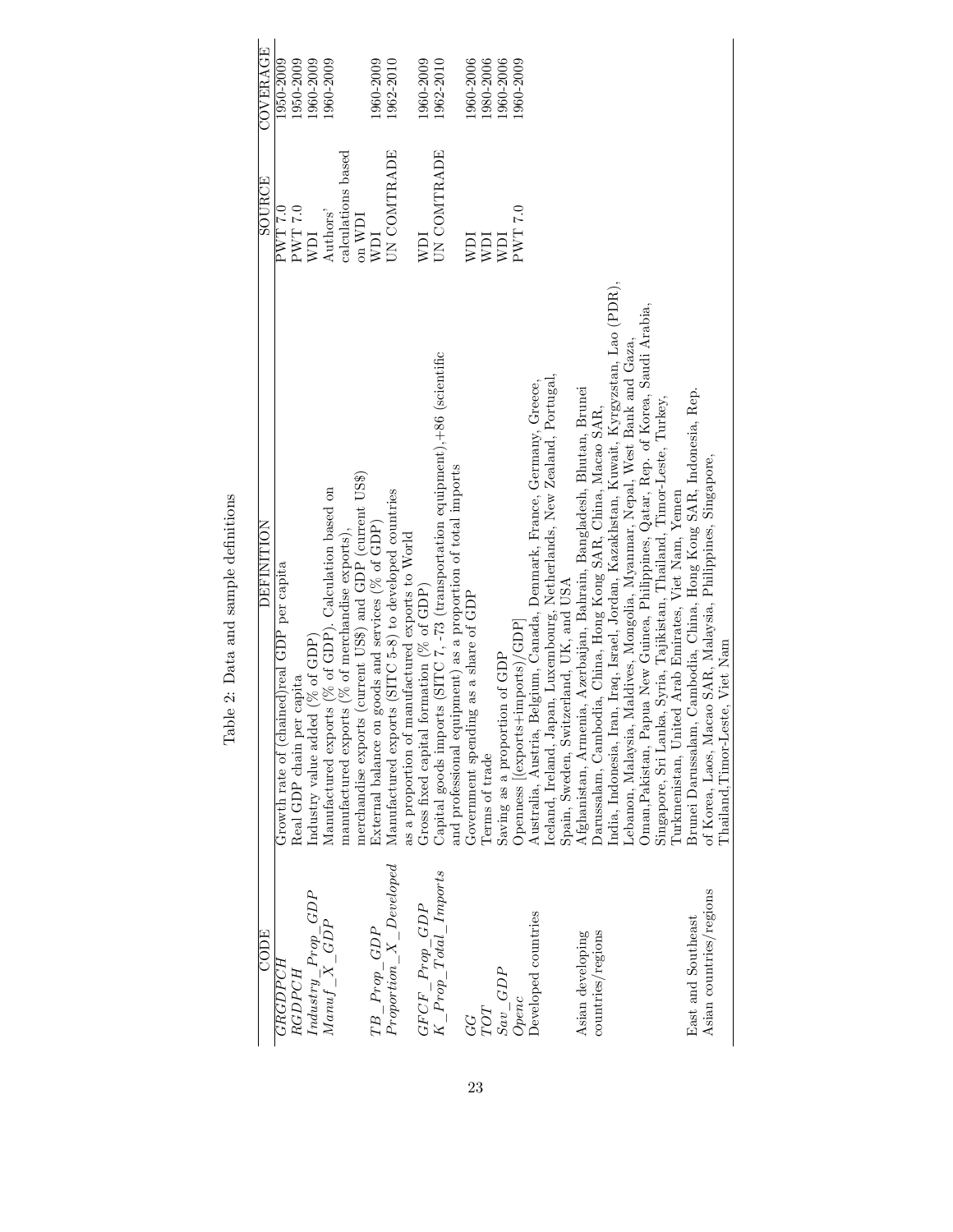|                             | $TB\_Prop\_GDP$ $Prop\_X\_Decloped$          | 30.862   | 27.149<br>99.741 |         | 0.112     | 21.963 | 2499.160  | 1948.831   | 405 |
|-----------------------------|----------------------------------------------|----------|------------------|---------|-----------|--------|-----------|------------|-----|
|                             |                                              | $-0.228$ | $-1.933$         | 80.003  | $-75.379$ | 18.248 | 113.198   | 64838.600  | 496 |
| Table 3: Summary Statistics |                                              | 16.644   | 6.645            | 151.233 | 0.002     | 25.891 | 6857.411  | 175514.800 | 412 |
|                             | $GRGDPCH$ Industry $Prop_GDP$ Manu $f_X_GDP$ | 34.700   | 31.746           | 90.167  | 7.698     | 15.163 | 15337.320 | 01395.000  | 442 |
|                             |                                              | 2.959    | 3.120            | 20.771  | $-23.472$ | 4.446  | 704.083   | .13.640    | 576 |
|                             |                                              |          |                  |         |           |        |           |            |     |

| ۰<br>۰ | Ē<br>tist                  | ļ |
|--------|----------------------------|---|
|        | $\frac{1}{2}$              | 2 |
|        | vugu.<br>amg               |   |
|        |                            |   |
|        | $\dot{\boldsymbol{\cdot}}$ |   |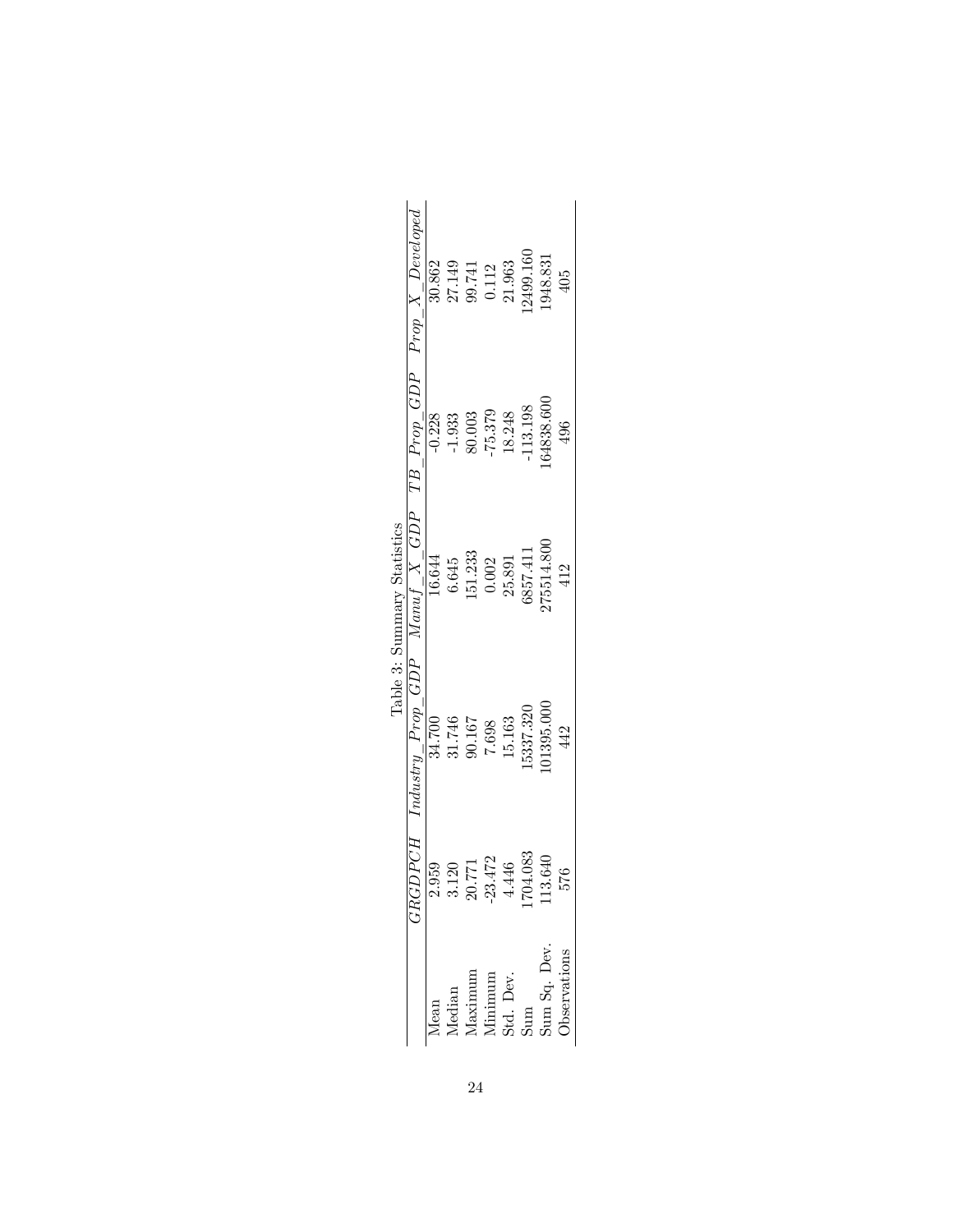| Dependent variable: GRGDPCH (Growth rate of real GDP per capita) <sup>*</sup> |                                  | Table 4: Baseline growth regressions, | 1953-2009                        |                                                           |                                  |                                 |
|-------------------------------------------------------------------------------|----------------------------------|---------------------------------------|----------------------------------|-----------------------------------------------------------|----------------------------------|---------------------------------|
|                                                                               | (1)<br><b>OLS</b><br>Baseline    | (2)<br><b>OLS</b><br>Specific I       | (3)<br><b>OLS</b><br>Specific II | (4)<br><b>OLS</b><br>Specific I<br>Standardized variables | (5)<br><b>GMM</b><br>Baseline    | (6)<br><b>GMM</b><br>Specific I |
| Constant                                                                      | 0.1799                           | $0.2462***$                           | $0.3369***$                      |                                                           |                                  |                                 |
| GRGDPCH <sub>t-1</sub>                                                        | (1.52)                           | (3.67)                                | (4.16)                           |                                                           | 0.0227                           | $0.1320*$                       |
| Ln RGDPCH t-1                                                                 | $-0.0236$                        | $-0.0300***$                          | $-0.0444***$                     | $-1.0024***$                                              | (0.13)<br>$-0.0249$              | (1.76)<br>$-0.0217*$            |
| INDUSTRY_PROP_GDP                                                             | $(-1.64)$<br>$0.0032**$          | (.3.67)<br>$0.0033***$                | $(-4.02)$<br>$0.0017***$         | $(-4.02)$<br>$1.0023***$                                  | $(-1.08)$<br>0.0034              | $(-1.78)$                       |
| INDUSTRY_PROP_GDP t-1                                                         | (2.28)<br>$-0.0013$              | (2.60)<br>$-0.0024***$                | (2.67)                           | (2.67)<br>$-0.7569***$                                    | (1.47)<br>$-0.0064**$            | $-0.0013*$                      |
| INDUSTRY_PROP_GDP t-2                                                         | $(-0.85)$<br>$-0.0007$           | $(-2.49)$                             |                                  | $(-2.49)$                                                 | (.2.37)<br>0.0019                | $(-1.66)$                       |
| MANUF_X_GDP                                                                   | $(-0.62)$<br>$-0.0006$           |                                       |                                  |                                                           | (0.79)<br>$-0.0023**$            |                                 |
| MANUF_X_GDP t-1                                                               | $(-1.54)$<br>$0.0011**$          |                                       |                                  |                                                           | $(-2.09)$<br>$0.0032**$          | $0.0021**$                      |
| MANUF_X_GDP t-2                                                               | (2.37)<br>$-0.0007**$            |                                       |                                  |                                                           | (2.24)<br>$-0.0012$              | (2.37)<br>$-0.0017**$           |
| TB_PROP_GDP                                                                   | $(-2.20)$<br>$-0.0003$           |                                       |                                  |                                                           | $(-1.11)$<br>$-0.0007$           | $(-2.02)$                       |
| TB_PROP_GDP t-1                                                               | $(-0.54)$<br>$-0.0009$           |                                       |                                  |                                                           | $(-0.58)$<br>0.0003              |                                 |
| TB_PROP_GDP t-2                                                               | $(-1.35)$<br>0.0005              |                                       |                                  |                                                           | $(-0.19)$<br>0.0005              |                                 |
| PROPORTION_X_DEVELOPED                                                        | (1.51)<br>$-0.0034$<br>$(-0.16)$ |                                       |                                  |                                                           | (0.68)<br>$-0.1918*$             |                                 |
| PROPORTION_X_DEVELOPED t-1                                                    | 0.0150<br>(0.54)                 |                                       |                                  |                                                           | $(-1.88)$<br>$0.1997*$<br>(1.75) |                                 |
| PROPORTION_X_DEVELOPED t-2                                                    | $0.0261**$<br>(2.31)             | $0.0336**$<br>(2.40)                  | $0.0413***$<br>(4.11)            | $0.1746***$<br>(2.40)                                     | $-0.0142$<br>$(-0.23)$           | $0.0753***$<br>(2.61)           |
| Time Dummies                                                                  | yes                              | yes                                   | yes                              | yes                                                       | yes                              | yes                             |
| Country Dummies                                                               | yes                              | yes                                   | yes                              | yes                                                       | yes                              | yes                             |
| $LnINDt + LnINDt-1 + LnINDt-2$                                                | 0.0012                           | 0.0150                                |                                  | 0.2454                                                    | $-0.0011$                        |                                 |
| Wald statistic                                                                | 2.91                             | 1.24                                  |                                  | 1.24                                                      | 0.36                             |                                 |
| p-value<br>$LnMAN_t + LnMAN_{t-1} + LnMAN_{t-2}$                              | [0.090]<br>$-0.0001$             | [0.266]                               |                                  | [0.266]                                                   | [0.549]<br>$-0.0003$             | 0.0003                          |
| Wald statistic                                                                | 0.52                             |                                       |                                  |                                                           | 0.28                             |                                 |
| p-value                                                                       | [0.471]                          |                                       |                                  |                                                           | [0.598]                          | 1.54<br>[0.216]                 |
| $LnTBt + LnTBt-1 + LnTBt-2$                                                   | $-0.0006$                        |                                       |                                  |                                                           | 0.0001                           |                                 |
| Wald statistic                                                                | 1.84                             |                                       |                                  |                                                           | 0.04                             |                                 |
| p-value                                                                       | [0.176]                          |                                       |                                  |                                                           | [0.848]                          |                                 |
| $LnPRO_{t}$ + $LnPRO_{t-1}$ + $LnPRO_{t-2}$                                   | 0.0378                           |                                       |                                  |                                                           | $-0.0065$                        |                                 |
| Wald statistic                                                                | 2.40                             |                                       |                                  |                                                           | 0.01                             |                                 |
| p-value                                                                       | [0.122]                          |                                       |                                  |                                                           | [0.927]                          |                                 |
| Adjusted R-squared                                                            | 0.56                             | 0.50                                  | 0.57                             | 0.57                                                      |                                  |                                 |
| J-statistic                                                                   |                                  |                                       |                                  |                                                           | 16.69                            | 32.89                           |
| Instrument rank                                                               |                                  |                                       |                                  |                                                           | 41                               | 40                              |
| Sargan test (p-value)                                                         |                                  |                                       |                                  |                                                           | 0.34                             | 0.06                            |
| Cross-sections included                                                       | 29                               | 33                                    | 33                               | 33                                                        | $25\,$                           | 27                              |
| Observations                                                                  | 209                              | 252                                   | 258                              | 258                                                       | 149                              | 172                             |

Table 4: Baseline growth regressions, 1953-2009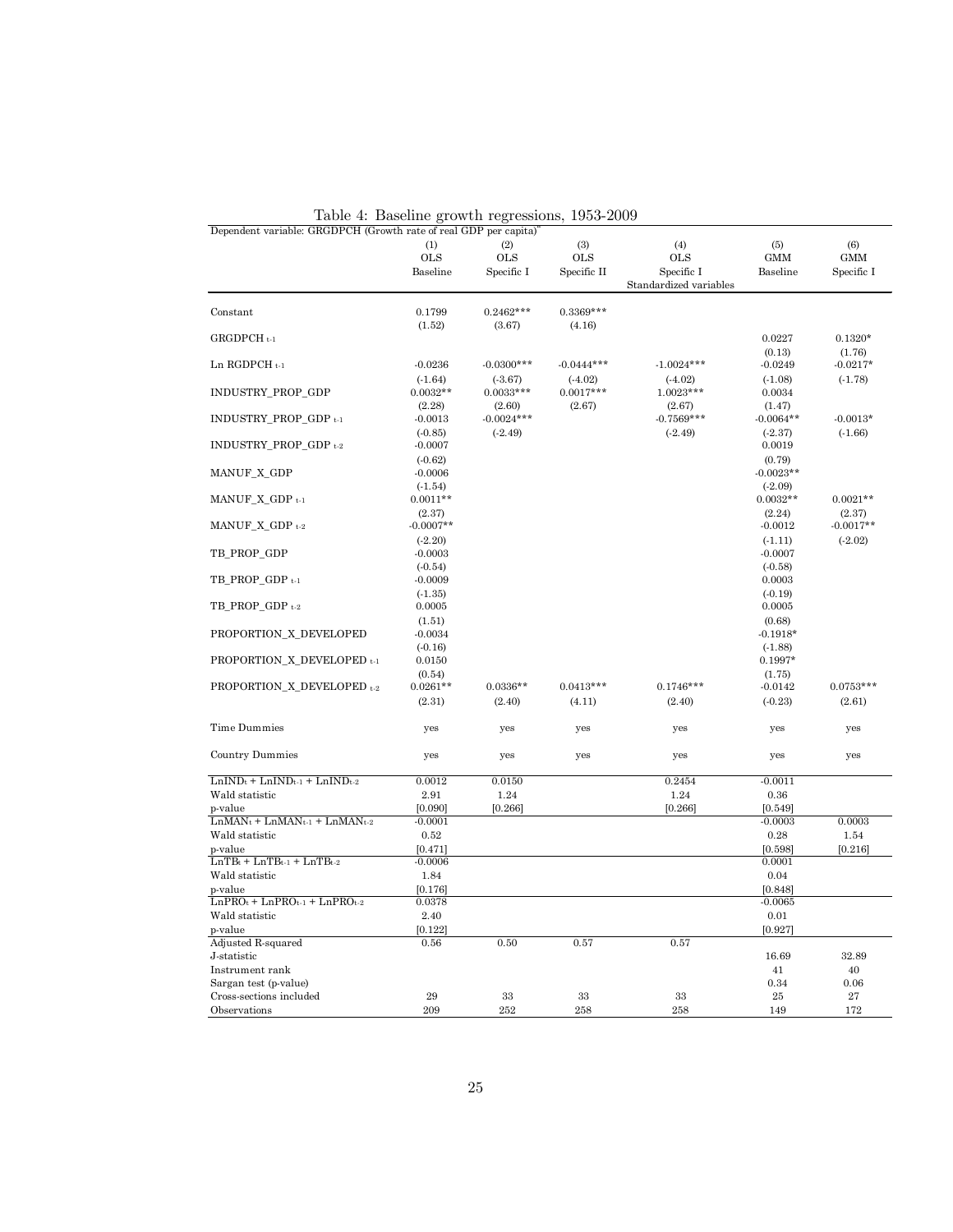|                                                                                   | Dependent variable: GRGDPCH (Growth rate of real GDP chain per capita) <sup>a</sup><br>(1)<br>(2)<br>(3)<br>(4) |              |             |              |  |  |  |
|-----------------------------------------------------------------------------------|-----------------------------------------------------------------------------------------------------------------|--------------|-------------|--------------|--|--|--|
|                                                                                   | <b>OLS</b>                                                                                                      | <b>OLS</b>   | <b>GMM</b>  | <b>GMM</b>   |  |  |  |
|                                                                                   | General                                                                                                         | Specific     | General     | Specific     |  |  |  |
| Constant                                                                          | $0.1512*$                                                                                                       | $0.2004***$  |             |              |  |  |  |
|                                                                                   | (1.88)                                                                                                          | (3.29)       |             |              |  |  |  |
| $GRGDPCH_{t-1}$                                                                   |                                                                                                                 |              | $-0.0018$   | $0.1138*$    |  |  |  |
|                                                                                   |                                                                                                                 |              | $(-0.01)$   | (1.90)       |  |  |  |
| Ln $RGDPCH_{t-1}$                                                                 | $-0.0182*$                                                                                                      | $-0.0211***$ | $-0.0296**$ | $-0.0185*$   |  |  |  |
|                                                                                   | $(-1.70)$                                                                                                       | (.2.61)      | (.2.16)     | (.1.77)      |  |  |  |
| INDUSTRY_PROP_GDP                                                                 | $0.0035***$                                                                                                     | $0.0023***$  | 0.0032      |              |  |  |  |
|                                                                                   | (3.07)                                                                                                          | (3.35)       | (1.40)      |              |  |  |  |
| $INDUSTRY_PROP_GDP_{t-1}$                                                         | $-0.0010$                                                                                                       |              | $-0.0046**$ | $-0.0022***$ |  |  |  |
|                                                                                   | $(-0.77)$                                                                                                       |              | (.2.38)     | (.3.00)      |  |  |  |
| $INDUSTRY_PROP_GDP_{t-2}$                                                         | $-0.0018*$                                                                                                      | $-0.0026***$ | 0.0013      |              |  |  |  |
|                                                                                   | $(-1.92)$                                                                                                       | (.3.53)      | (0.63)      |              |  |  |  |
| MANUF_X_GDP                                                                       | $-0.0006$                                                                                                       |              | $-0.0012$   |              |  |  |  |
|                                                                                   | $(-1.54)$                                                                                                       |              | $(-1.23)$   |              |  |  |  |
| $MANUF_X_GDP_{t-1}$                                                               | $0.0010**$                                                                                                      |              | 0.0017      |              |  |  |  |
|                                                                                   | (2.14)                                                                                                          |              | (1.44)      |              |  |  |  |
| MANUF_X_GDP $_{t-2}$                                                              | $-0.0005$                                                                                                       |              | $-0.0005$   |              |  |  |  |
|                                                                                   | $(-1.54)$                                                                                                       |              | $(-0.51)$   |              |  |  |  |
| TB_PROP_GDP                                                                       | $-0.0004$                                                                                                       |              | $-0.0003$   |              |  |  |  |
|                                                                                   | $(-0.95)$                                                                                                       |              | $(-0.35)$   |              |  |  |  |
| $TB\_PROP\_GDP_{t-1}$                                                             | $-0.001$                                                                                                        |              | $-0.0007$   |              |  |  |  |
|                                                                                   | (.1.63)                                                                                                         |              | $(-0.82)$   |              |  |  |  |
| $TB\_PROP\_GDP_{t-2}$                                                             | $0.0011***$                                                                                                     | $0.0006***$  | $0.0011**$  | $0.0007**$   |  |  |  |
|                                                                                   | (4.02)                                                                                                          | (3.80)       | (2.22)      | (2.55)       |  |  |  |
| PROPORTION X DEVELOPED                                                            | $-0.0153$                                                                                                       |              | $-0.1118**$ |              |  |  |  |
|                                                                                   | $(-0.67)$                                                                                                       |              | (.1.98)     |              |  |  |  |
| PROPORTION_X_DEVELOPED <sub>t-1</sub>                                             | 0.0086                                                                                                          |              | 0.1024      |              |  |  |  |
|                                                                                   | (0.31)                                                                                                          |              | (1.24)      |              |  |  |  |
| PROPORTION_X_DEVELOPED <sub>t-2</sub>                                             | $0.0518***$                                                                                                     | $0.0647***$  | 0.0513      | $0.0877***$  |  |  |  |
|                                                                                   | (3.5212)                                                                                                        | (5.27)       | (0.96)      | (4.12)       |  |  |  |
| ASIAN_CRISIS (PERIOD 1998-2000 = 1)                                               | $-0.0289***$                                                                                                    | $-0.0293***$ | $-0.0221*$  | $-0.0402***$ |  |  |  |
|                                                                                   | (.5.47)                                                                                                         | $(-11.14)$   | $(-1.80)$   | (.5.30)      |  |  |  |
| <b>Country Dummies</b>                                                            | yes                                                                                                             | yes          | yes         | yes          |  |  |  |
| $\text{LnIND}_{\text{t}} + \text{LnIND}_{\text{t-1}} + \text{LnIND}_{\text{t-2}}$ | 0.0007                                                                                                          | $-0.0003$    | $-0.0002$   |              |  |  |  |
| Wald statistic                                                                    | 0.99                                                                                                            | 0.755        | 0.019       |              |  |  |  |
| p-value                                                                           | [0.322]                                                                                                         | [0.386]      | [0.890]     |              |  |  |  |
| $LnMAN_t + LnMAN_{t-1} + LnMAN_{t-2}$                                             | $-0.0000$                                                                                                       |              | 0.0000      |              |  |  |  |
| Wald statistic                                                                    | 0.07                                                                                                            |              | 0.001       |              |  |  |  |
| p-value                                                                           | [0.797]                                                                                                         |              | [0.973]     |              |  |  |  |
| $LnTB_t + LnTB_{t-1} + LnTB_{t-2}$                                                | $-0.0002$                                                                                                       |              | 0.0000      |              |  |  |  |
| Wald statistic                                                                    | 0.37                                                                                                            |              | 0.02        |              |  |  |  |
| p-value                                                                           | [0.543]                                                                                                         |              | [0.883]     |              |  |  |  |
| $LnPRO_{t}$ + $LnPRO_{t-1}$ + $LnPRO_{t-2}$                                       | 0.0451                                                                                                          |              | 0.0418      |              |  |  |  |
| Wald statistic                                                                    | 5.66                                                                                                            |              | 0.728       |              |  |  |  |
| p-value                                                                           | [0.018]                                                                                                         |              | [0.395]     |              |  |  |  |
| Adjusted R-squared                                                                | 0.55                                                                                                            | 0.53         |             |              |  |  |  |
| J-statistic                                                                       |                                                                                                                 |              | 18.55       | 19.94        |  |  |  |
| Instrument rank                                                                   |                                                                                                                 |              | 29          | 28           |  |  |  |
| Sargan test (p-value)                                                             |                                                                                                                 |              | 0.18        | 0.34         |  |  |  |
| Cross-sections included                                                           | 29                                                                                                              | 33           | 25          | 27           |  |  |  |
| Observations                                                                      | 209                                                                                                             | 229          | 149         | 163          |  |  |  |

Table 5: Growth regressions that include an Asian crisis dummy, 1953-2009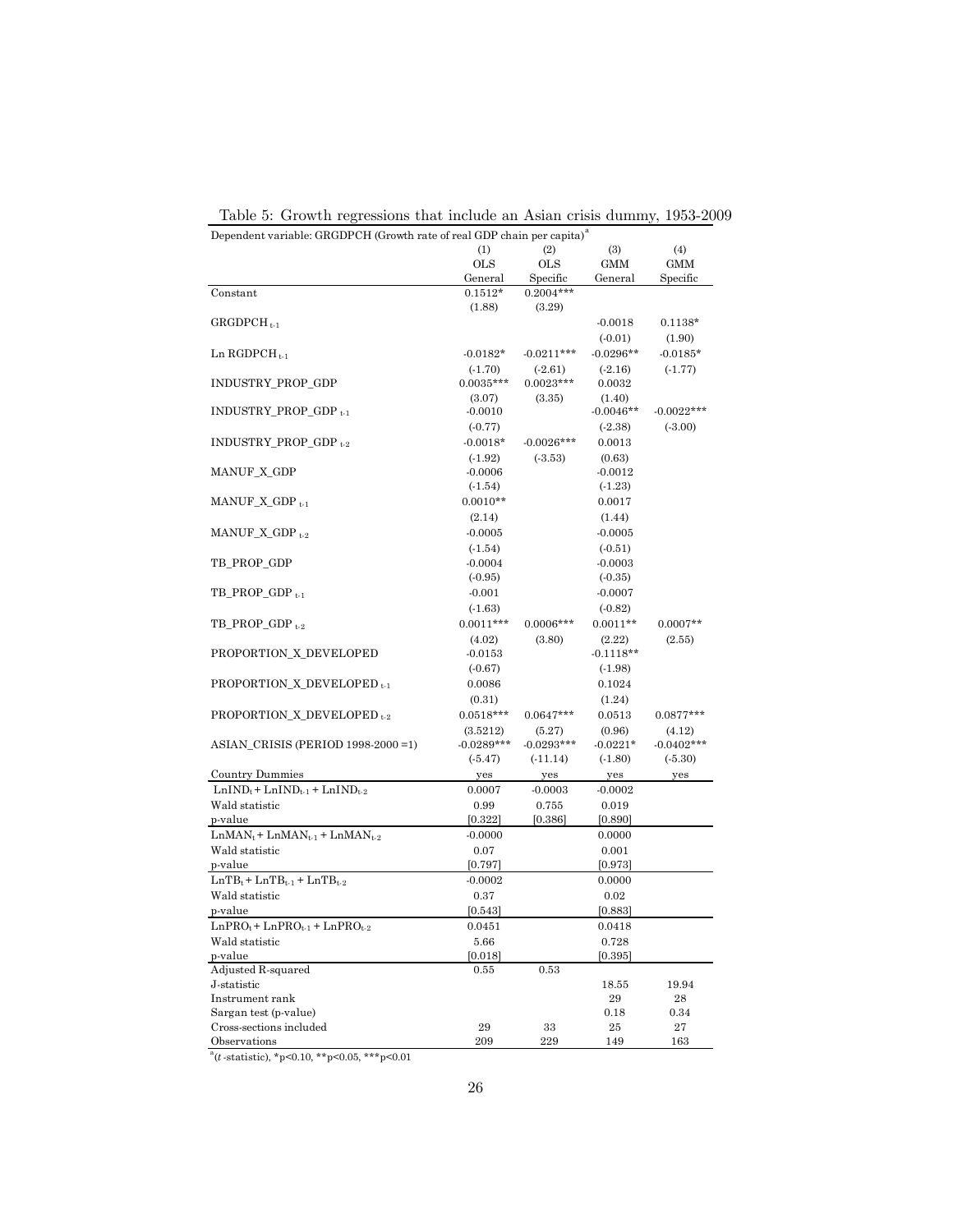|                                                    | (1)         | (2)          | (3)                | (4)                |
|----------------------------------------------------|-------------|--------------|--------------------|--------------------|
|                                                    |             |              | Dummy Asian Crisis | Dummy Asian Crisis |
|                                                    | General     | Specific     | General            | Specific           |
| Constant                                           | 0.1746      | $0.2462***$  | 0.1340             | $0.1719***$        |
|                                                    | (1.38)      | (3.59)       | (1.61)             | (2.96)             |
| Ln RGDPCH $_{t-1}$                                 | $-0.0232$   | $-0.0300***$ | $-0.0162$          | $-0.0174**$        |
|                                                    | $(-1.53)$   | (.3.56)      | (.1.46)            | $(-2.20)$          |
| INDUSTRY_PROP_GDP                                  | $0.0032**$  | $0.0033***$  | $0.0035***$        | $0.0023***$        |
|                                                    | (2.32)      | (2.67)       | (3.13)             | (3.50)             |
| INDUSTRY_PROP_GDP <sub>t-1</sub>                   | $-0.0012$   | $-0.0025**$  | $-0.0010$          |                    |
|                                                    | $(-0.80)$   | (.2.55)      | $(-0.75)$          |                    |
| INDUSTRY_PROP_GDP t-2                              | $-0.0007$   |              | $-0.0018*$         | $-0.0027***$       |
|                                                    | $(-0.63)$   |              | (.1.89)            | (.3.71)            |
| MANUF_X_GDP                                        | $-0.0006$   |              | $-0.0006$          |                    |
|                                                    | $(-1.53)$   |              | (.1.50)            |                    |
| $MANUF_X_GDP_{t-1}$                                | $0.0011**$  |              | $0.0010**$         |                    |
|                                                    | (2.33)      |              | (2.09)             |                    |
| MANUF_X_GDP $_{t-2}$                               | $-0.0008**$ |              | $-0.0005$          |                    |
|                                                    | $(-2.17)$   |              | $(-1.40)$          |                    |
| TB PROP GDP                                        | $-0.0003$   |              | $-0.0004$          |                    |
|                                                    | $(-0.59)$   |              | (.1.02)            |                    |
| $TB\_PROP\_GDP_{t-1}$                              | $-0.0009$   |              | $-0.001$           |                    |
|                                                    | (.1.38)     |              | (.1.61)            |                    |
| $TB\_PROP\_GDP_{t-2}$                              | 0.0005      |              | $0.0011***$        | $0.0006***$        |
|                                                    | (1.48)      |              | (3.90)             | (3.67)             |
| PROPORTION_X_DEVELOPED                             | $-0.0023$   |              | $-0.0058$          |                    |
|                                                    | $(-0.10)$   |              | $(-0.25)$          |                    |
| PROPORTION_X_DEVELOPED t-1                         | 0.0110      |              | $-0.0034$          |                    |
|                                                    | (0.34)      |              | $(-0.13)$          |                    |
| PROPORTION_X_DEVELOPED +2                          | 0.0220      | $0.0249*$    | $0.0492***$        | $0.0530***$        |
|                                                    | (1.63)      | (1.81)       | (3.28)             | (4.58)             |
| ASIAN_CRISIS (PERIOD 1998-2000 = 1)                |             |              | $-0.0294***$       | $-0.0285***$       |
|                                                    |             |              | $(-5.78)$          | (.10.21)           |
| Time Dummies                                       | yes         | yes          | no                 | no                 |
|                                                    |             |              |                    |                    |
| <b>Country Dummies</b>                             | yes         | yes          | yes                | yes                |
| $LnIND_t + LnIND_{t-1} + LnIND_{t-2}$              | 0.0013      | 0.0009       | 0.0007             | $-0.0004$          |
| Wald statistic                                     | 3.47        | 2.02         | 0.92               | 1.15               |
| p-value                                            | [0.07]      | [0.157]      | [0.338]            | [0.285]            |
| $LnMAN_t + LnMAN_{t-1} + LnMAN_{t-2}$              | $-0.0002$   |              | 0.0000             |                    |
| Wald statistic                                     | 0.58        |              | 0.03               |                    |
| p-value                                            | [0.446]     |              | [0.852]            |                    |
| $LnTB_{t} + LnTB_{t\text{-}1} + LnTB_{t\text{-}2}$ | $-0.0007$   |              | $-0.0003$          |                    |
| Wald statistic                                     | 2.15        |              | 0.51               |                    |
| p-value                                            | [0.144]     |              | [0.476]            |                    |
| $LnPRO_{t}$ + $LnPRO_{t-1}$ + $LnPRO_{t-2}$        | 0.0307      |              | 0.04               |                    |
| Wald statistic                                     | $1.35\,$    |              | 3.71               |                    |
| p-value                                            | [0.247]     |              | [0.056]            |                    |
| Adjusted R-squared                                 | 0.56        | 0.50         | 0.54               | 0.52               |
| Cross-sections included                            | 29          | 33           | 29                 | 33                 |
| Observations                                       | 209         | 252          | 209                | 229                |
| $^a(t)$ -statistic), *p<0.10, **p<0.05, ***p<0.01  |             |              |                    |                    |

Table 6: Growth regressions run after including Japan as a destination exporting country, 1953-2009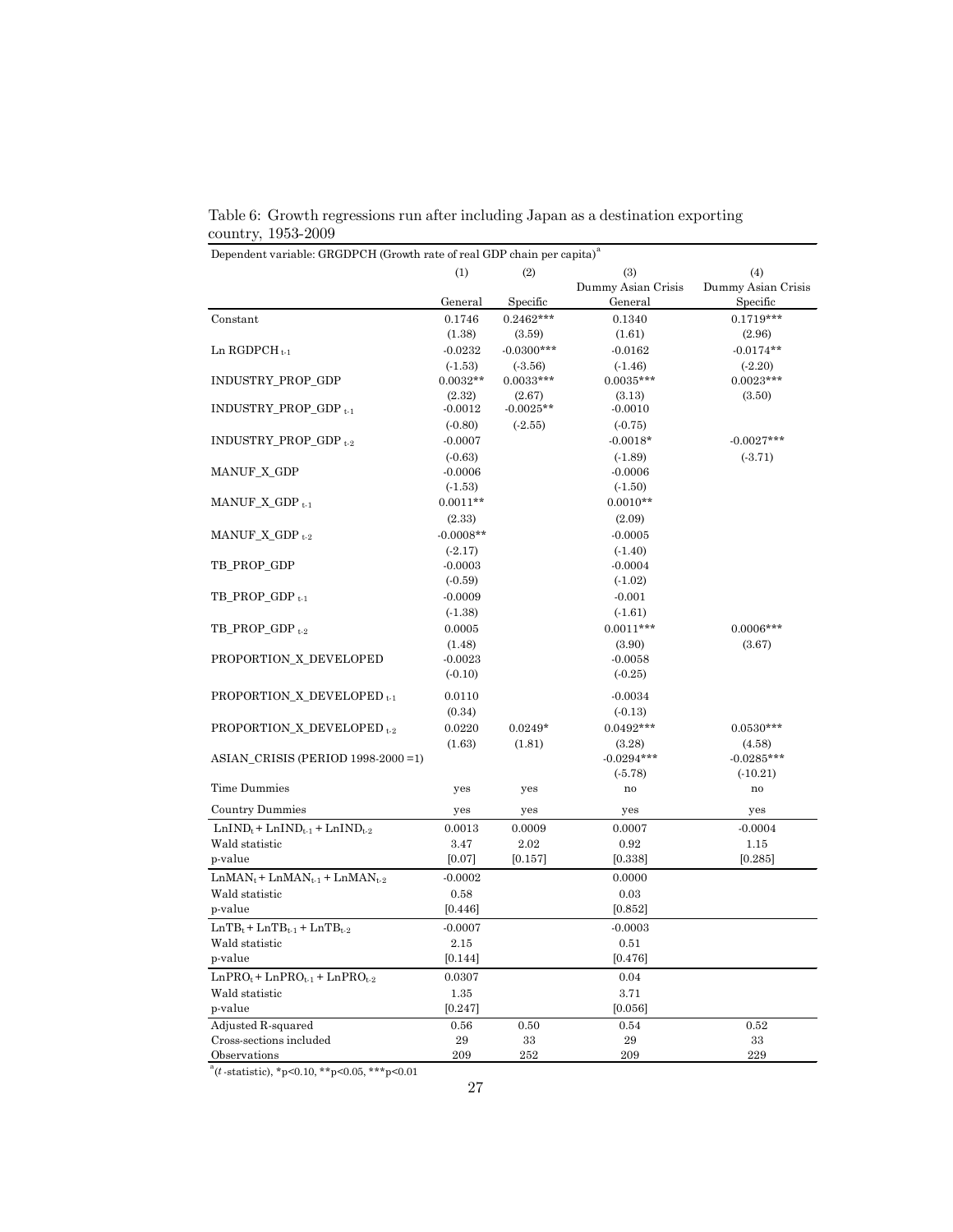| Dependent variable: GRGDPCH (Growth rate of real GDP per capita) <sup>a</sup> |                        |                      |                  |              |             |                      |                  |                         |
|-------------------------------------------------------------------------------|------------------------|----------------------|------------------|--------------|-------------|----------------------|------------------|-------------------------|
|                                                                               | (1)                    | (2)                  | (3)              | (4)          | (5)         | (6)                  | (7)              | (8)                     |
|                                                                               | East and South         |                      | Rest of Asia     |              |             | 1953-95              |                  | 1989-2009               |
|                                                                               | East Asia              |                      |                  |              |             |                      |                  |                         |
|                                                                               | General                | Specific             | General          | Specific     | General     | Specific             | General          | Specific                |
| Constant                                                                      | 0.0629                 | $-0.0267$            | $0.5464*$        | $0.7107***$  | 0.3417      | 0.1375               | $0.4634**$       | $0.5973***$             |
|                                                                               | (0.29)                 | (.1.07)              | (1.79)           | (3.35)       | (1.64)      | (0.74)               | (2.03)           | (2.83)                  |
| $Ln$ RGDPCH <sub>t-1</sub>                                                    | $-0.0006$              |                      | $-0.0779*$       | $-0.0963***$ | $-0.0565**$ | $-0.0211$            | $-0.0495*$       | $-0.0609$               |
|                                                                               | $(-0.33)$              |                      | (.1.96)          | (.3.48)      | $(-2.11)$   | $(-0.82)$            | (.1.83)          | (.2.57)                 |
| INDUSTRY_PROP_GDP                                                             | $0.0048***$            | $0.0011**$<br>(1.95) | $0.0025**$       | $0.0022***$  | (3.963)     | $0.0072***0.0056***$ | 0.0008<br>(0.92) |                         |
| INDUSTRY_PROP_GDP <sub>t-1</sub>                                              | (3.13)<br>$-0.0043***$ |                      | (2.35)<br>0.0006 | (3.79)       | $-0.0021$   | (5.90)               | $-0.0004$        |                         |
|                                                                               | (.3.61)                |                      | (0.44)           |              | $(-1.10)$   |                      | $(-0.33)$        |                         |
| INDUSTRY_PROP_GDP t-2                                                         | $-0.0000$              |                      | 0.0007           |              | $-0.0009$   | $-0.0041***$         | $-0.0010$        | $-0.0007**$             |
|                                                                               | $(-0.05)$              |                      | (0.61)           |              | $(-0.99)$   | (.3.53)              | $(-0.82)$        | (.1.98)                 |
| MANUF_X_GDP                                                                   | 0.0001                 | $-0.0005**$          | 0.0000           |              | $-0.0005$   |                      |                  | $-0.0010***$ -0.0005*** |
|                                                                               | (0.31)                 | $(-2.54)$            | (0.07)           |              | $(-0.76)$   |                      | (.3.47)          | (.2.62)                 |
| $MANUF_X_GDP_{t-1}$                                                           | 0.0002                 | $0.0013**$           | $0.0020*$        |              | 0.0010      | $0.0007*$            | $0.0009***$      |                         |
|                                                                               | (0.39)                 | (2.20)               | (1.76)           |              | (0.86)      | (1.70)               | (3.33)           |                         |
| $MANUF_X_GDP_{t-2}$                                                           | $-0.0003$              | $-0.0011**$          | $-0.0011$        |              | $-0.0001$   |                      | $-0.0004$        |                         |
|                                                                               | (.0.65)                | (.2.34)              | $(-0.91)$        |              | $(-0.11)$   |                      | $(-1.40)$        |                         |
| TB_PROP_GDP                                                                   | $-0.0022***$           |                      | 0.0002           |              | $-0.0012*$  | $-0.0011*$           | 0.0004           |                         |
|                                                                               | (.2.88)                |                      | (0.32)           |              | $(-1.72)$   | (.1.82)              | (1.24)           |                         |
| $TB\_PROP\_GDP_{t-1}$                                                         | $0.0019***$            |                      | $-0.0025***$     | $-0.0014**$  | $-0.0012$   | $-0.0011*$           | $-0.0009$        |                         |
|                                                                               | (2.74)                 |                      | (.2.78)          | $(-2.12)$    | (.1.66)     | (.2.16)              | $(-1.15)$        |                         |
| $TB\_PROP\_GDP_{t-2}$                                                         | $-0.0005$              |                      | $-0.0005$        |              | $0.0008**$  | $0.0015***$          | 0.0002           |                         |
|                                                                               | (.0.61)                |                      | (.1.04)          |              | (2.4)       | (3.46)               | (0.38)           |                         |
| PROPORTION_X_DEVELOPED                                                        | $-0.0170$              |                      | 0.0155           |              | $-0.0157$   |                      | 0.0579           |                         |
|                                                                               | (.0.27)                |                      | (0.38)           |              | $(-0.48)$   |                      | (0.95)           |                         |
| PROPORTION_X_DEVELOPED <sub>t-1</sub>                                         | 0.0235                 | $0.0373**$           | $-0.0197$        |              | $-0.0143$   |                      | 0.0283           |                         |
|                                                                               | (0.75)                 | (2.57)               | $(-0.28)$        |              | $(-0.43)$   |                      | (0.77)           |                         |
| PROPORTION_X_DEVELOPED <sub>t-2</sub>                                         | 0.0271                 | $0.0646***$          | $-0.0317$        |              | $0.0442*$   |                      | 0.0073           | $0.0334***$             |
|                                                                               | (1.24)                 | (3.69)               | $(-0.72)$        |              | (1.77)      |                      | (0.43)           | (2.77)                  |
| <b>Time Dummies</b>                                                           | yes                    | yes                  | yes              | yes          | yes         | yes                  | yes              | yes                     |
| <b>Country Dummies</b>                                                        | yes                    | yes                  | yes              | yes          | yes         | yes                  | yes              | yes                     |
| $LnIND_t + LnIND_{t-1} + LnIND_{t-2}$                                         | 0.0004                 |                      | 0.0039           |              | 0.0042      | 0.0015               | $-0.0007$        |                         |
| Wald statistic                                                                | 0.59                   |                      | 5.68             |              | 9.66        | 3.64                 | 2.06             |                         |
| p-value                                                                       | [0.44]                 |                      | [0.02]           |              | [0.002]     | [0.057]              | [0.151]          |                         |
| $LnMAN_t + LnMAN_{t-1} + LnMAN_{t-2}$                                         | 0.0000                 | $-0.0003$            | 0.0009           |              | 0.0004      |                      | $-0.0005$        |                         |
| Wald statistic                                                                | 0.003                  | 1.30                 | 0.35             |              | $0.51\,$    |                      | 3.04             |                         |
| p-value                                                                       | [0.955]                | [0.257]              | [0.556]          |              | [0.438]     |                      | [0.081]          |                         |
| $LnTB_t + LnTB_{t-1} + LnTB_{t-2}$                                            | $-0.0007$              |                      | $-0.0028$        |              | $-0.0015$   | $-0.00075$           | $-0.0003$        |                         |
| Wald statistic                                                                | 1.99                   |                      | 2.82             |              | 4.47        | 2.65                 | 0.12             |                         |
| p-value                                                                       | [0.162]                |                      | [0.09]           |              | [0.025]     | [0.1034]             | [0.726]          |                         |
| $LnPRO_{t}$ + $LnPRO_{t-1}$ + $LnPRO_{t-2}$                                   | 0.0335                 | 0.1020               | $-0.0358$        |              | 0.0141      |                      | 0.0935           |                         |
| Wald statistic                                                                | 0.84                   | 32.37                | 1.08             |              | 0.22        |                      | 3.22             |                         |
| p-value                                                                       | [0.362]                | [0.000]              | [0.30]           |              | [0.640]     |                      | [0.073]          |                         |
| Adjusted R-squared                                                            | 0.70                   | 0.59                 | 0.51             | 0.33         | 0.56        | 0.60                 | 0.67             | 0.6                     |
| Cross-sections included                                                       | 11                     | 11                   | 18               | 26           | $20\,$      | 23                   | 29               | $30\,$                  |
| Observations                                                                  | 95                     | 116                  | 114              | 222          | 119         | 149                  | 142              | 160                     |

|  |  | Table 7: Growth regressions for cross-sectional and temporal sub-samples |  |  |
|--|--|--------------------------------------------------------------------------|--|--|
|  |  |                                                                          |  |  |

 $a(t - statistic), \times p < 0.10, \times p < 0.05, \times p < 0.01$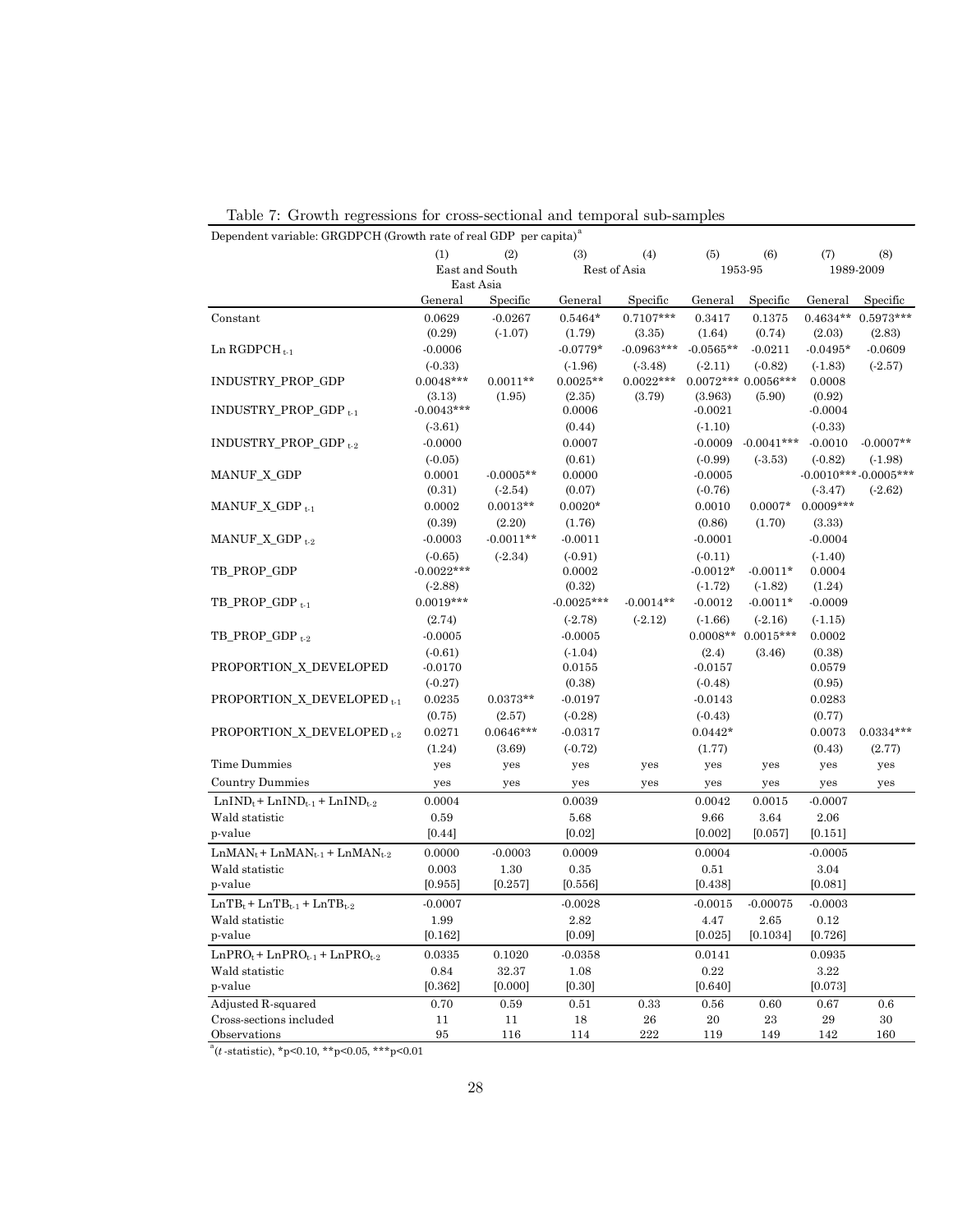| Dependent variable: GRGDPCH (Growth rate of real GDP per capita) <sup>a</sup> |                     |              |             |              |             |                                              |  |  |
|-------------------------------------------------------------------------------|---------------------|--------------|-------------|--------------|-------------|----------------------------------------------|--|--|
|                                                                               | (1)                 | (2)          | (3)         | (4)          | (5)         | (6)                                          |  |  |
|                                                                               | $RGDPCH \le 20,000$ |              |             |              |             | MANUF_X_GDP<=60% Proportion_X_Developed<=60% |  |  |
|                                                                               | General             | Specific     | General     | Specific     | General     | Specific                                     |  |  |
| Constant                                                                      | 0.1403              | $0.2751***$  | 0.1688      | $0.0266***$  | 0.1799      | $0.2625***$                                  |  |  |
|                                                                               | (1.42)              | (3.67)       | (1.44)      | (4.26)       | (.1.52)     | 4.34                                         |  |  |
| Ln RGDPCH $_{t-1}$                                                            | $-0.0189$           | $-0.0389***$ | $-0.0222$   | $-0.0331***$ | $-0.0236$   | $-0.0315***$                                 |  |  |
|                                                                               | (.1.36)             | (.3.39)      | (.1.52)     | (.3.76)      | (.1.64)     | (.4.36)                                      |  |  |
| INDUSTRY_PROP_GDP                                                             | $0.0035**$          | $0.0049**$   | $0.0032**$  | $0.0026**$   | $0.0032**$  | $0.0024**$                                   |  |  |
|                                                                               | (2.18)              | (2.73)       | (2.24)      | (2.28)       | 2.28        | (2.44)                                       |  |  |
| INDUSTRY_PROP_GDP <sub>t-1</sub>                                              | $-0.0015$           | $-0.0031**$  | $-0.0014$   | $-0.0017**$  | $-0.0007$   | $-0.0017***$                                 |  |  |
|                                                                               | $(-0.79)$           | (.2.31)      | $(-0.97)$   | (.2.49)      | $(-0.85)$   | (.2.70)                                      |  |  |
| INDUSTRY_PROP_GDP $_{t=2}$                                                    | $-0.0015$           |              | $-0.0007$   |              | $-0.001$    |                                              |  |  |
|                                                                               | $(-0.79)$           |              | (.0.60)     |              | $(-0.62)$   |                                              |  |  |
| MANUF_X_GDP                                                                   | $-0.0006$           |              | $-0.0001**$ |              | $-0.0006$   |                                              |  |  |
|                                                                               | $(-1.25)$           |              | (.2.00)     |              | (.1.54)     |                                              |  |  |
| MANUF_X_GDP $_{t-1}$                                                          | $0.0018*$           | $0.0012**$   | $0.0014**$  |              | $0.0011**$  |                                              |  |  |
|                                                                               | (1.96)              | (2.24)       | (2.01)      |              | (2.37)      |                                              |  |  |
| MANUF_X_GDP $_{t=2}$                                                          | $-0.0015***$        | $-0.0014***$ | $-0.0006$   |              | $-0.0007**$ |                                              |  |  |
|                                                                               | (.2.67)             | (.3.12)      | $(-1.22)$   |              | (.2.200)    |                                              |  |  |
| TB_PROP_GDP                                                                   | $-0.0011$           |              | $-0.0002$   |              | $-0.0003$   |                                              |  |  |
|                                                                               | (.1.30)             |              | $(-0.46)$   |              | $(-0.54)$   |                                              |  |  |
| $TB$ PROP GDP $t+1$                                                           | 0.0002              |              | $-0.0009$   |              | $-0.0009$   |                                              |  |  |
|                                                                               | (0.39)              |              | $(-1.422)$  |              | (.1.35)     |                                              |  |  |
| TB_PROP_GDP <sub>t-2</sub>                                                    | 0.0005              |              | 0.0006      |              | 0.0005      |                                              |  |  |
|                                                                               | (0.89)              |              | (1.63)      |              | (1.51)      |                                              |  |  |
| PROPORTION_X_DEVELOPED                                                        | 0.0075              |              | $-0.0014$   |              | $-0.0034$   |                                              |  |  |
|                                                                               | (0.35)              |              | $(-0.06)$   |              | $(-0.16)$   |                                              |  |  |
| PROPORTION X DEVELOPED $_{t-1}$                                               | $-0.0002$           |              | 0.0169      |              | 0.0151      |                                              |  |  |
|                                                                               | (.0.01)             |              | (0.59)      |              | (0.54)      |                                              |  |  |
| PROPORTION_X_DEVELOPED <sub>t-2</sub>                                         | $0.0403***$         | $0.0387**$   | $0.0234**$  | $0.3373**$   | $0.0261**$  | $0.0372***$                                  |  |  |
|                                                                               | (2.891)             | (2.32)       | (1.97)      | (2.53)       | (2.31)      | (2.85)                                       |  |  |
| Time Dummies                                                                  | yes                 | yes          | yes         | yes          | yes         | yes                                          |  |  |
| <b>Country Dummies</b>                                                        | yes                 | yes          | yes         | yes          | yes         | yes                                          |  |  |
| $LnIND_{t}$ + $LnIND_{t-1}$ + $LnIND_{t-2}$                                   | 0.0009              | 0.0018       | 0.0011      | 0.0009       | 0.0012      | 0.0008                                       |  |  |
| Wald statistic                                                                | 0.58                | 3.41         | 1.34        | 1.24         | 2.91        | 1.56                                         |  |  |
| p-value                                                                       | [0.446]             | [0.0648]     | [0.247]     | [0.266]      | [0.088]     | [0.212]                                      |  |  |
| $LnMAN_t + LnMAN_{t-1} + LnMAN_{t-2}$                                         | $-0.0002$           | $-0.0002$    | $-0.0002$   |              | $-0.0002$   |                                              |  |  |
| Wald statistic                                                                | 0.92                | 0.84         | 0.16        |              | 0.05        |                                              |  |  |
| p-value                                                                       | [0.338]             | [0.358]      | [0.686]     |              | [0.471]     |                                              |  |  |
| $LnTBt + LnTBt-1 + LnTBt-2$                                                   | $-0.0004$           |              | $-0.0006$   |              | $-0.0006$   |                                              |  |  |
| Wald statistic                                                                | $0.14\,$            |              | $1.32\,$    |              | 1.84        |                                              |  |  |
| p-value                                                                       | [0.712]             |              | [0.250]     |              | [0.175]     |                                              |  |  |
| $LnPRO_{t}$ + $LnPRO_{t-1}$ + $LnPRO_{t-2}$                                   | 0.0476              |              | 0.0389      |              | 0.0378      |                                              |  |  |
| Wald statistic                                                                | 4.01                |              | 2.533       |              | $2.4\,$     |                                              |  |  |
| p-value                                                                       | [0.045]             |              | [0.112]     |              | [0.121]     |                                              |  |  |
| Adjusted R-squared                                                            | $\,0.56$            | 0.55         | 0.56        | 0.49         | 0.56        | $0.51\,$                                     |  |  |
| Cross-sections included                                                       | $\bf 24$            | $\bf 27$     | 27          | 29           | $\bf 29$    | 31                                           |  |  |
| Observations                                                                  | 180                 | 197          | 196         | 217          | 209         | $241\,$                                      |  |  |

Table 8: Growth regressions excluding outliers (1953-2009)

 $a(t - \text{statistic})$ , \*p<0.10, \*\*p<0.05, \*\*\*p<0.01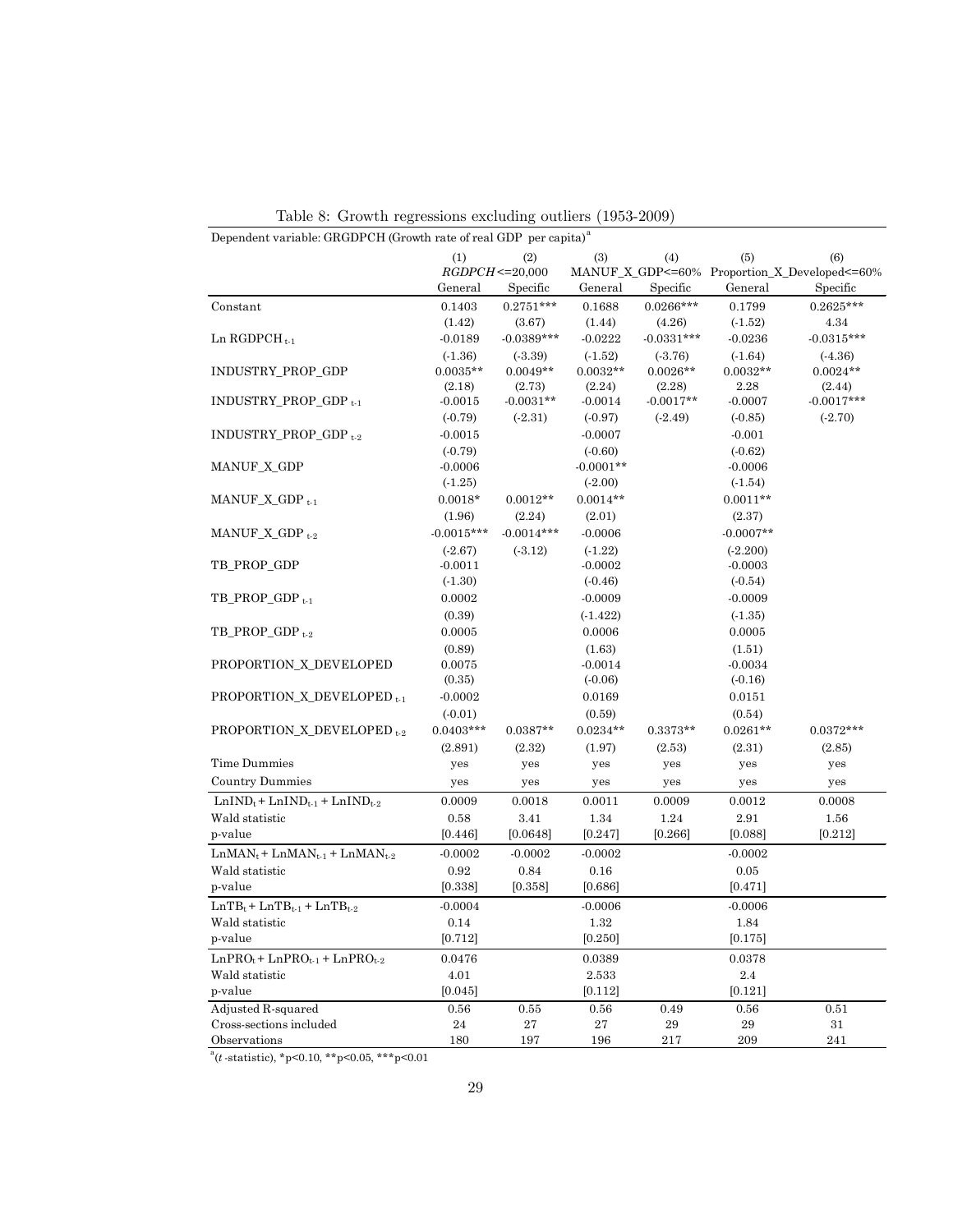| Dependent variable: GRGDPCH (Growth rate of real GDP per capita) |                        |                        |                        |                          |                        |
|------------------------------------------------------------------|------------------------|------------------------|------------------------|--------------------------|------------------------|
|                                                                  | (1)                    | (2)                    | (3)                    | (4)                      | (5)                    |
|                                                                  |                        | $OPENC(-2)$            | $SAV_GDP(-2)$          | $GG(-2)$                 | $TOT(-2)$              |
|                                                                  | Baseline               |                        |                        |                          |                        |
| $GRGDPCH_{t-1}$                                                  | $0.1654***$            | $0.1749***$            | 0.0700                 | 0.0538                   | 0.0438                 |
| Ln RGDPCH $t-1$                                                  | (2.81)<br>$-0.0340***$ | (2.94)<br>$-0.0302***$ | (1.22)<br>$-0.0503***$ | (0.97)<br>$-0.0416***$   | (0.59)<br>$-0.0491***$ |
| PROPORTION_X_DEVELOPED t-2                                       | $(-4.92)$<br>$0.0452*$ | (.3.86)<br>$0.0471*$   | (.5.88)<br>$0.0706***$ | $(-6.08)$<br>$0.0611***$ | (.3.24)<br>0.0408      |
| Z                                                                | (1.80)                 | (1.88)<br>$-0.0001$    | (3.25)<br>0.0003       | (2.78)<br>$-0.0017***$   | (1.41)<br>0.0000       |
|                                                                  |                        | $(-0.86)$              | (1.04)                 | (.3.57)                  | (0.33)                 |
| Time Dummies                                                     | yes                    | yes                    | yes                    | yes                      | yes                    |
| Country Dummies                                                  | yes                    | yes                    | yes                    | yes                      | yes                    |
| J-statistic                                                      | 103.23                 | 102.35                 | 108.03                 | 100.98                   | 51.36                  |
| Instrument rank                                                  | 102                    | 102                    | 102                    | 102                      | 57                     |
| Sargan test (p-value)                                            | 0.10                   | 0.10                   | 0.05                   | 0.11                     | 0.27                   |
| Cross-sections included                                          | 37                     | 37                     | 35                     | 34                       | 30                     |
| Observations                                                     | 276                    | 276                    | 246                    | 247                      | 118                    |

Table 9: Robustness to additional variable(s) "Z" (GMM panel regressions)

 $(t$ -statistic), \*p<0.10, \*\*p<0.05, \*\*\*p<0.01



Figure 1: Weighted current account as a proportion of GDP for the 19 industrialized countries in our sample (1999-2010)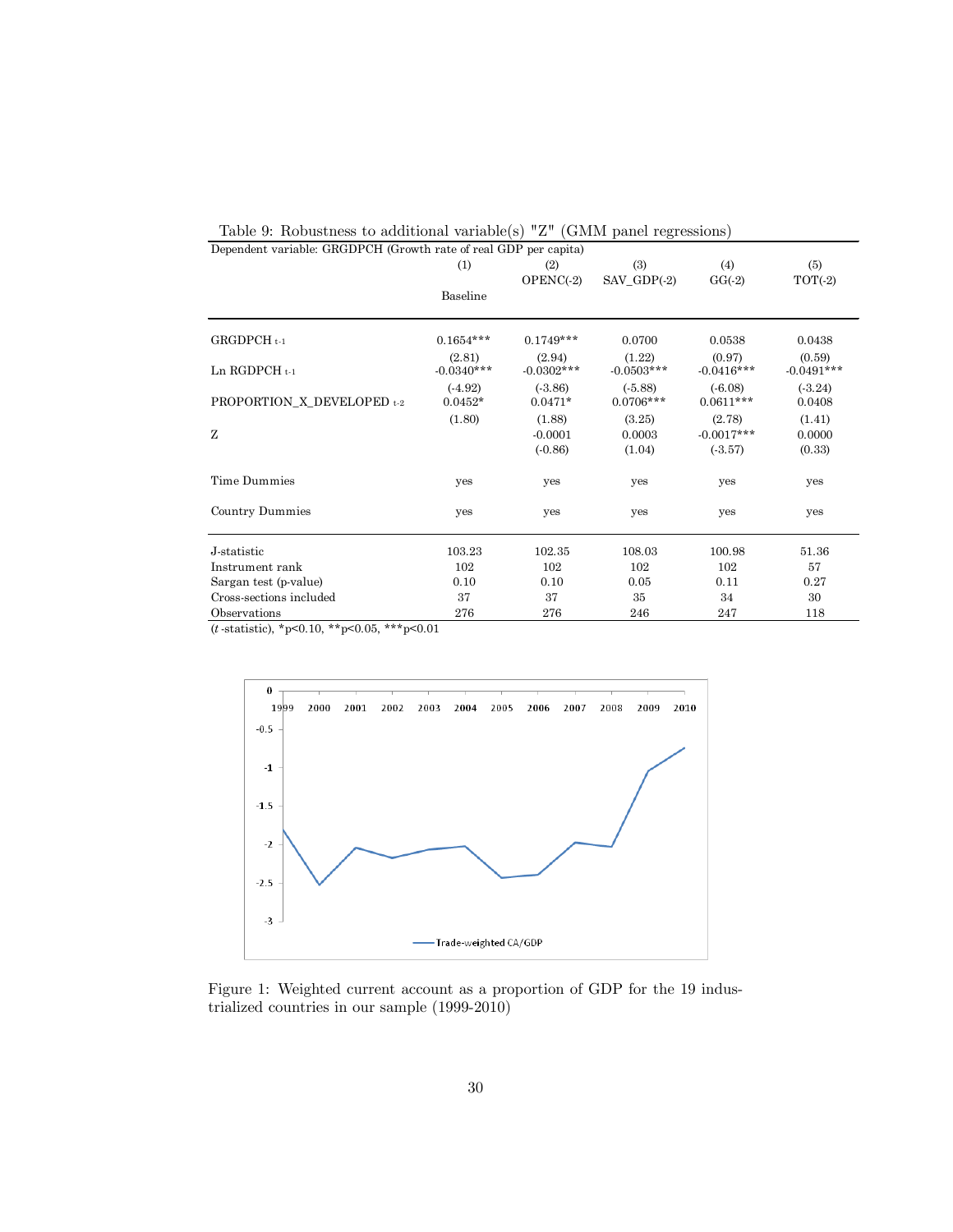| Table 10: Possible Transmission Channels, OLS, 1953-2009 |              |               |             |                      |
|----------------------------------------------------------|--------------|---------------|-------------|----------------------|
|                                                          | (1)          | (2)           | (3)         | (4)                  |
| Dependent variable: <sup>"</sup>                         |              | GFCF_PROP_GDP |             | K_PROP_TOTAL_IMPORT{ |
|                                                          | Specific     | Standardized  | Specific    | Standardized         |
| Constant                                                 | 4.1913       | $-0.1953**$   | $0.2521***$ | $-0.1112$            |
|                                                          | (1.48)       | (.2.32)       | (14.11)     | $(-1.41)$            |
| INDUSTRY_PROP_GDP                                        | $0.5152***$  | $0.9494***$   |             |                      |
|                                                          | (5.85)       | (5.85)        |             |                      |
| $INDUSTRY_PROP_GDP_{t-1}$                                |              |               |             |                      |
|                                                          |              |               |             |                      |
| INDUSTRY_PROP_GDP t-2                                    |              |               |             |                      |
|                                                          |              |               |             |                      |
| <b>MANUF_X_GDP</b>                                       |              |               | $0.0030***$ | $0.6578***$          |
|                                                          |              |               |             |                      |
|                                                          |              |               | (7.25)      | (7.25)               |
| MANUF_X_GDP $_{t-1}$                                     |              |               |             |                      |
|                                                          |              |               |             |                      |
| MANUF_X_GDP $_{t-2}$                                     |              |               |             |                      |
|                                                          |              |               |             |                      |
| TB_PROP_GDP                                              | $-0.4292***$ | $-0.9518***$  |             |                      |
|                                                          | (.8.13)      | (.8.13)       |             |                      |
| $TB\_PROP\_GDP_{t-1}$                                    |              |               | $0.0009***$ | $3.7416***$          |
|                                                          |              |               | (2.62)      | $-2.62$              |
| $TB\_PROP\_GDP_{t-2}$                                    | $0.0543*$    | $3.2772*$     |             |                      |
|                                                          | (1.92)       | (1.92)        |             |                      |
| PROPORTION_X_DEVELOPED                                   |              |               |             |                      |
|                                                          |              |               |             |                      |
| PROPORTION_X_DEVELOPED <sub>t-1</sub>                    | 5.9136**     | $0.1582**$    |             |                      |
|                                                          | (2.28)       | (2.28)        |             |                      |
| PROPORTION_X_DEVELOPED <sub>t-2</sub>                    |              |               | $0.0924**$  | $0.1706**$           |
|                                                          |              |               | (2.33)      | (2.33)               |
| Time Dummies                                             | yes          | yes           | yes         | yes                  |
| Country Dummies                                          | yes          | yes           | yes         | yes                  |
| $LnIND_t + LnIND_{t-1} + LnIND_{t-2}$                    |              |               |             |                      |
| Wald statistic                                           |              |               |             |                      |
| p-value                                                  |              |               |             |                      |
|                                                          |              |               |             |                      |
| $LnMAN_t + LnMAN_{t-1} + LnMAN_{t-2}$                    |              |               |             |                      |
| Wald statistic                                           |              |               |             |                      |
| p-value                                                  |              |               |             |                      |
|                                                          |              |               |             |                      |
| $LnTB_t + LnTB_{t-1} + LnTB_{t-2}$                       | $-0.3749$    | 2.3254        |             |                      |
|                                                          |              |               |             |                      |
| Wald statistic                                           | 47.23        | 1.90          |             |                      |
| p-value                                                  | [0.000]      | [0.1676]      |             |                      |
|                                                          |              |               |             |                      |
| $LnPRO_{t}$ + $LnPRO_{t-1}$ + $LnPRO_{t-2}$              |              |               |             |                      |
| Wald statistic                                           |              |               |             |                      |
| p-value                                                  | 0.79         | 0.79          | 0.72        | 0.72                 |
| Adjusted R-squared                                       | 33           | 33            |             | 33                   |
| Cross-sections included<br>Observations                  | 256          | 256           | 33<br>280   | 280                  |
|                                                          |              |               |             |                      |

 $a^a(t \text{-statistic})$ , \*p<0.10, \*\*p<0.05, \*\*\*p<0.01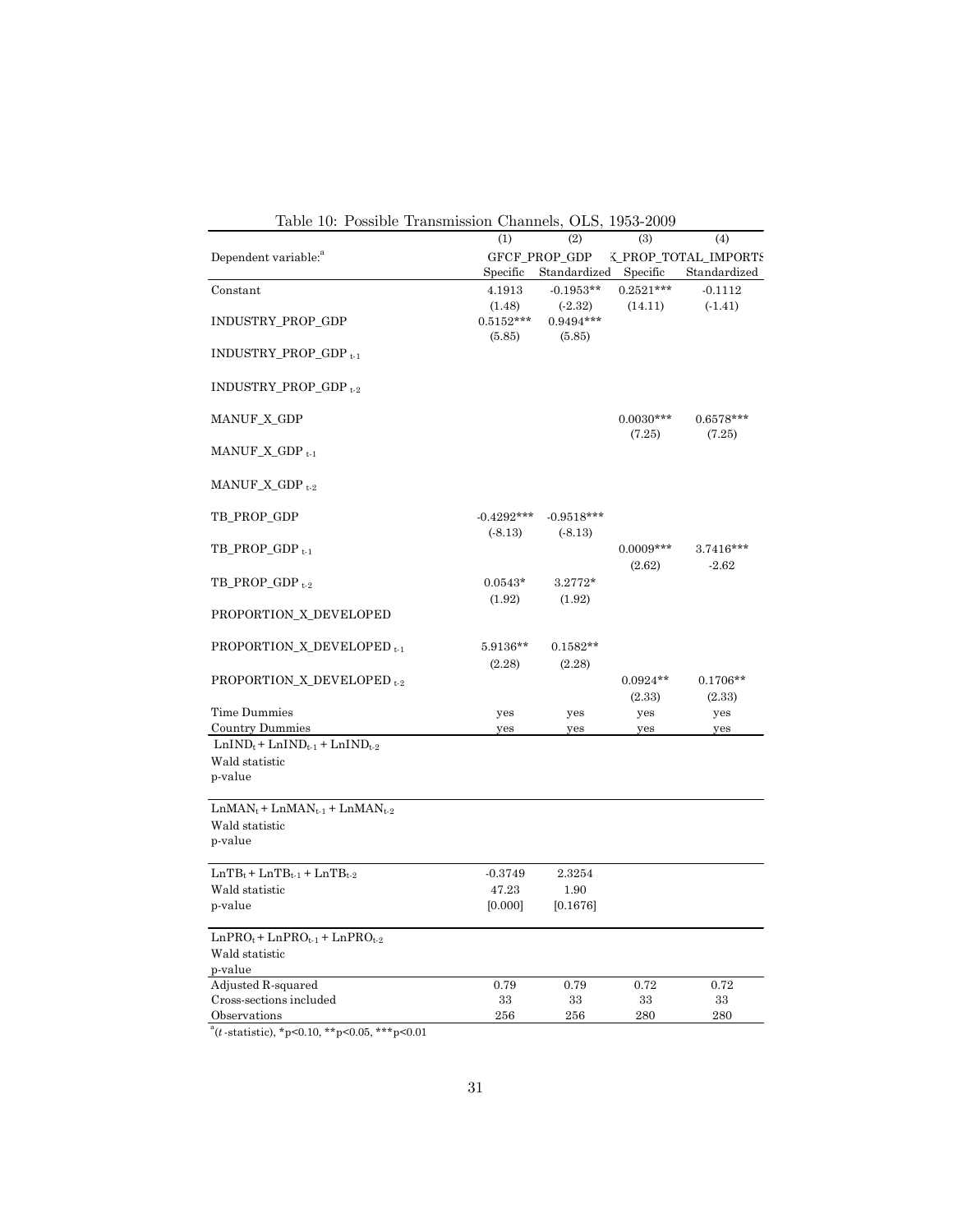

Figure 2: Mean of real per capita GDP and other variables for Asian countries (1950-2007)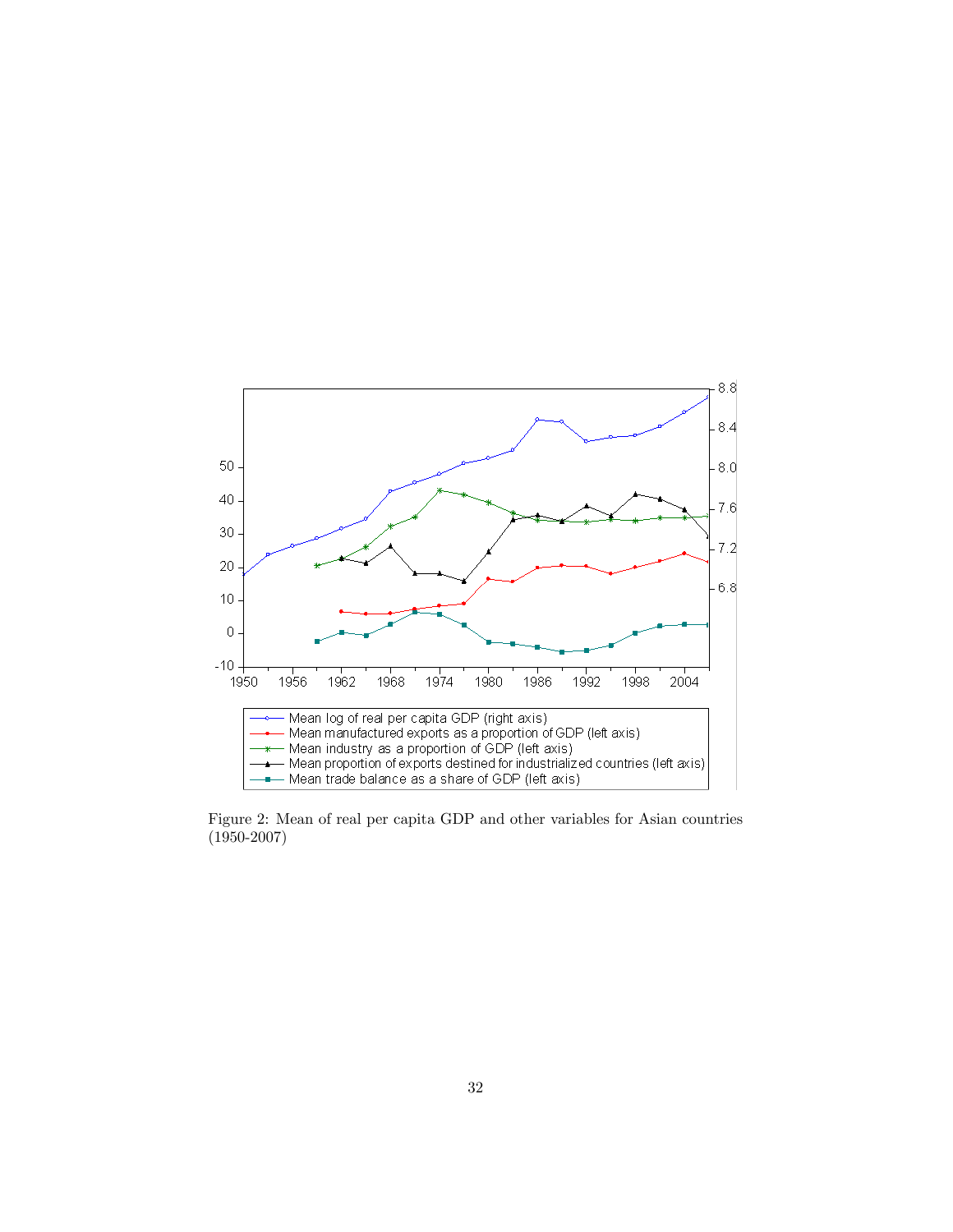

Figure 3: Distributions of main variables of interest